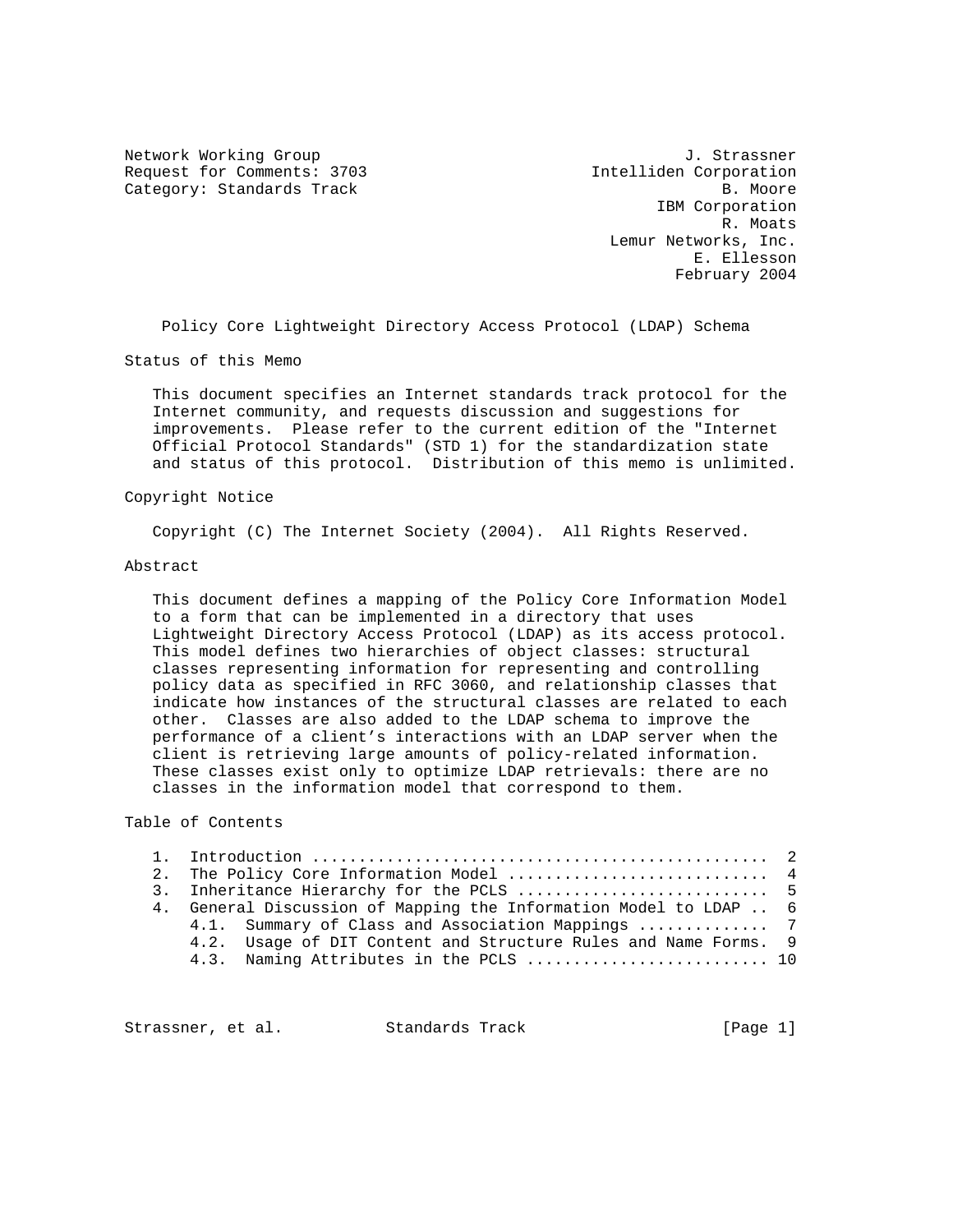|    | 4.4. | Rule-Specific and Reusable Conditions and Actions  11       |  |
|----|------|-------------------------------------------------------------|--|
|    | 4.5. | Location and Retrieval of Policy Objects in the             |  |
|    |      |                                                             |  |
|    |      | 4.5.1. Aliases and Other DIT-Optimization Techniques  19    |  |
| 5. |      |                                                             |  |
|    | 5.1. | The Abstract Class "pcimPolicy"  21                         |  |
|    | 5.2. | The Three Policy Group Classes  22                          |  |
|    | 5.3. | The Three Policy Rule Classes  23                           |  |
|    | 5.4. | The Class pcimRuleConditionAssociation  30                  |  |
|    | 5.5. | The Class pcimRuleValidityAssociation  32                   |  |
|    | 5.6. | The Class pcimRuleActionAssociation  34                     |  |
|    | 5.7. | The Auxiliary Class pcimConditionAuxClass  36               |  |
|    | 5.8. | The Auxiliary Class pcimTPCAuxClass  36                     |  |
|    | 5.9. | The Auxiliary Class pcimConditionVendorAuxClass  40         |  |
|    |      | 5.10. The Auxiliary Class pcimActionAuxClass  41            |  |
|    |      | 5.11. The Auxiliary Class pcimActionVendorAuxClass  42      |  |
|    |      | 5.12. The Class pcimPolicyInstance  43                      |  |
|    |      | 5.13. The Auxiliary Class pcimElementAuxClass  44           |  |
|    |      | 5.14. The Three Policy Repository Classes  45               |  |
|    |      | 5.15. The Auxiliary Class pcimSubtreesPtrAuxClass  46       |  |
|    |      | 5.16. The Auxiliary Class pcimGroupContainmentAuxClass  48  |  |
|    |      | 5.17. The Auxiliary Class pcimRuleContainmentAuxClass  49   |  |
| б. |      | Extending the Classes Defined in This Document  50          |  |
|    | 6.1. | Subclassing pcimConditionAuxClass and pcimActionAuxClass 50 |  |
|    | 6.2. | Using the Vendor Policy Attributes  50                      |  |
|    | 6.3. | Using Time Validity Periods  51                             |  |
| 7. |      |                                                             |  |
| 8. |      |                                                             |  |
|    | 8.1. |                                                             |  |
|    | 8.2. | Object Identifier Descriptors  53                           |  |
| 9. |      |                                                             |  |
|    |      | 10. Appendix: Constructing the Value of orderedCIMKeys  57  |  |
|    |      |                                                             |  |
|    |      |                                                             |  |
|    |      |                                                             |  |
|    |      |                                                             |  |
|    |      |                                                             |  |
|    |      |                                                             |  |

# 1. Introduction

 This document takes as its starting point the object-oriented information model for representing information for representing and controlling policy data as specified in [1]. Lightweight Directory Access Protocol (LDAP) [2] implementers, please note that the use of the term "policy" in this document does not refer to the use of the term "policy" as defined in X.501 [4]. Rather, the use of the term "policy" throughout this document is defined as follows:

Strassner, et al. Standards Track [Page 2]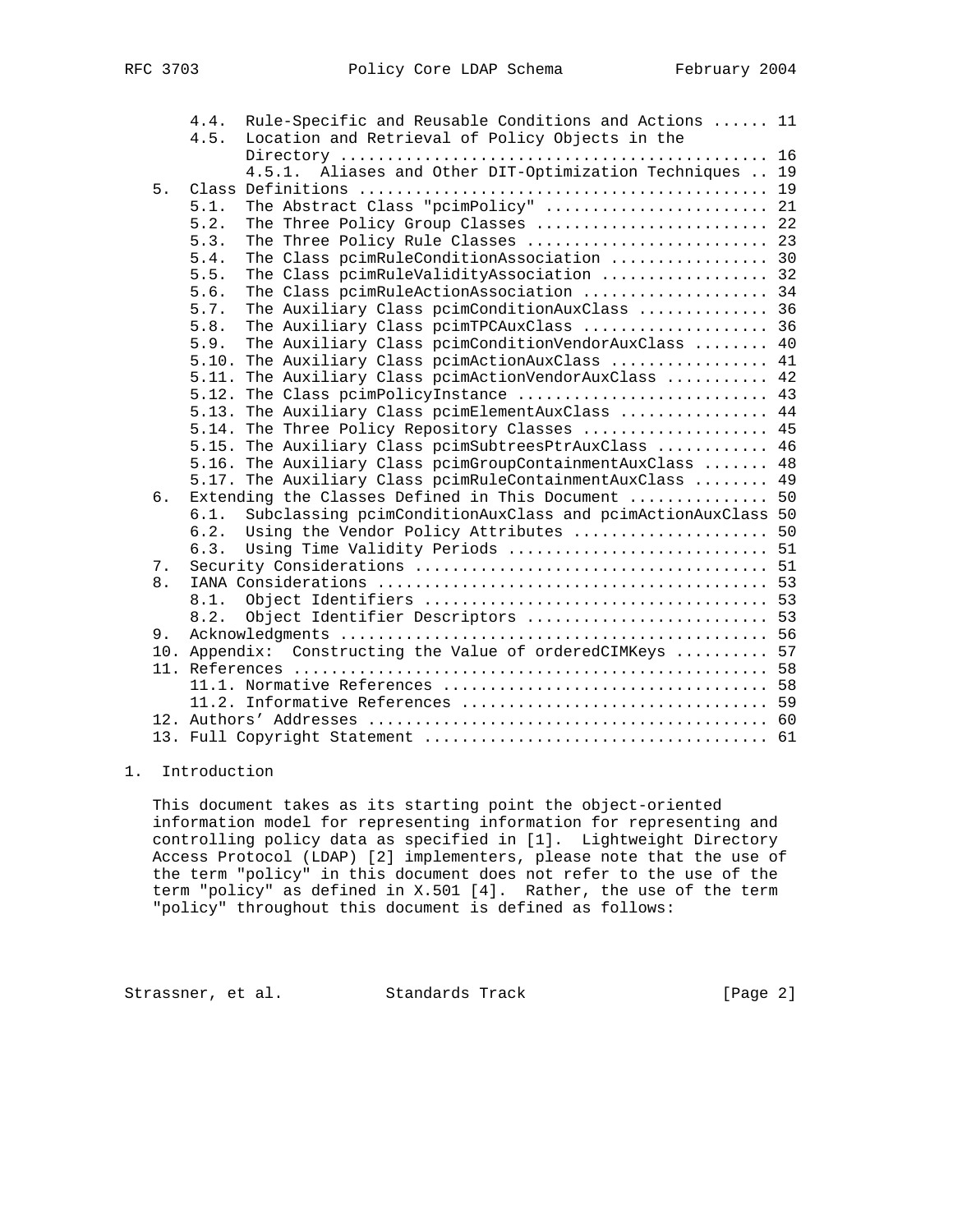Policy is defined as a set of rules to administer, manage, and control access to network resources.

 This work is currently under joint development in the IETF's Policy Framework working group and in the Policy working group of the Distributed Management Task Force (DMTF). This model defines two hierarchies of object classes: structural classes representing policy information and control of policies, and relationship classes that indicate how instances of the structural classes are related to each other. In general, both of these class hierarchies will need to be mapped to a particular data store.

 This document defines the mapping of these information model classes to a directory that uses LDAP as its access protocol. Two types of mappings are involved:

- For the structural classes in the information model, the mapping is basically one-for-one: information model classes map to LDAP classes, information model properties map to LDAP attributes.
- For the relationship classes in the information model, different mappings are possible. In this document, the Policy Core Information Model's (PCIM's) relationship classes and their properties are mapped in three ways: to LDAP auxiliary classes, to attributes representing distinguished name (DN) references, and to superior-subordinate relationships in the Directory Information Tree (DIT).

 Implementations that use an LDAP directory as their policy repository and want to implement policy information according to RFC 3060 [1] SHALL use the LDAP schema defined in this document, or a schema that subclasses from the schema defined in this document. The use of the information model defined in reference [1] as the starting point enables the inheritance and the relationship class hierarchies to be extensible, such that other types of policy repositories, such as relational databases, can also use this information.

 This document fits into the overall framework for representing, deploying, and managing policies being developed by the Policy Framework Working Group.

 The LDAP schema described in this document uses the prefix "pcim" to identify its classes and attributes. It consists of ten very general classes: pcimPolicy (an abstract class), three policy group classes (pcimGroup, pcimGroupAuxClass, and pcimGroupInstance), three policy rule classes (pcimRule, pcimRuleAuxClass, and pcimRuleInstance), and three special auxiliary classes (pcimConditionAuxClass,

Strassner, et al. Standards Track [Page 3]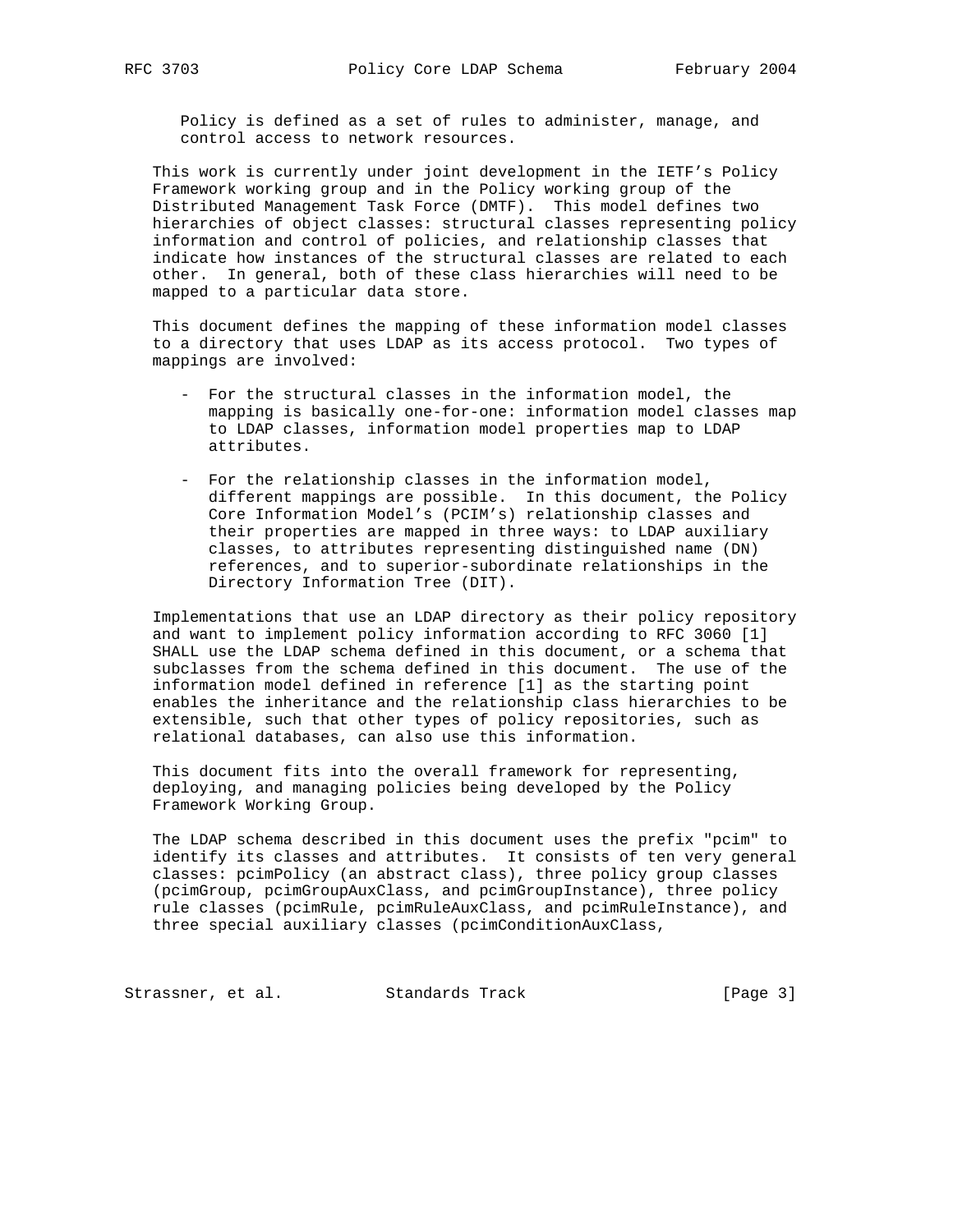pcimTPCAuxClass, and pcimActionAuxClass). (Note that the PolicyTimePeriodCondition auxiliary class defined in [1] would normally have been named pcimTimePeriodConditionAuxClass, but this name is too long for some directories. Therefore, we have abbreviated this name to be pcimTPCAuxClass).

 The mapping for the PCIM classes pcimGroup and pcimRule is designed to be as flexible as possible. Three classes are defined for these two PCIM classes. First, an abstract superclass is defined that contains all required properties of each PCIM class. Then, both an auxiliary class as well as a structural class are derived from the abstract superclass. This provides maximum flexibility for the developer.

 The schema also contains two less general classes: pcimConditionVendorAuxClass and pcimActionVendorAuxClass. To achieve the mapping of the information model's relationships, the schema also contains two auxiliary classes: pcimGroupContainmentAuxClass and pcimRuleContainmentAuxClass. Capturing the distinction between rule-specific and reusable policy conditions and policy actions introduces seven other classes: pcimRuleConditionAssociation, pcimRuleValidityAssociation, pcimRuleActionAssociation, pcimPolicyInstance, and three policy repository classes (pcimRepository, pcimRepositoryAuxClass, and pcimRepositoryInstance). Finally, the schema includes two classes (pcimSubtreesPtrAuxClass and pcimElementAuxClass) for optimizing LDAP retrievals. In all, the schema contains 23 classes.

 Within the context of this document, the term "PCLS" (Policy Core LDAP Schema) is used to refer to the LDAP class definitions that this document contains. The term "PCIM" refers to classes defined in [1].

 The key words "MUST", "MUST NOT", "REQUIRED", "SHALL", "SHALL NOT", "SHOULD", "SHOULD NOT", "RECOMMENDED", "MAY", and "OPTIONAL" in this document are to be interpreted as described in RFC 2119 [10].

2. The Policy Core Information Model

 This document contains an LDAP schema representing the classes defined in the companion document "Policy Core Information Model -- Version 1 Specification" [1]. Other documents may subsequently be produced, with mappings of this same PCIM to other storage technologies. Since the detailed semantics of the PCIM classes appear only in [1], that document is a prerequisite for reading and understanding this document.

Strassner, et al. Standards Track [Page 4]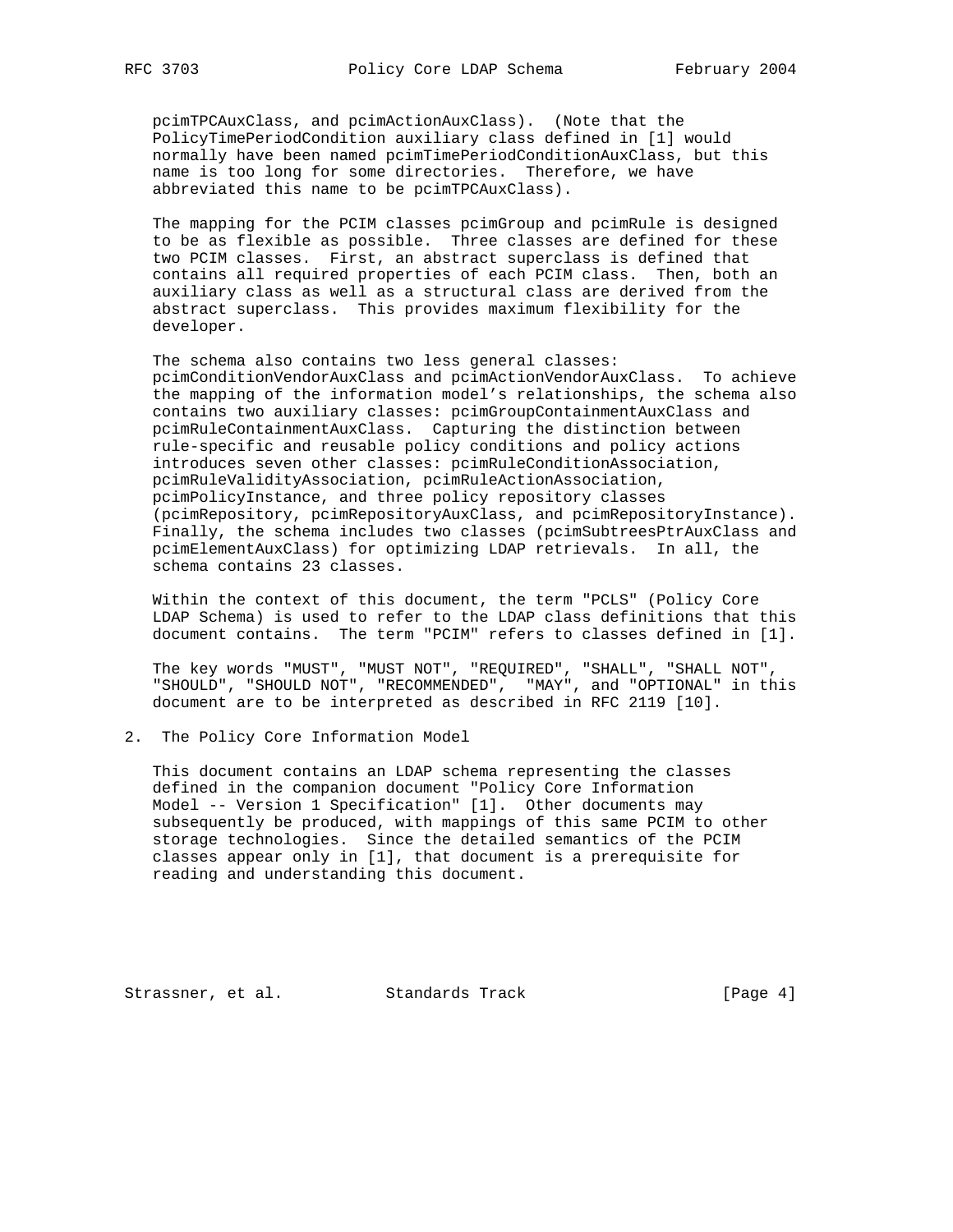- 
- 3. Inheritance Hierarchy for the PCLS

 The following diagram illustrates the class hierarchy for the LDAP Classes defined in this document:

```
 top
 |
        +--dlm1ManagedElement (abstract)
 | |
           | +--pcimPolicy (abstract)
 | | |
               | | +--pcimGroup (abstract)
 | | | |
                | | | +--pcimGroupAuxClass (auxiliary)
 | | | |
                | | | +--pcimGroupInstance (structural)
 | | |
               | | +--pcimRule (abstract)
 | | | |
                | | | +--pcimRuleAuxClass (auxiliary)
 | | | |
               | | | +--pcimRuleInstance (structural)
 | | |
               | | +--pcimRuleConditionAssociation (structural)
 | | |
               | | +--pcimRuleValidityAssociation (structural)
 | | |
              | | +--pcimRuleActionAssociation (structural)
 | | |
              | | +--pcimPolicyInstance (structural)
 | | |
              | | +--pcimElementAuxClass (auxiliary)
 | |
           | +--dlm1ManagedSystemElement (abstract)
 | |
               | +--dlm1LogicalElement (abstract)
 | |
                  | +--dlm1System (abstract)
 | |
                     | +--dlm1AdminDomain (abstract)
 | |
                         | +--pcimRepository (abstract)
 | |
                           | +--pcimRepositoryAuxClass (auxiliary)
```
Strassner, et al. Standards Track [Page 5]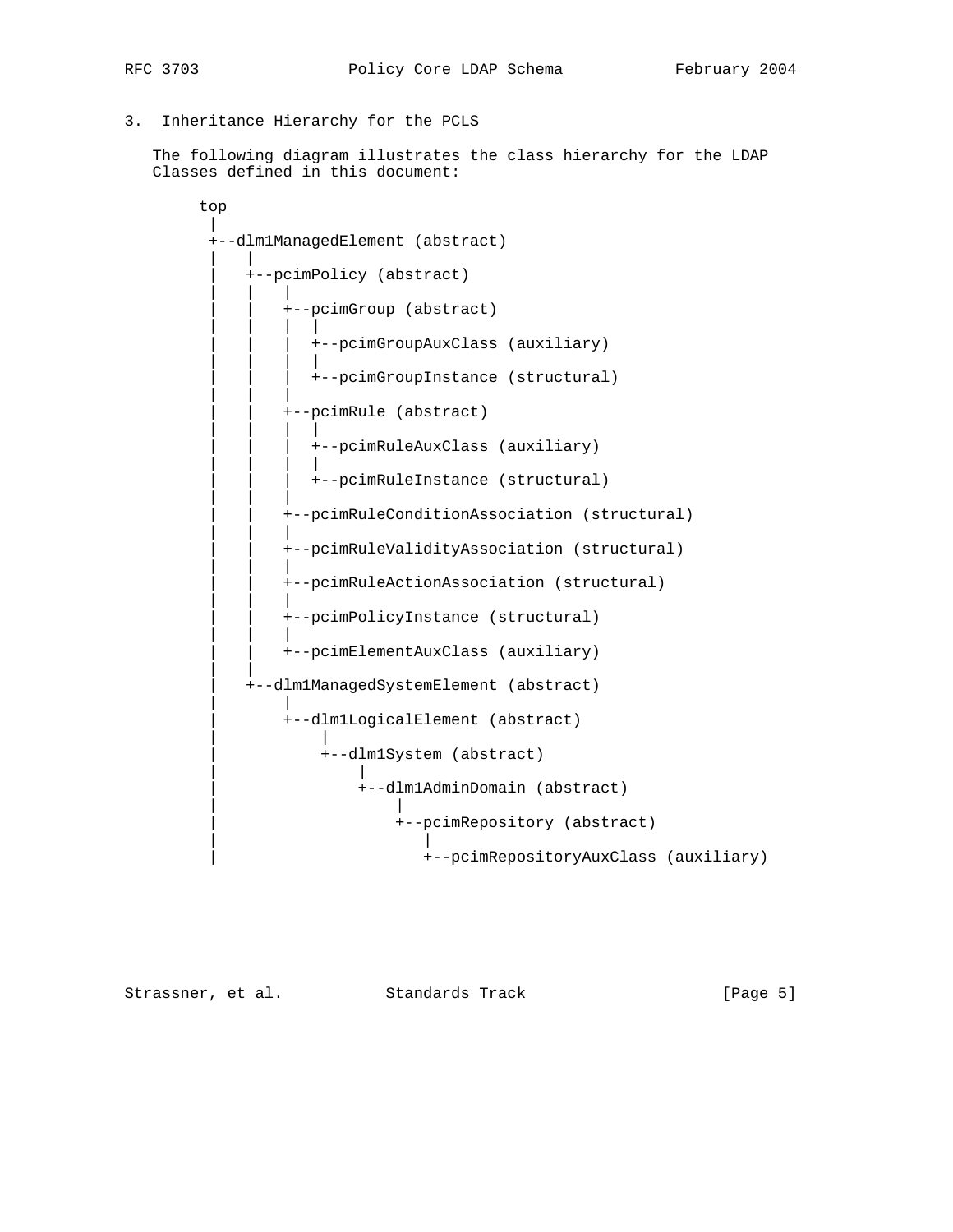top | | | +--pcimRepositoryInstance | (structural) | +--pcimConditionAuxClass (auxiliary) | | | +---pcimTPCAuxClass (auxiliary) | | | +---pcimConditionVendorAuxClass (auxiliary) | +--pcimActionAuxClass (auxiliary) | | | +---pcimActionVendorAuxClass (auxiliary) | +--pcimSubtreesPtrAuxClass (auxiliary) | +--pcimGroupContainmentAuxClass (auxiliary) | +--pcimRuleContainmentAuxClass (auxiliary)

Figure 1. LDAP Class Inheritance Hierarchy for the PCLS

4. General Discussion of Mapping the Information Model to LDAP

 The classes described in Section 5 below contain certain optimizations for a directory that uses LDAP as its access protocol. One example of this is the use of auxiliary classes to represent some of the associations defined in the information model. Other data stores might need to implement these associations differently. A second example is the introduction of classes specifically designed to optimize retrieval of large amounts of policy-related data from a directory. This section discusses some general topics related to the mapping from the information model to LDAP.

 The remainder of this section will discuss the following topics. Section 4.1 will discuss the strategy used in mapping the classes and associations defined in [1] to a form that can be represented in a directory that uses LDAP as its access protocol. Section 4.2 discusses DIT content and structure rules, as well as name forms. Section 4.3 describes the strategy used in defining naming attributes for the schema described in Section 5 of this document. Section 4.4 defines the strategy recommended for locating and retrieving PCIM-derived objects in the directory.

Strassner, et al. Standards Track [Page 6]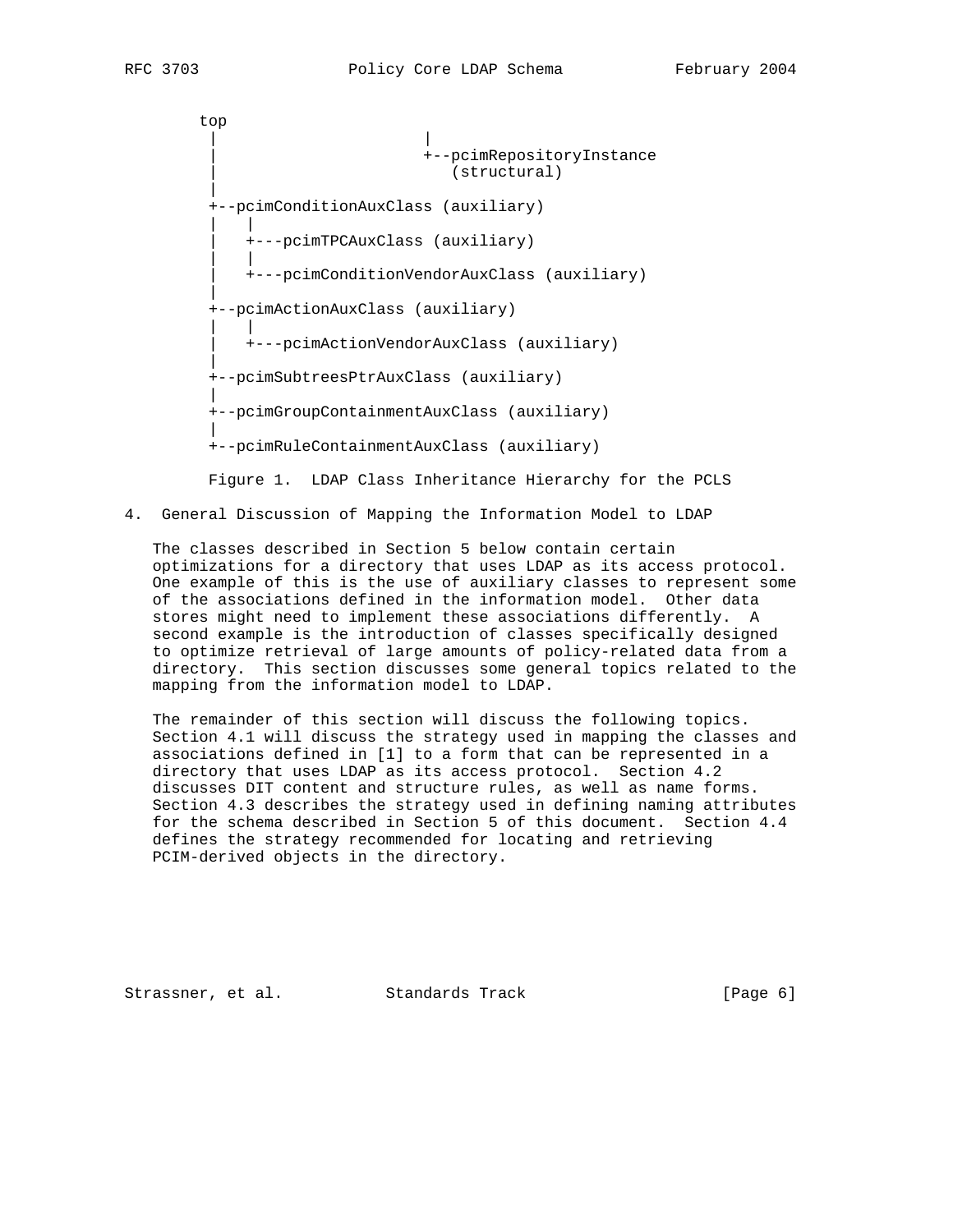## 4.1. Summary of Class and Association Mappings

 Fifteen of the classes in the PCLS come directly from the nine corresponding classes in the information model. Note that names of classes begin with an upper case character in the information model (although for CIM in particular, case is not significant in class and property names), but with a lower case character in LDAP. This is because although LDAP doesn't care, X.500 doesn't allow class names to begin with an uppercase character. Note also that the prefix "pcim" is used to identify these LDAP classes.

| Information Model         | $LDAP$ $Class(es)$                                                 |
|---------------------------|--------------------------------------------------------------------|
| Policy                    | pcimPolicy                                                         |
| PolicyGroup               | pcimGroup<br>pcimGroupAuxClass<br>pcimGroupInstance                |
| PolicyRule                | pcimRule<br>pcimRuleAuxClass<br>pcimRuleInstance                   |
| PolicyCondition           | pcimConditionAuxClass                                              |
| PolicyAction              | pcimActionAuxClass                                                 |
| VendorPolicyCondition     | pcimConditionVendorAuxClass                                        |
| VendorPolicyAction        | pcimActionVendorAuxClass                                           |
| PolicyTimePeriodCondition | pcimTPCAuxClass                                                    |
| PolicyRepository          | pcimRepository<br>pcimRepositoryAuxClass<br>pcimRepositoryInstance |

Figure 2. Mapping of Information Model Classes to LDAP

 The associations in the information model map to attributes that reference DNs (Distinguished Names) or to Directory Information Tree (DIT) containment (i.e., superior-subordinate relationships) in LDAP. Two of the attributes that reference DNs appear in auxiliary classes, which allow each of them to represent several relationships from the information model.

Strassner, et al. Standards Track [Page 7]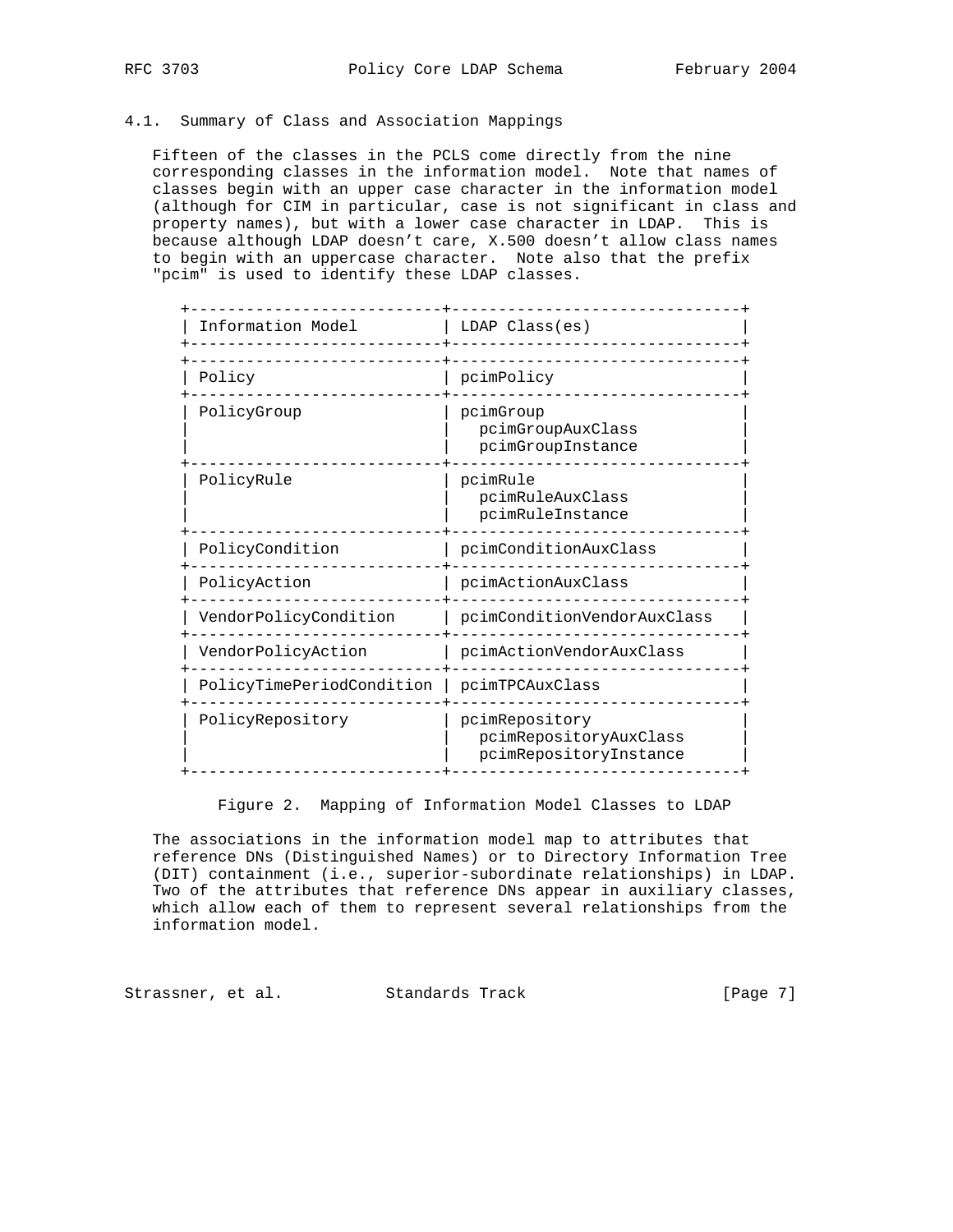| Information Model Association                      | LDAP Attribute / Class                                                                                                                              |
|----------------------------------------------------|-----------------------------------------------------------------------------------------------------------------------------------------------------|
| PolicyGroupInPolicyGroup                           | pcimGroupsAuxContainedSet in<br>pcimGroupContainmentAuxClass                                                                                        |
| PolicyRuleInPolicyGroup                            | pcimRulesAuxContainedSet in<br>pcimRuleContainmentAuxClass                                                                                          |
| PolicyConditionInPolicyRule                        | DIT containment or<br>pcimRuleConditionList in<br>pcimRule or<br>pcimConditionDN in<br>pcimRuleConditionAssociation                                 |
| PolicyActionInPolicyRule                           | DIT containment or<br>pcimRuleActionList in<br>pcimRule or<br>pcimActionDN in<br>pcimRuleActionAssociation                                          |
| PolicyRuleValidityPeriod                           | pcimRuleValidityPeriodList<br>in pcimRule or (if reusable)<br>referenced through the<br>pcimTimePeriodConditionDN in<br>pcimRuleValidityAssociation |
| PolicyConditionInPolicyRepository                  | DIT containment                                                                                                                                     |
| PolicyActionInPolicyRepository                     | DIT containment                                                                                                                                     |
| PolicyRepositoryInPolicyRepository DIT containment |                                                                                                                                                     |

Figure 3. Mapping of Information Model Associations to LDAP

 Of the remaining classes in the PCLS, two (pcimElementAuxClass and pcimSubtreesPtrAuxClass) are included to make navigation through the DIT and retrieval of the entries found there more efficient. This topic is discussed below in Section 4.5.

The remaining four classes in the PCLS, pcimRuleConditionAssociation, pcimRuleValidityAssociation, pcimRuleActionAssociation, and pcimPolicyInstance, are all involved with the representation of policy conditions and policy actions in an LDAP directory. This topic is discussed below in Section 4.4.

Strassner, et al. Standards Track [Page 8]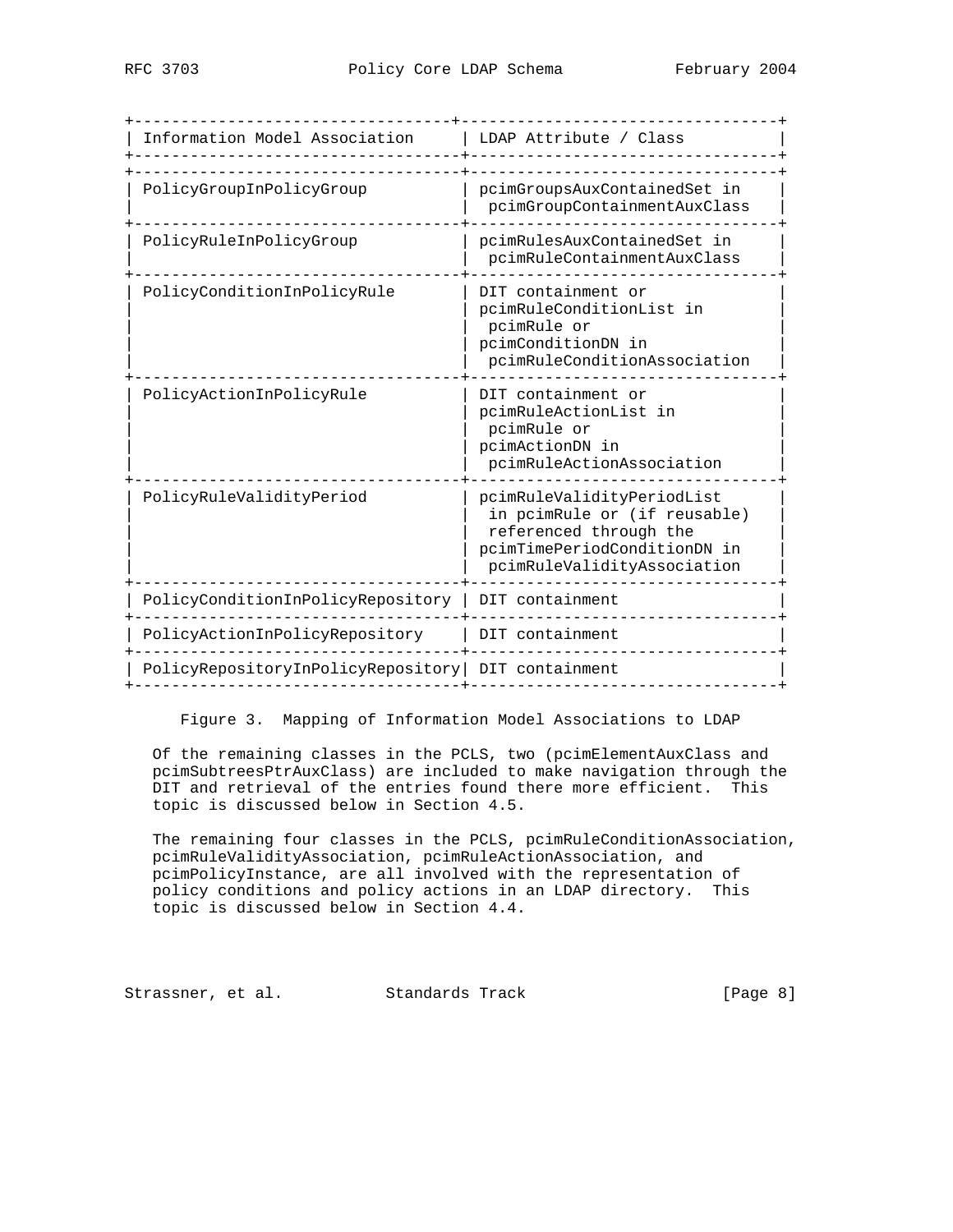## 4.2. Usage of DIT Content and Structure Rules and Name Forms

 There are three powerful tools that can be used to help define schemata. The first, DIT content rules, is a way of defining the content of an entry for a structural object class. It can be used to specify the following characteristics of the entry:

- additional mandatory attributes that the entries are required to contain
- additional optional attributes the entries are allowed to contain
- the set of additional auxiliary object classes that these entries are allowed to be members of
- any optional attributes from the structural and auxiliary object class definitions that the entries are required to preclude

DIT content rules are NOT mandatory for any structural object class.

 A DIT structure rule, together with a name form, controls the placement and naming of an entry within the scope of a subschema. Name forms define which attribute type(s) are required and are allowed to be used in forming the Relative Distinguished Names (RDNs) of entries. DIT structure rules specify which entries are allowed to be superior to other entries, and hence control the way that RDNs are added together to make DNs.

A name form specifies the following:

- the structural object class of the entries named by this name form
- attributes that are required to be used in forming the RDNs of these entries
- attributes that are allowed to be used in forming the RDNs of these entries
- an object identifier to uniquely identify this name form

 Note that name forms can only be specified for structural object classes. However, every entry in the DIT must have a name form controlling it.

 Unfortunately, current LDAP servers vary quite a lot in their support of these features. There are also three crucial implementation points that must be followed. First, X.500 use of structure rules requires that a structural object class with no superior structure rule be a subschema administrative point. This is exactly NOT what we want for policy information. Second, when an auxiliary class is subclassed, if a content rule exists for the structural class that

Strassner, et al. Standards Track [Page 9]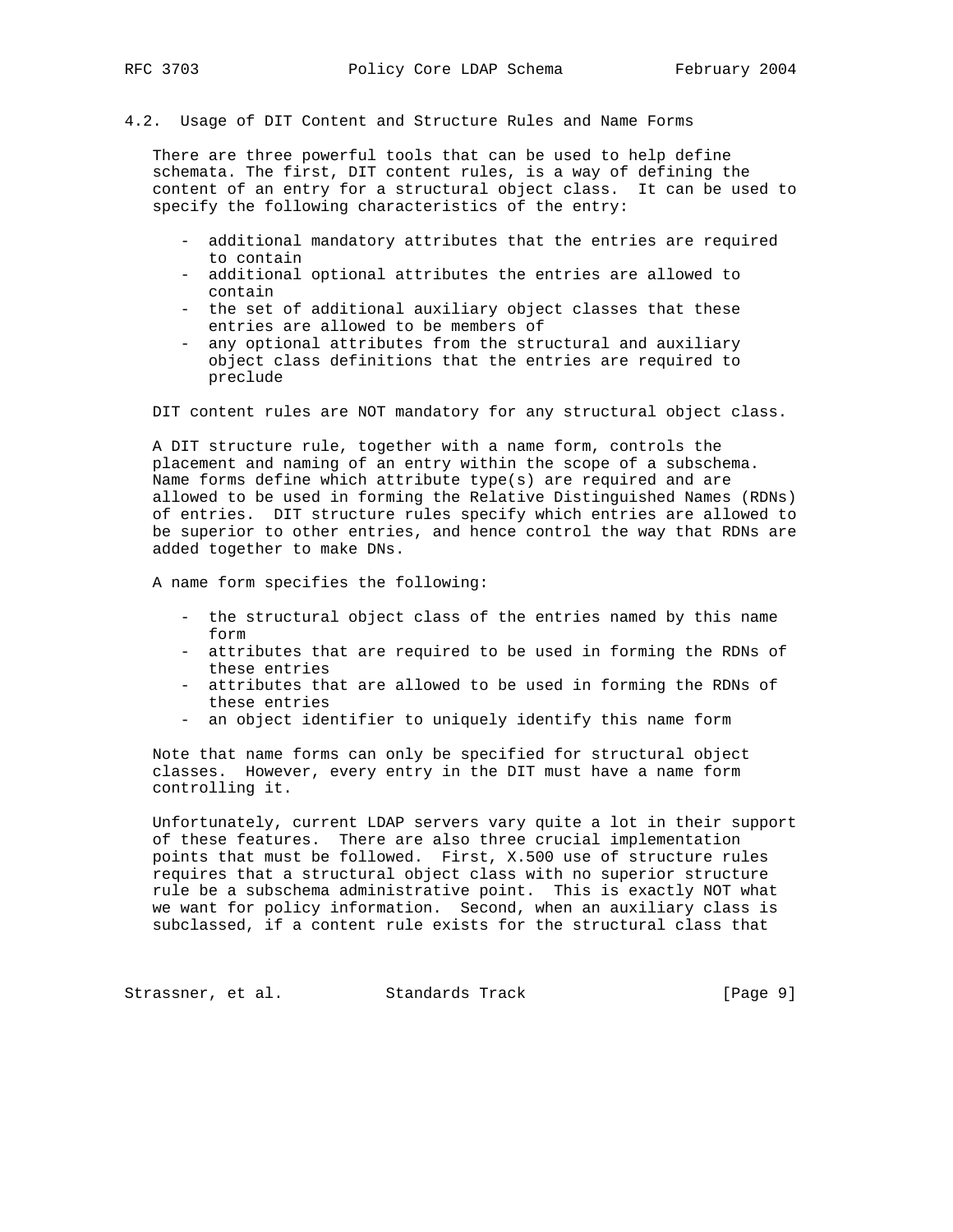the auxiliary class refers to, then that content rule needs to be augmented. Finally, most LDAP servers unfortunately do not support inheritance of structure and content rules.

 Given these concerns, DIT structure and content rules have been removed from the PCLS. This is because, if included, they would be normative references and would require OIDs. However, we don't want to lose the insight gained in building the structure and content rules of the previous version of the schema. Therefore, we describe where such rules could be used in this schema, what they would control, and what their effect would be.

## 4.3. Naming Attributes in the PCLS

 Instances in a directory are identified by distinguished names (DNs), which provide the same type of hierarchical organization that a file system provides in a computer system. A distinguished name is a sequence of RDNs. An RDN provides a unique identifier for an instance within the context of its immediate superior, in the same way that a filename provides a unique identifier for a file within the context of the folder in which it resides.

 To preserve maximum naming flexibility for policy administrators, three optional (i.e., "MAY") naming attributes have been defined. They are:

- Each of the structural classes defined in this schema has its own unique ("MAY") naming attribute. Since the naming attributes are different, a policy administrator can, by using these attributes, guarantee that there will be no name collisions between instances of different classes, even if the same value is assigned to the instances' respective naming attributes.
- The LDAP attribute cn (corresponding to X.500's commonName) is included as a MAY attribute in the abstract class pcimPolicy, and thus by inheritance in all of its subclasses. In X.500, commonName typically functions as an RDN attribute, for naming instances of many classes (e.g., X.500's person class).
- A special attribute is provided for implementations that expect to map between native CIM and LDAP representations of policy information. This attribute, called orderedCimKeys, is defined in the class dlm1ManagedElement [6]. The value of this attribute is derived algorithmically from values that are already present in a CIM policy instance. The normative reference for this algorithm is contained in [6]. See the appendix of this document for a description of the algorithm.

Strassner, et al. Standards Track [Page 10]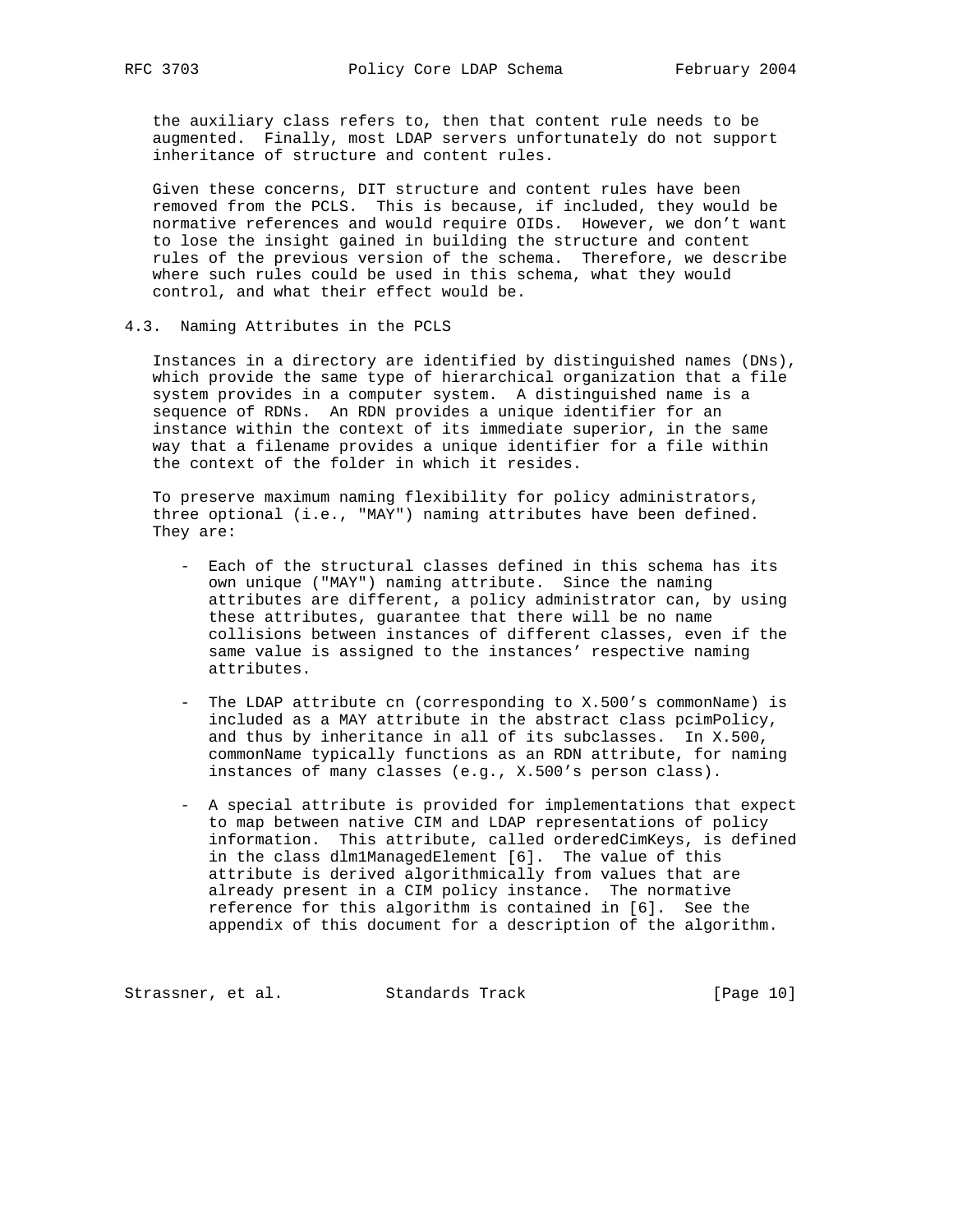Since any of these naming attributes MAY be used for naming an instance of a PCLS class, implementations MUST be able to accommodate instances named in any of these ways.

 Note that it is recommended that two or more of these attributes SHOULD NOT be used together to form a multi-part RDN, since support for multi-part RDNs is limited among existing directory implementations.

## 4.4. Rule-Specific and Reusable Conditions and Actions

 The PCIM [1] distinguishes between two types of policy conditions and policy actions: those associated with a single policy rule, and those that are reusable, in the sense that they may be associated with more than one policy rule. While there is no inherent functional difference between a rule-specific condition or action and a reusable one, there is both a usage, as well as, an implementation difference between them.

 Defining a condition or action as reusable vs. rule-specific reflects a conscious decision on the part of the administrator in defining how they are used. In addition, there are variations that reflect implementing rule-specific vs. reusable policy conditions and actions and how they are treated in a policy repository. The major implementation differences between a rule-specific and a reusable condition or action are delineated below:

- 1. It is natural for a rule-specific condition or action to be removed from the policy repository at the same time the rule is. It is just the opposite for reusable conditions and actions. This is because the condition or action is conceptually attached to the rule in the rule-specific case, whereas it is referenced (e.g., pointed at) in the reusable case. The persistence of a pcimRepository instance is independent of the persistence of a pcimRule instance.
- 2. Access permissions for a rule-specific condition or action are usually identical to those for the rule itself. On the other hand, access permissions of reusable conditions and actions must be expressible without reference to a policy rule.
- 3. Rule-specific conditions and actions require fewer accesses, because the conditions and actions are "attached" to the rule. In contrast, reusable conditions and actions require more accesses, because each condition or action that is reusable requires a separate access.
- 4. Rule-specific conditions and actions are designed for use by a single rule. As the number of rules that use the same rule-specific condition increase, subtle problems are created (the most obvious being how to keep the rule-specific conditions

Strassner, et al. Standards Track [Page 11]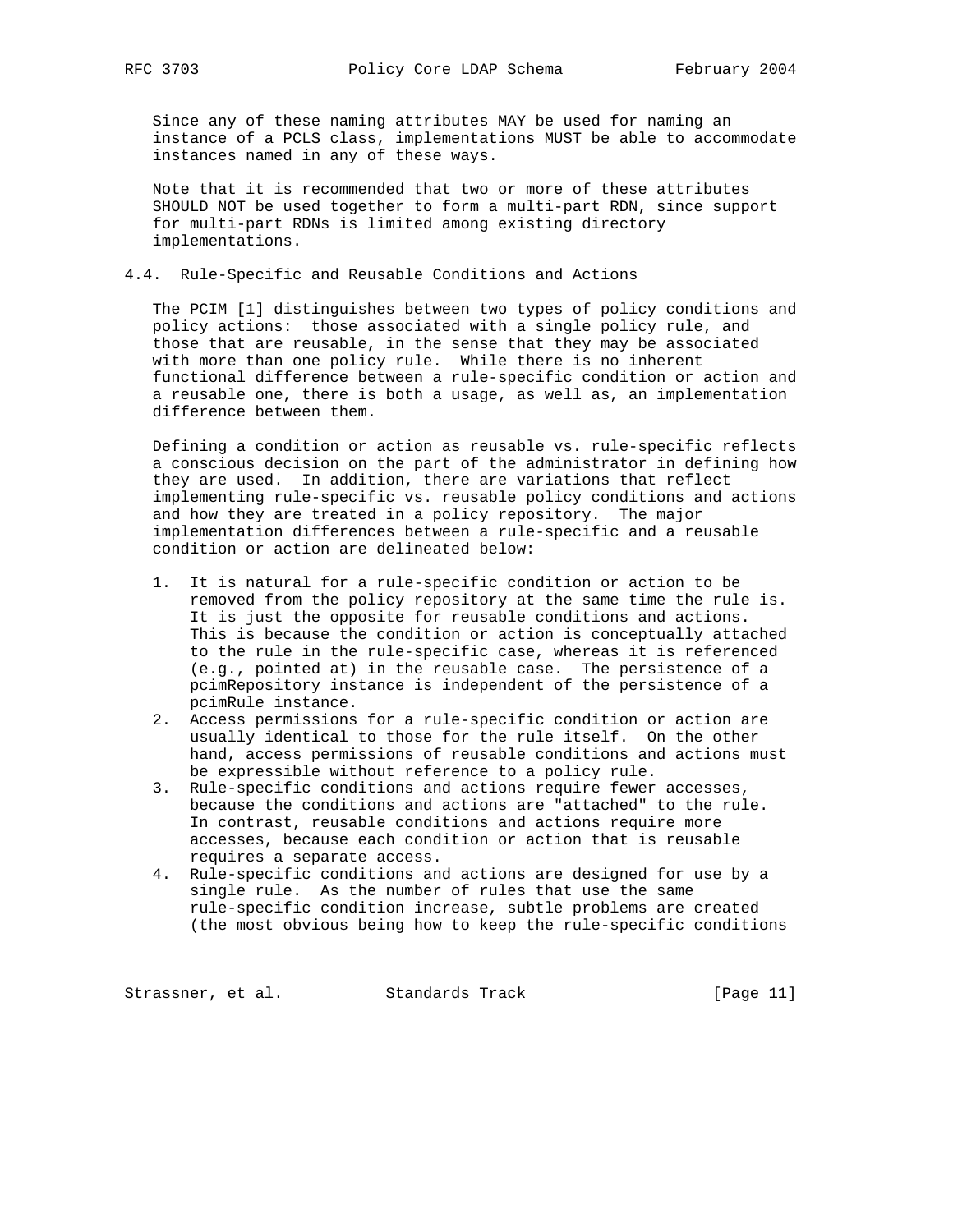and actions updated to reflect the same value). Reusable conditions and actions lend themselves for use by multiple independent rules.

 5. Reusable conditions and actions offer an optimization when multiple rules are using the same condition or action. This is because the reusable condition or action only needs be updated once, and by virtue of DN reference, the policy rules will be automatically updated.

 The preceding paragraph does not contain an exhaustive list of the ways in which reusable and rule-specific conditions should be treated differently. Its purpose is merely to justify making a semantic distinction between rule-specific and reusable, and then reflecting this distinction in the policy repository itself.

 When the policy repository is realized in an LDAP-accessible directory, the distinction between rule-specific and reusable conditions and actions is realized via placement of auxiliary classes and via DIT containment. Figure 4 illustrates a policy rule Rule1 with one rule-specific condition CA and one rule-specific action AB.





Figure 4 Rule-Specific Policy Conditions and Actions

Strassner, et al. Standards Track [Page 12]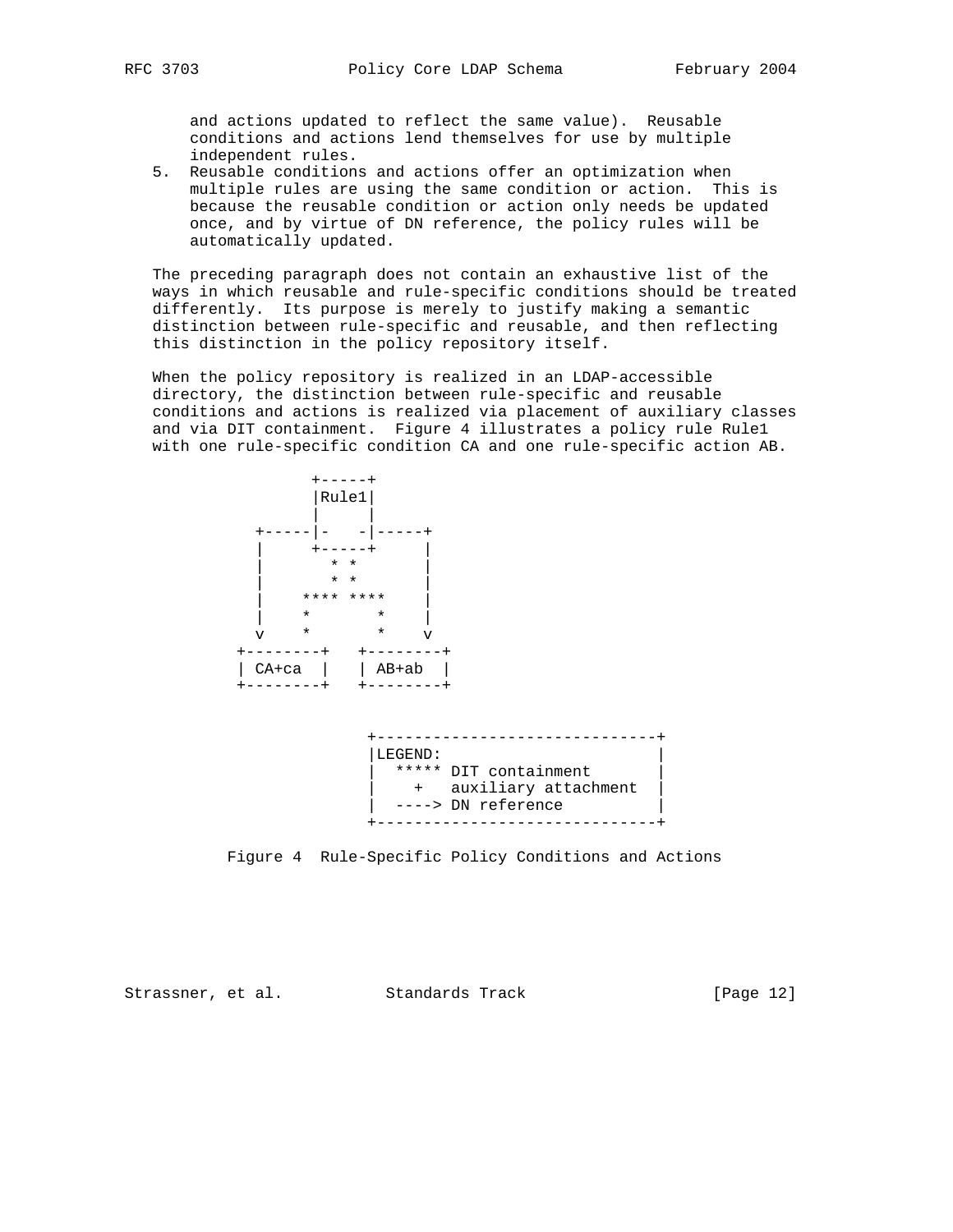Because the condition and action are specific to Rule1, the auxiliary classes ca and ab that represent them are attached, respectively, to the structural classes CA and AB. These structural classes represent not the condition ca and action ab themselves, but rather the associations between Rule1 and ca, and between Rule1 and ab.

 As Figure 4 illustrates, Rule1 contains DN references to the structural classes CA and AB that appear below it in the DIT. At first glance it might appear that these DN references are unnecessary, since a subtree search below Rule1 would find all of the structural classes representing the associations between Rule1 and its conditions and actions. Relying only on a subtree search, though, runs the risk of missing conditions or actions that should have appeared in the subtree, but for some reason did not, or of finding conditions or actions that were inadvertently placed in the subtree, or that should have been removed from the subtree, but for some reason were not. Implementation experience has suggested that many (but not all) of these risks are eliminated.

 However, it must be noted that this comes at a price. The use of DN references, as shown in Figure 4 above, thwarts inheritance of access control information as well as existence dependency information. It also is subject to referential integrity considerations. Therefore, it is being included as an option for the designer.

 Figure 5 illustrates a second way of representing rule-specific conditions and actions in an LDAP-accessible directory: attachment of the auxiliary classes directly to the instance representing the policy rule. When all of the conditions and actions are attached to a policy rule in this way, the rule is termed a "simple" policy rule. When conditions and actions are not attached directly to a policy rule, the rule is termed a "complex" policy rule.



Figure 5. A Simple Policy Rule

Strassner, et al. Standards Track [Page 13]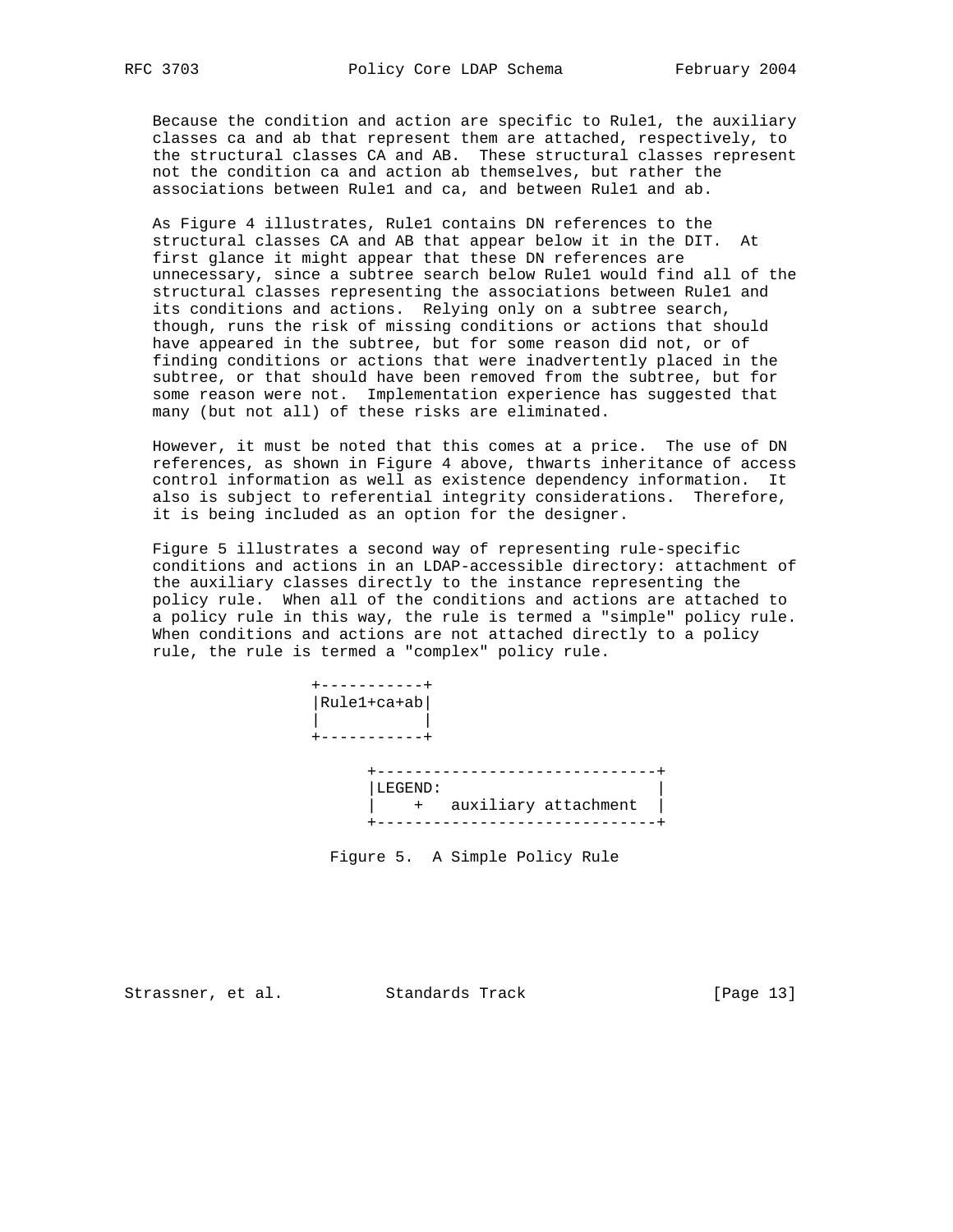The simple/complex distinction for a policy rule is not all or nothing. A policy rule may have its conditions attached to itself and its actions attached to other entries, or it may have its actions attached to itself and its conditions attached to other entries. However, it SHALL NOT have either its conditions or its actions attached both to itself and to other entries, with one exception: a policy rule may reference its validity periods with the pcimRuleValidityPeriodList attribute, but have its other conditions attached to itself.

 The tradeoffs between simple and complex policy rules are between the efficiency of simple rules and the flexibility and greater potential for reuse of complex rules. With a simple policy rule, the semantic options are limited:

- All conditions are ANDed together. This combination can be represented in two ways in the Disjunctive Normal Form (DNF)/ Conjunctive Normal Form (CNF) (please see [1] for definitions of these terms) expressions characteristic of policy conditions: as a DNF expression with a single AND group, or as a CNF expression with multiple single-condition OR groups. The first of these is arbitrarily chosen as the representation for the ANDed conditions in a simple policy rule.
- If multiple actions are included, no order can be specified for them.

 If a policy administrator needs to combine conditions in some other way, or if there is a set of actions that must be ordered, then the only option is to use a complex policy rule.

 Finally, Figure 6 illustrates the same policy rule Rule1, but this time its condition and action are reusable. The association classes CA and AB are still present, and they are still DIT contained under Rule1. But rather than having the auxiliary classes ca and ab attached directly to the association classes CA and AB, each now contains DN references to other entries to which these auxiliary classes are attached. These other entries, CIA and AIB, are DIT contained under RepositoryX, which is an instance of the class pcimRepository. Because they are named under an instance of pcimRepository, ca and ab are clearly identified as reusable.

Strassner, et al. Standards Track [Page 14]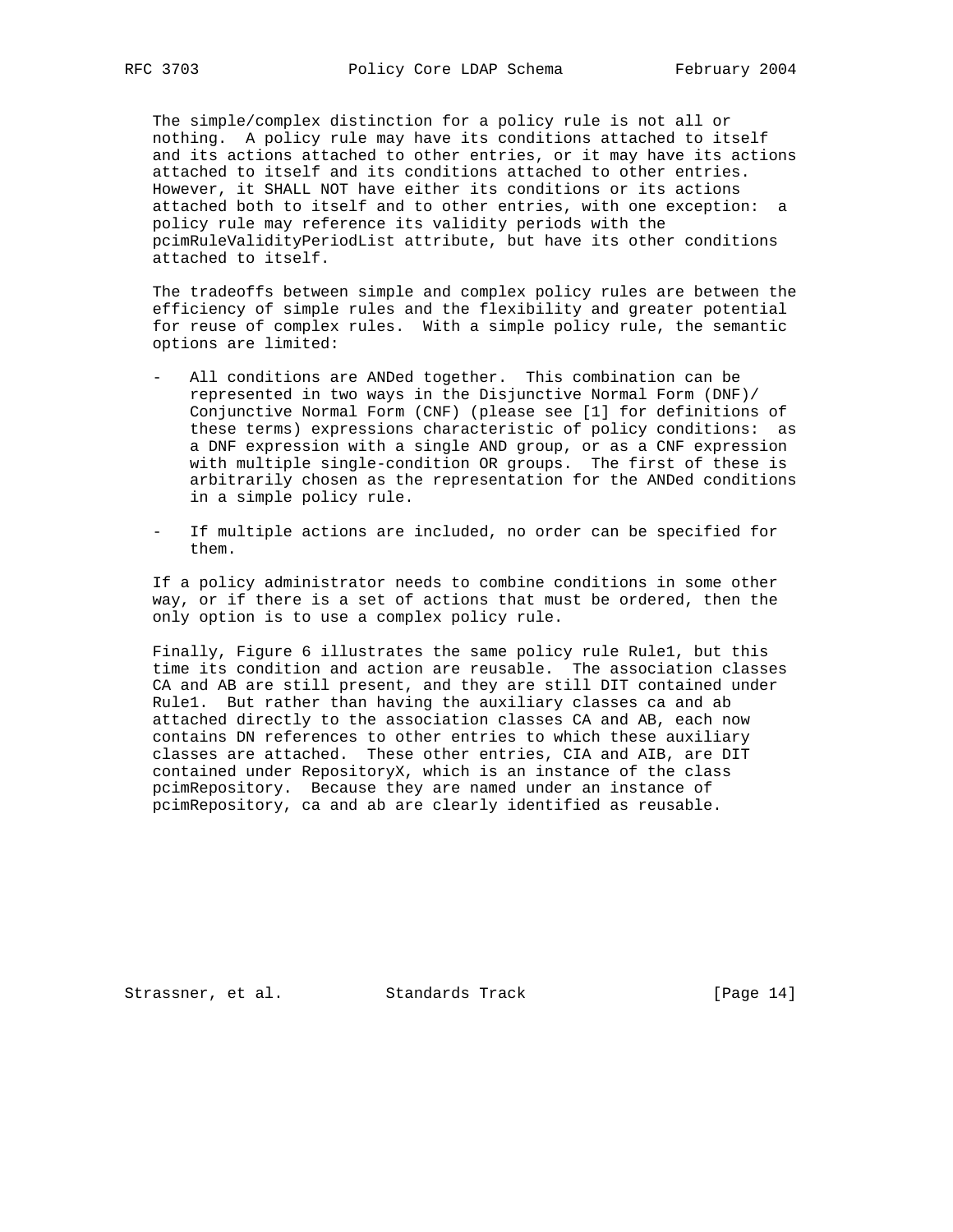

Figure 6. Reusable Policy Conditions and Actions

 The classes pcimConditionAuxClass and pcimActionAuxClass do not themselves represent actual conditions and actions: these are introduced in their subclasses. What pcimConditionAuxClass and pcimActionAuxClass do introduce are the semantics of being a policy condition or a policy action. These are the semantics that all the subclasses of pcimConditionAuxClass and pcimActionAuxClass inherit. Among these semantics are those of representing either a rule-specific or a reusable policy condition or policy action.

 In order to preserve the ability to represent a rule-specific or a reusable condition or action, as well as a simple policy rule, all the subclasses of pcimConditionAuxClass and pcimActionAuxClass MUST also be auxiliary classes.

Strassner, et al. Standards Track [Page 15]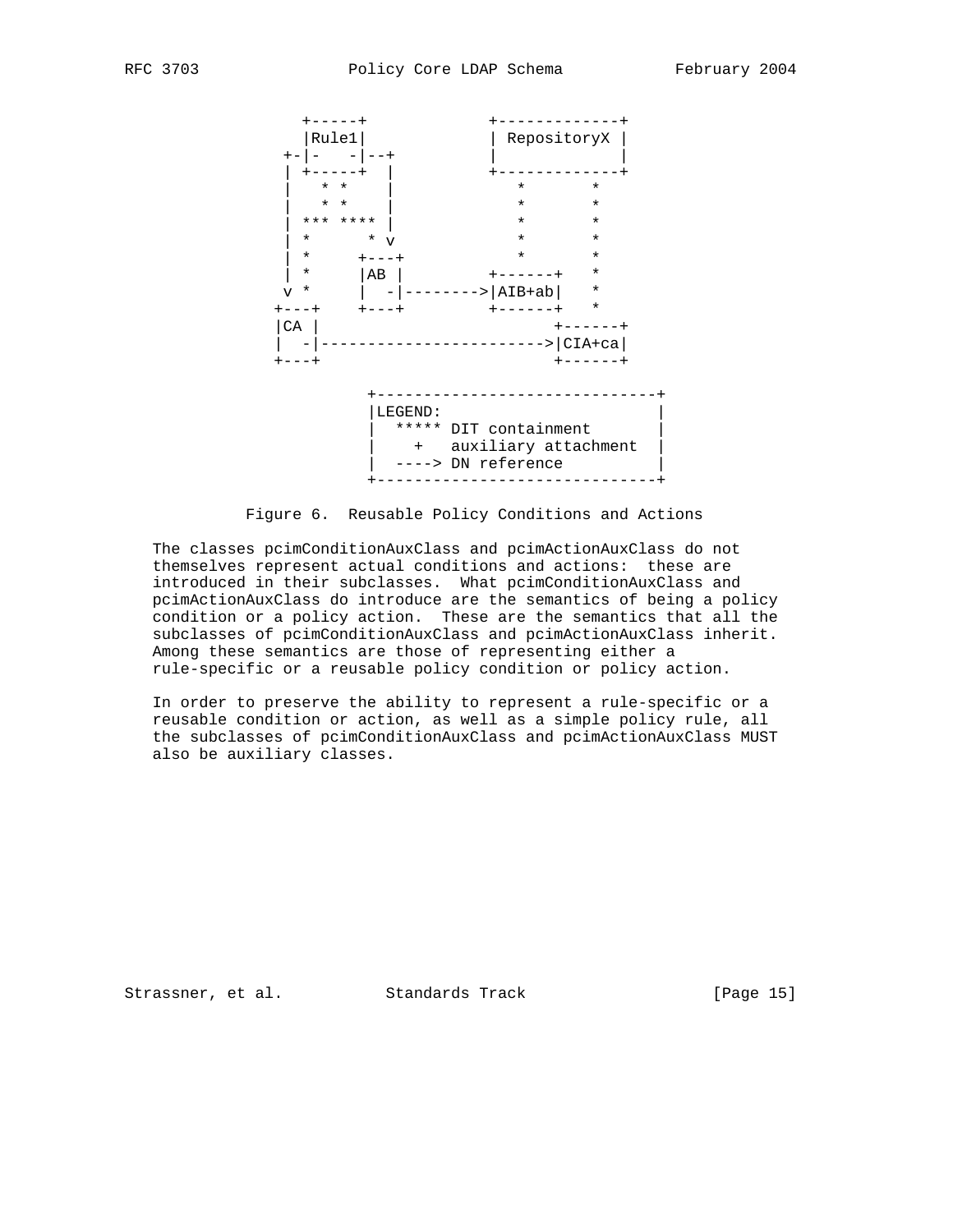4.5. Location and Retrieval of Policy Objects in the Directory

 When a Policy Decision Point (PDP) goes to an LDAP directory to retrieve the policy object instances relevant to the Policy Enforcement Points (PEPs) it serves, it is faced with two related problems:

- How does it locate and retrieve the directory entries that apply to its PEPs? These entries may include instances of the PCLS classes, instances of domain-specific subclasses of these classes, and instances of other classes modeling such resources as user groups, interfaces, and address ranges.
- How does it retrieve the directory entries it needs in an efficient manner, so that retrieval of policy information from the directory does not become a roadblock to scalability? There are two facets to this efficiency: retrieving only the relevant directory entries, and retrieving these entries using as few LDAP calls as possible.

 The placement of objects in the Directory Information Tree (DIT) involves considerations other than how the policy-related objects will be retrieved by a PDP. Consequently, all that the PCLS can do is to provide a "toolkit" of classes to assist the policy administrator as the DIT is being designed and built. A PDP SHOULD be able to take advantage of any tools that the policy administrator is able to build into the DIT, but it MUST be able to use a less efficient means of retrieval if that is all it has available to it.

 The basic idea behind the LDAP optimization classes is a simple one: make it possible for a PDP to retrieve all the policy-related objects it needs, and only those objects, using as few LDAP calls as possible. An important assumption underlying this approach is that the policy administrator has sufficient control over the underlying DIT structure to define subtrees for storing policy information. If the policy administrator does not have this level of control over DIT structure, a PDP can still retrieve the policy-related objects it needs individually. But it will require more LDAP access operations to do the retrieval in this way. Figure 7 illustrates how LDAP optimization is accomplished.

Strassner, et al. Standards Track [Page 16]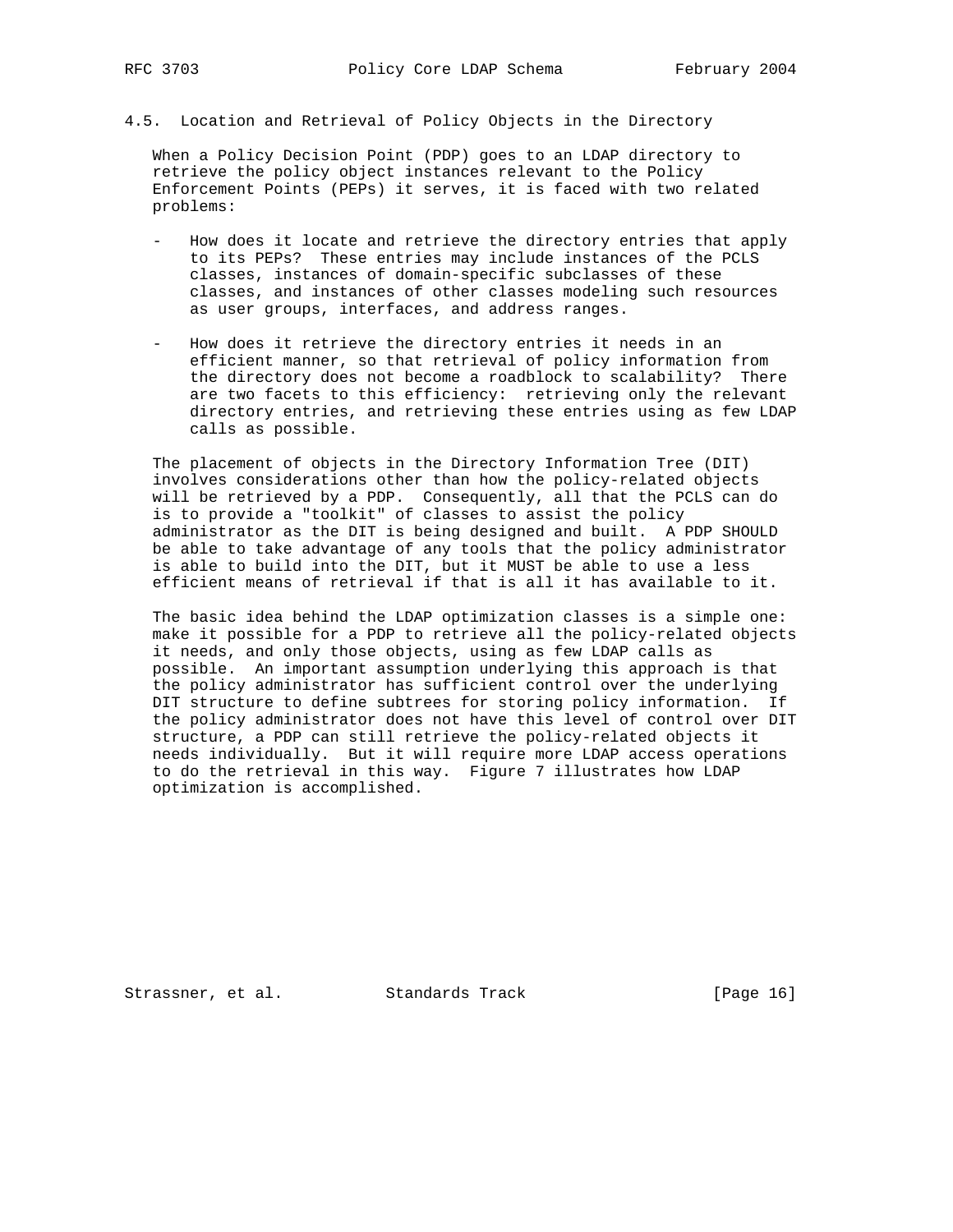

Figure 7. Using the pcimSubtreesPtrAuxClass to Locate Policies

 The PDP is configured initially with a DN reference to some entry in the DIT. The structural class of this entry is not important; the PDP is interested only in the pcimSubtreesPtrAuxClass attached to it. This auxiliary class contains a multi-valued attribute with DN references to objects that anchor subtrees containing policy-related objects of interest to the PDP. Since pcimSubtreesPtrAuxClass is an auxiliary class, it can be attached to an entry that the PDP would need to access anyway - perhaps an entry containing initial configuration settings for the PDP, or for a PEP that uses the PDP.

 Once it has retrieved the DN references, the PDP will direct to each of the objects identified by them an LDAP request that all entries in its subtree be evaluated against the selection criteria specified in the request. The LDAP-enabled directory then returns all entries in that subtree that satisfy the specified criteria.

 The selection criteria always specify that object class="pcimPolicy". Since all classes representing policy rules, policy conditions, and policy actions, both in the PCLS and in any domain-specific schema derived from it, are subclasses of the abstract class policy, this criterion evaluates to TRUE for all instances of these classes. To accommodate special cases where a PDP needs to retrieve objects that are not inherently policy-related (for example, an IP address range object referenced by a subclass of pcimActionAuxClass representing the DHCP action "assign from this address range"), the auxiliary class pcimElementAuxClass can be used to "tag" an entry, so that it will be found by the selection criterion "object class=pcimPolicy".

 The approach described in the preceding paragraph will not work for certain directory implementations, because these implementations do not support matching of auxiliary classes in the objectClass attribute. For environments where these implementations are expected to be present, the "tagging" of entries as relevant to policy can be

Strassner, et al. Standards Track [Page 17]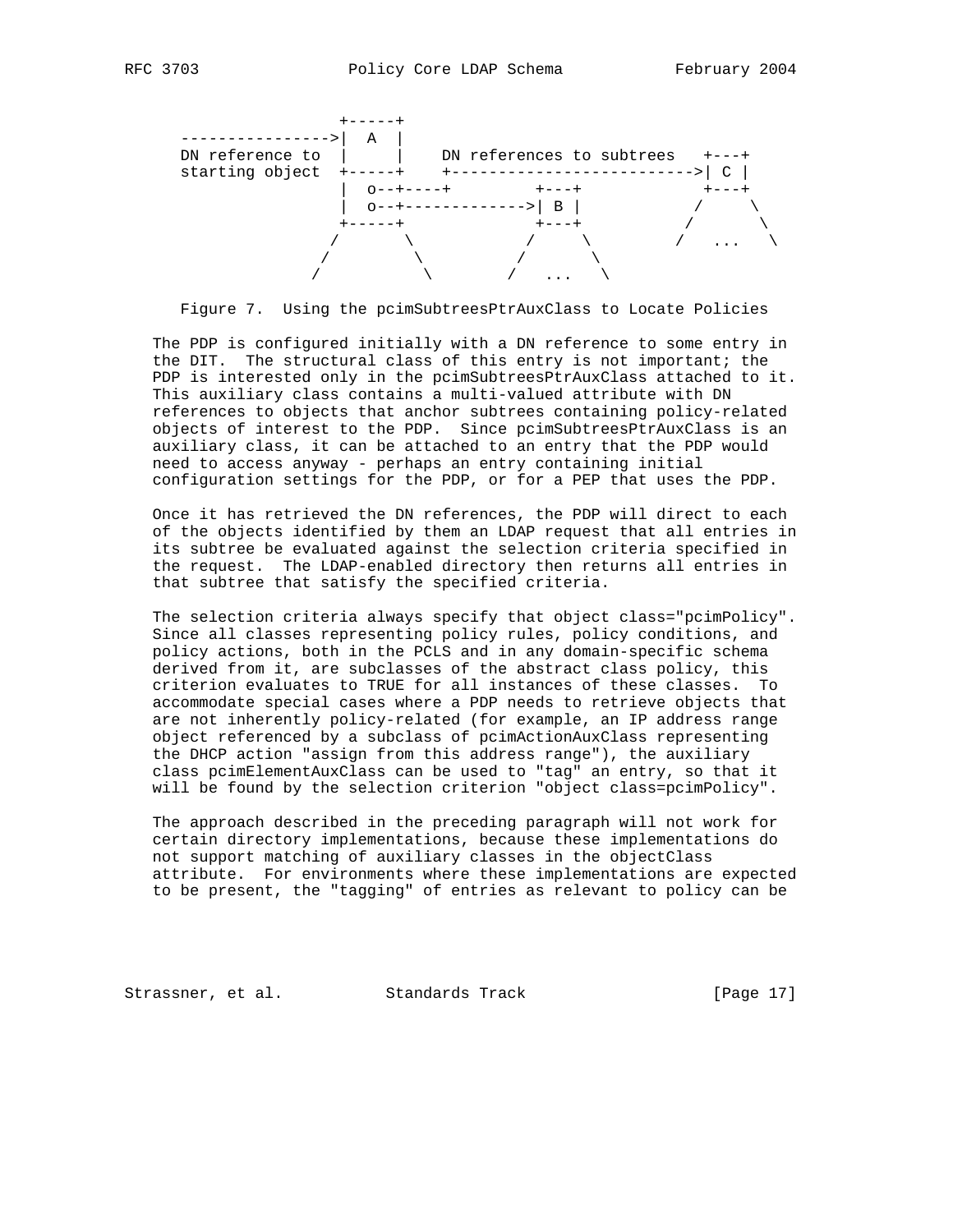accomplished by inserting the special value "POLICY" into the list of values contained in the pcimKeywords attribute (provided by the pcimPolicy class).

 If a PDP needs only a subset of the policy-related objects in the indicated subtrees, then it can be configured with additional selection criteria based on the pcimKeywords attribute defined in the pcimPolicy class. This attribute supports both standardized and administrator- defined values. For example, a PDP could be configured to request only those policy-related objects containing the keywords "DHCP" and "Eastern US".

 To optimize what is expected to be a typical case, the initial request from the client includes not only the object to which its "seed" DN references, but also the subtree contained under this object. The filter for searching this subtree is whatever the client is going to use later to search the other subtrees: object class="pcimPolicy" or the presence of the keyword "POLICY", and/or presence of a more specific value of pcimKeywords (e.g., "QoS Edge Policy").

 Returning to the example in Figure 7, we see that in the best case, a PDP can get all the policy-related objects it needs, and only those objects, with exactly three LDAP requests: one to its starting object A to get the references to B and C, as well as the policy-related objects it needs from the subtree under A, and then one each to B and C to get all the policy-related objects that pass the selection criteria with which it was configured. Once it has retrieved all of these objects, the PDP can then traverse their various DN references locally to understand the semantic relationships among them. The PDP should also be prepared to find a reference to another subtree attached to any of the objects it retrieves, and to follow this reference first, before it follows any of the semantically significant references it has received. This recursion permits a structured approach to identifying related policies. In Figure 7, for example, if the subtree under B includes departmental policies and the one under C includes divisional policies, then there might be a reference from the subtree under C to an object D that roots the subtree of corporate-level policies.

 A PDP SHOULD understand the pcimSubtreesPtrAuxClass class, SHOULD be capable of retrieving and processing the entries in the subtrees it references, and SHOULD be capable of doing all of this recursively. The same requirements apply to any other entity needing to retrieve policy information from the directory. Thus, a Policy Management Tool that retrieves policy entries from the directory in order to perform validation and conflict detection SHOULD also understand and be capable of using the pcimSubtreesPtrAuxClass. All of these

Strassner, et al. Standards Track [Page 18]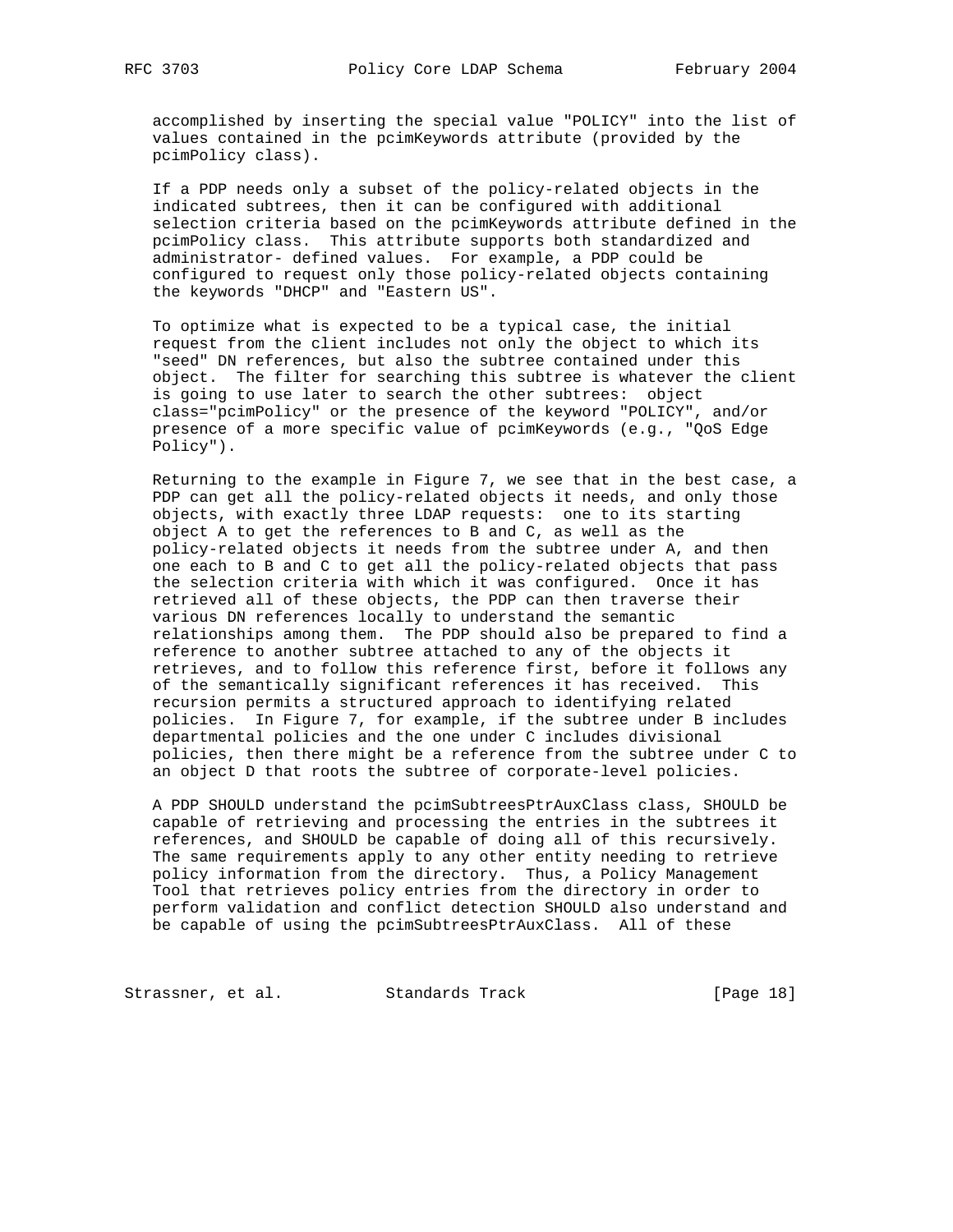requirements are "SHOULD"s rather than "MUST"s because an LDAP client that doesn't implement them can still access and retrieve the directory entries it needs. The process of doing so will just be less efficient than it would have been if the client had implemented these optimizations.

 When it is serving as a tool for creating policy entries in the directory, a Policy Management Tool SHOULD support creation of pcimSubtreesPtrAuxClass entries and their references to object instances.

## 4.5.1. Aliases and Other DIT-Optimization Techniques

 Additional flexibility in DIT structure is available to the policy administrator via LDAP aliasing and other techniques. Previous versions of this document have used aliases. However, because aliases are experimental, the use of aliases has been removed from this version of this document. This is because the IETF has yet to produce a specification on how aliases are represented in the directory or how server implementations are to process aliases.

## 5. Class Definitions

 The semantics for the policy information classes that are to be mapped directly from the information model to an LDAP representation are detailed in [1]. Consequently, all that this document presents for these classes is the specification for how to do the mapping from the information model (which is independent of repository type and access protocol) to a form that can be accessed using LDAP. Remember that some new classes needed to be created (that were not part of [1]) to implement the LDAP mapping. These new LDAP-only classes are fully documented in this document.

 The formal language for specifying the classes, attributes, and DIT structure and content rules is that defined in reference [3]. If your implementation does not support auxiliary class inheritance, you will have to list auxiliary classes in content rules explicitly or define them in another (implementation-specific) way.

The following notes apply to this section in its entirety.

 Note 1: in the following definitions, the class and attribute definitions follow RFC 2252 [3] but they are line-wrapped to enhance human readability.

 Note 2: where applicable, the possibilities for specifying DIT structure and content rules are noted. However, care must be taken in specifying DIT structure rules. This is because X.501 [4] states

Strassner, et al. Standards Track [Page 19]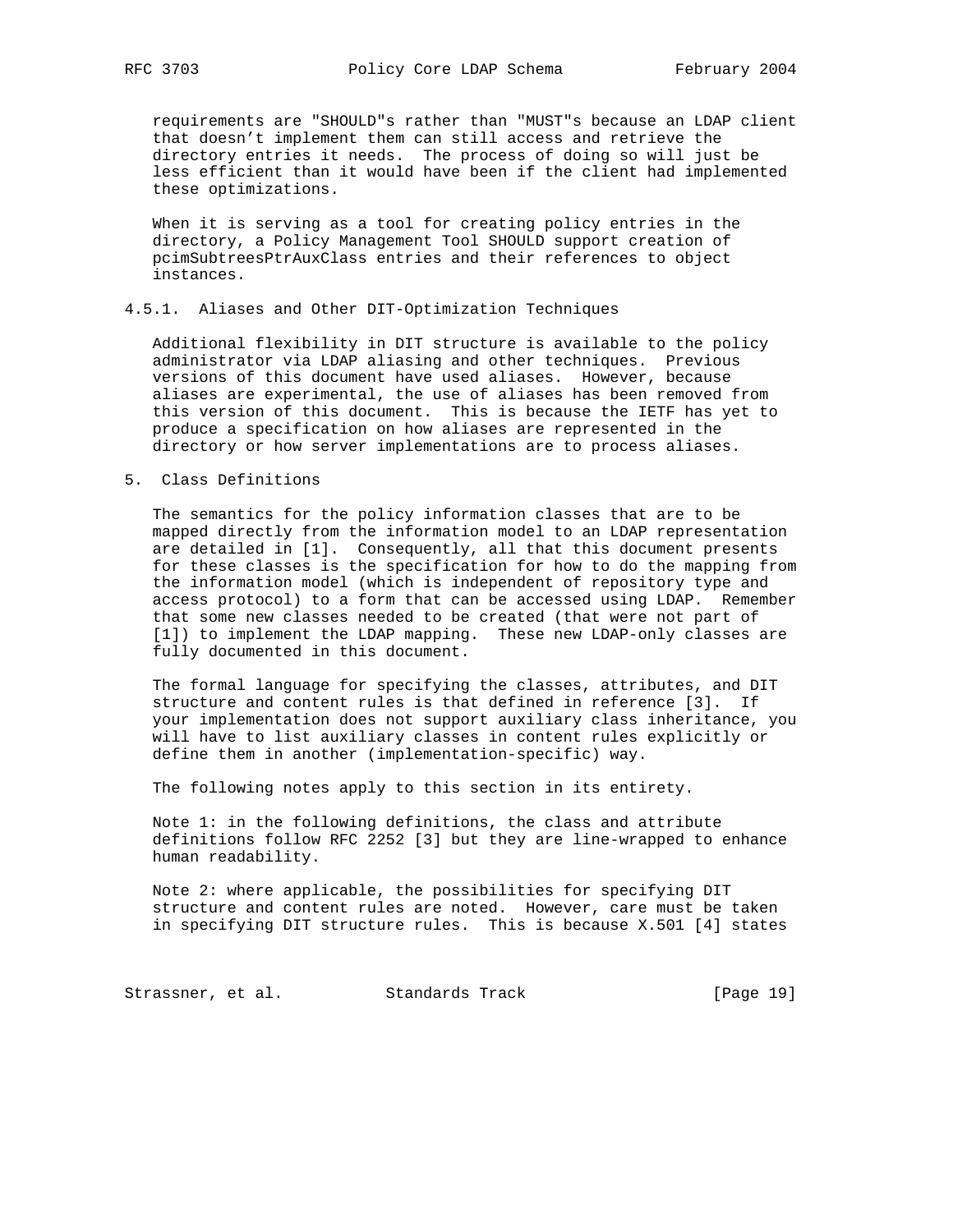that an entry may only exist in the DIT as a subordinate to another superior entry (the superior) if a DIT structure rule exists in the governing subschema which:

- 1) indicates a name form for the structural object class of the subordinate entry, and
- 2) either includes the entry's superior structure rule as a possible superior structure rule, or
- 3) does not specify a superior structure rule.

 If this last case (3) applies, then the entry is defined to be a subschema administrative point. This is not what is desired. Therefore, care must be taken in defining structure rules, and in particular, they must be locally augmented.

 Note 3: Wherever possible, both an equality and a substring matching rule are defined for a particular attribute (as well as an ordering match rule to enable sorting of matching results). This provides two different choices for the developer for maximum flexibility.

 For example, consider the pcimRoles attribute (section 5.3). Suppose that a PEP has reported that it is interested in pcimRules for three roles R1, R2, and R3. If the goal is to minimize queries, then the PDP can supply three substring filters containing the three role names.

 These queries will return all of the pcimRules that apply to the PEP, but they may also get some that do not apply (e.g., ones that contain one of the roles R1, R2, or R3 and one or more other roles present in a role-combination [1]).

 Another strategy would be for the PDP to use only equality filters. This approach eliminates the extraneous replies, but it requires the PDP to explicitly build the desired role-combinations itself. It also requires extra queries. Note that this approach is practical only because the role names in a role combination are required to appear in alphabetical order.

 Note 4: in the following definitions, note that all LDAP matching rules are defined in [3] and in [9]. The corresponding X.500 matching rules are defined in [8].

 Note 5: some of the following attribute definitions specify additional constraints on various data types (e.g., this integer has values that are valid from 1..10). Text has been added to instruct servers and applications what to do if a value outside of this range

Strassner, et al. Standards Track [Page 20]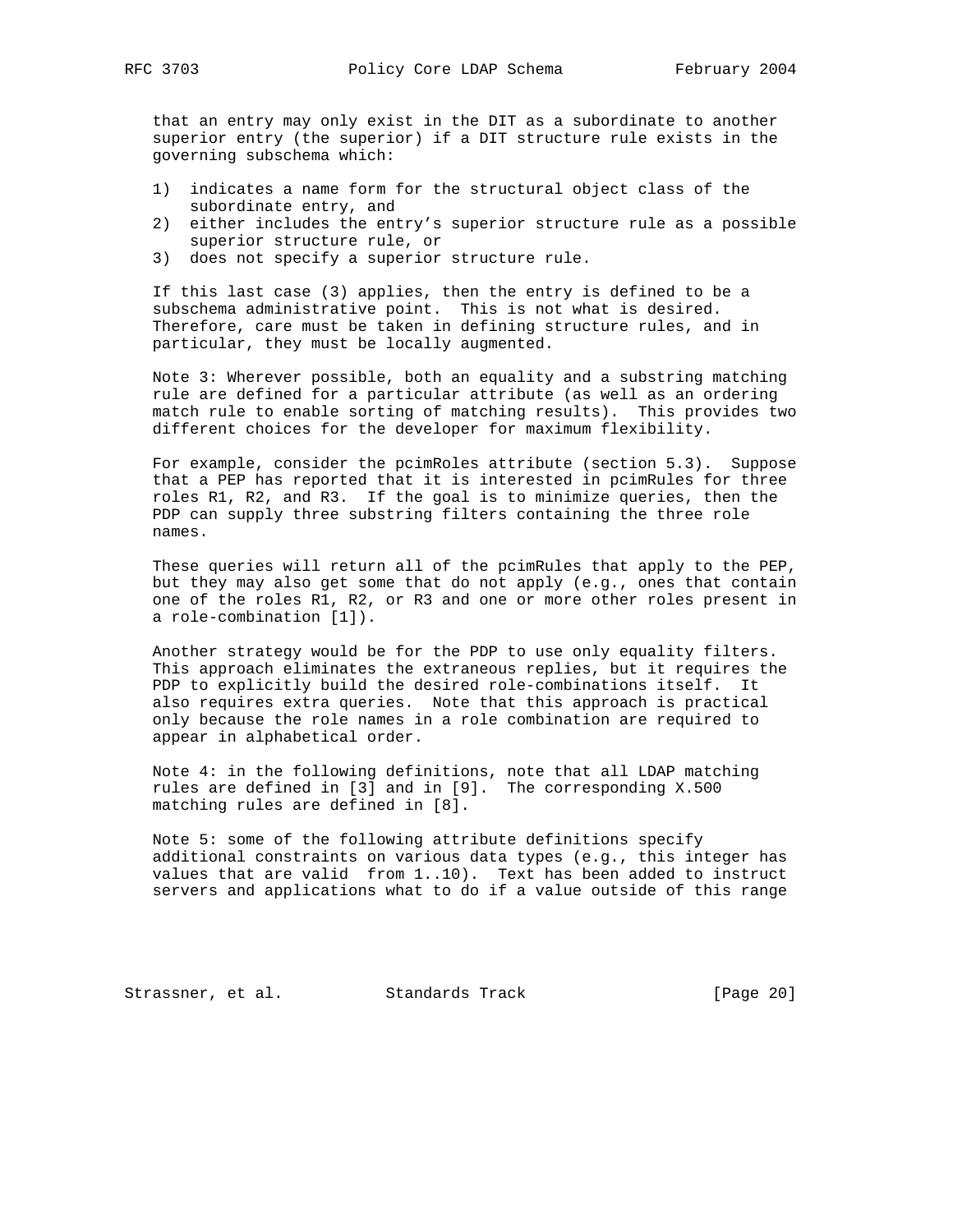is encountered. In all cases, if a constraint is violated, then the policy rule SHOULD be treated as being disabled, meaning that execution of the policy rule SHOULD be stopped.

5.1. The Abstract Class pcimPolicy

 The abstract class pcimPolicy is a direct mapping of the abstract class Policy from the PCIM. The class value "pcimPolicy" is also used as the mechanism for identifying policy-related instances in the Directory Information Tree. An instance of any class may be "tagged" with this class value by attaching to it the auxiliary class pcimElementAuxClass. Since pcimPolicy is derived from the class dlm1ManagedElement defined in reference [6], this specification has a normative dependency on that element of reference [6].

The class definition is as follows:

 ( 1.3.6.1.1.6.1.1 NAME 'pcimPolicy' DESC 'An abstract class that is the base class for all classes that describe policy-related instances.' SUP dlm1ManagedElement ABSTRACT MAY ( cn \$ dlmCaption \$ dlmDescription \$ orderedCimKeys \$ pcimKeywords ) )

 The attribute cn is defined in RFC 2256 [7]. The dlmCaption, dlmDescription, and orderedCimKeys attributes are defined in [6].

 The pcimKeywords attribute is a multi-valued attribute that contains a set of keywords to assist directory clients in locating the policy objects identified by these keywords. It is defined as follows:

 ( 1.3.6.1.1.6.2.3 NAME 'pcimKeywords' DESC 'A set of keywords to assist directory clients in locating the policy objects applicable to them.' EQUALITY caseIgnoreMatch ORDERING caseIgnoreOrderingMatch SUBSTR caseIgnoreSubstringsMatch SYNTAX 1.3.6.1.4.1.1466.115.121.1.15 )

Strassner, et al. Standards Track [Page 21]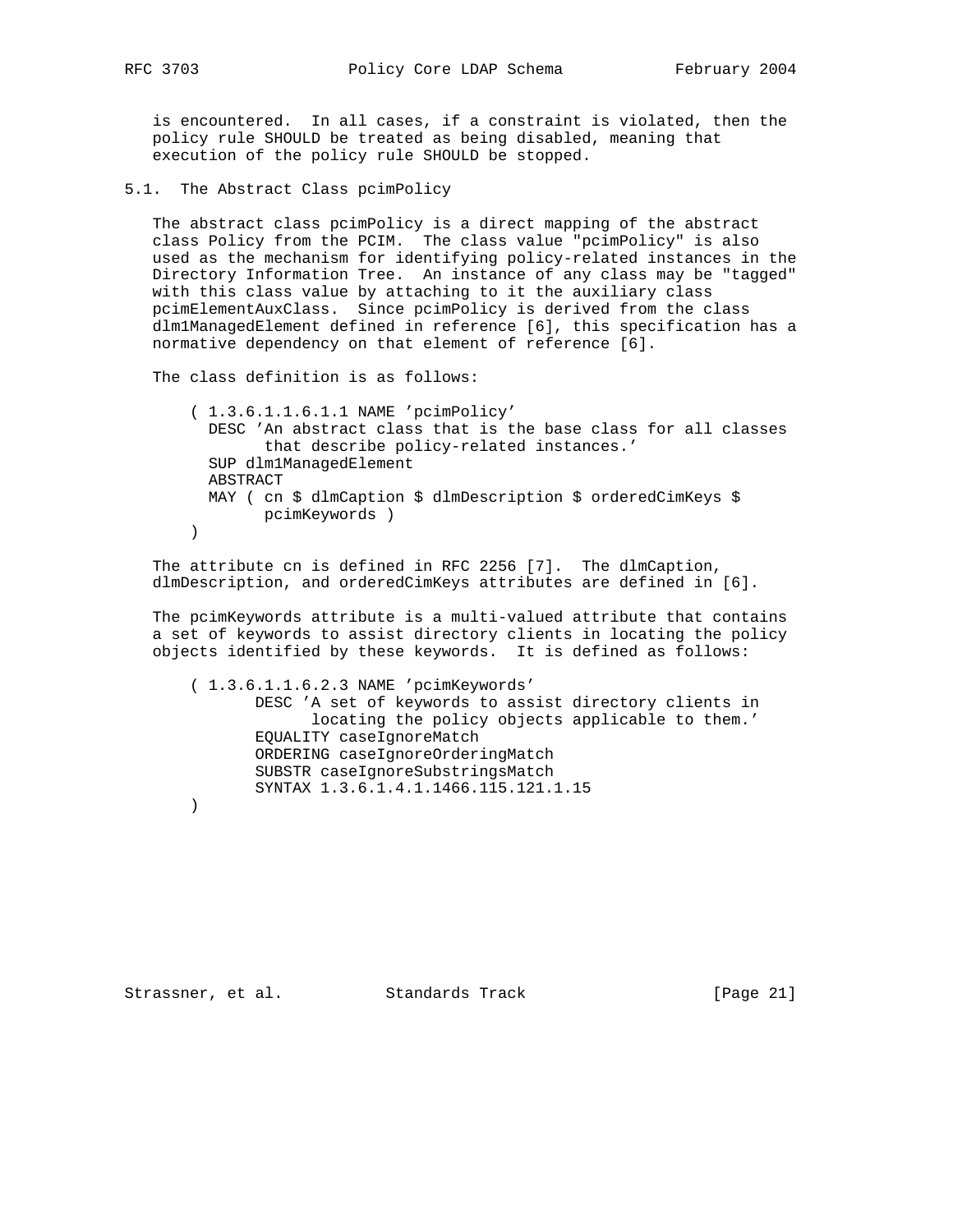## 5.2. The Three Policy Group Classes

 PCIM [1] defines the PolicyGroup class to serve as a generalized aggregation mechanism, enabling PolicyRules and/or PolicyGroups to be aggregated together. PCLS maps this class into three LDAP classes, called pcimGroup, pcimGroupAuxClass, and pcimGroupInstance. This is done in order to provide maximum flexibility for the DIT designer.

 The class definitions for the three policy group classes are listed below. These class definitions do not include attributes to realize the PolicyRuleInPolicyGroup and PolicyGroupInPolicyGroup associations from the PCIM. This is because a pcimGroup object refers to instances of pcimGroup and pcimRule via, respectively, the attribute pcimGroupsAuxContainedSet in the pcimGroupContainmentAuxClass object class and the attribute pcimRulesAuxContainedSet in the pcimRuleContainmentAuxClass object class.

 To maximize flexibility, the pcimGroup class is defined as abstract. The subclass pcimGroupAuxClass provides for auxiliary attachment to another entry, while the structural subclass pcimGroupInstance is available to represent a policy group as a standalone entry.

 The class definitions are as follows. First, the definition of the abstract class pcimGroup:

 ( 1.3.6.1.1.6.1.2 NAME 'pcimGroup' DESC 'A container for a set of related pcimRules and/or a set of related pcimGroups.' SUP pcimPolicy ABSTRACT MAY ( pcimGroupName ) )

 The one attribute of pcimGroup is pcimGroupName. This attribute is used to define a user-friendly name of this policy group, and may be used as a naming attribute if desired. It is defined as follows:

 ( 1.3.6.1.1.6.2.4 NAME 'pcimGroupName' DESC 'The user-friendly name of this policy group.' EQUALITY caseIgnoreMatch ORDERING caseIgnoreOrderingMatch SUBSTR caseIgnoreSubstringsMatch SYNTAX 1.3.6.1.4.1.1466.115.121.1.15 SINGLE-VALUE

)

Strassner, et al. Standards Track [Page 22]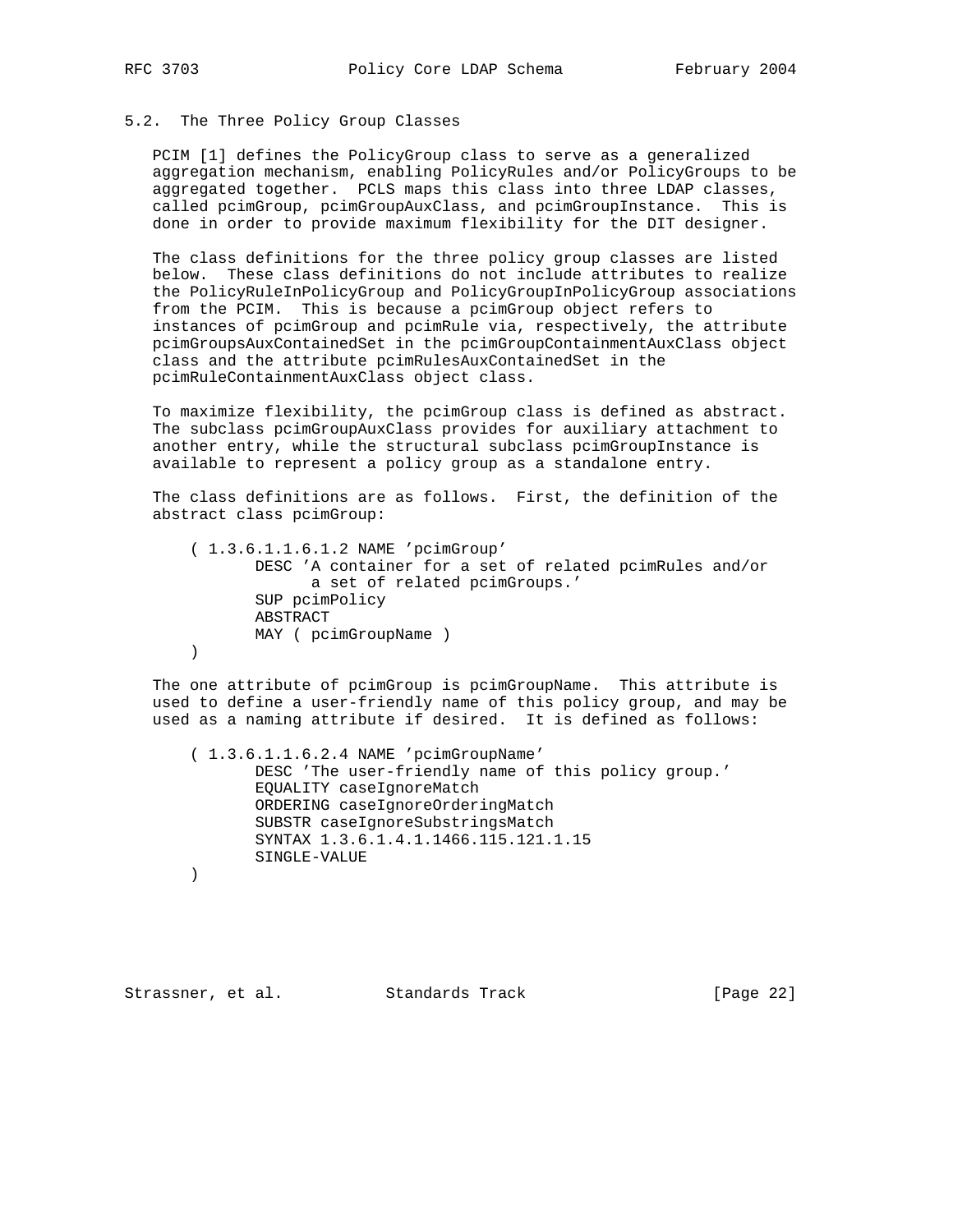The two subclasses of pcimGroup are defined as follows. The class pcimGroupAuxClass is an auxiliary class that can be used to collect a set of related pcimRule and/or pcimGroup classes. It is defined as follows:

```
 ( 1.3.6.1.1.6.1.3 NAME 'pcimGroupAuxClass'
        DESC 'An auxiliary class that collects a set of related
             pcimRule and/or pcimGroup entries.'
        SUP pcimGroup
        AUXILIARY
 )
```
 The class pcimGroupInstance is a structural class that can be used to collect a set of related pcimRule and/or pcimGroup classes. It is defined as follows:

 ( 1.3.6.1.1.6.1.4 NAME 'pcimGroupInstance' DESC 'A structural class that collects a set of related pcimRule and/or pcimGroup entries.' SUP pcimGroup STRUCTURAL )

 A DIT content rule could be written to enable an instance of pcimGroupInstance to have attached to it either references to one or more policy groups (using pcimGroupContainmentAuxClass) or references to one or more policy rules (using pcimRuleContainmentAuxClass). This would be used to formalize the semantics of the PolicyGroup class [1]. Since these semantics do not include specifying any properties of the PolicyGroup class, the content rule would not need to specify any attributes.

 Similarly, three separate DIT structure rules could be written, each of which would refer to a specific name form that identified one of the three possible naming attributes (i.e., pcimGroupName, cn, and orderedCIMKeys) for the pcimGroup object class. This structure rule SHOULD include a superiorStructureRule (see Note 2 at the beginning of section 5). The three name forms referenced by the three structure rules would each define one of the three naming attributes.

5.3. The Three Policy Rule Classes

 The information model defines a PolicyRule class to represent the "If Condition then Action" semantics associated with processing policy information. For maximum flexibility, the PCLS maps this class into three LDAP classes.

Strassner, et al. Standards Track [Page 23]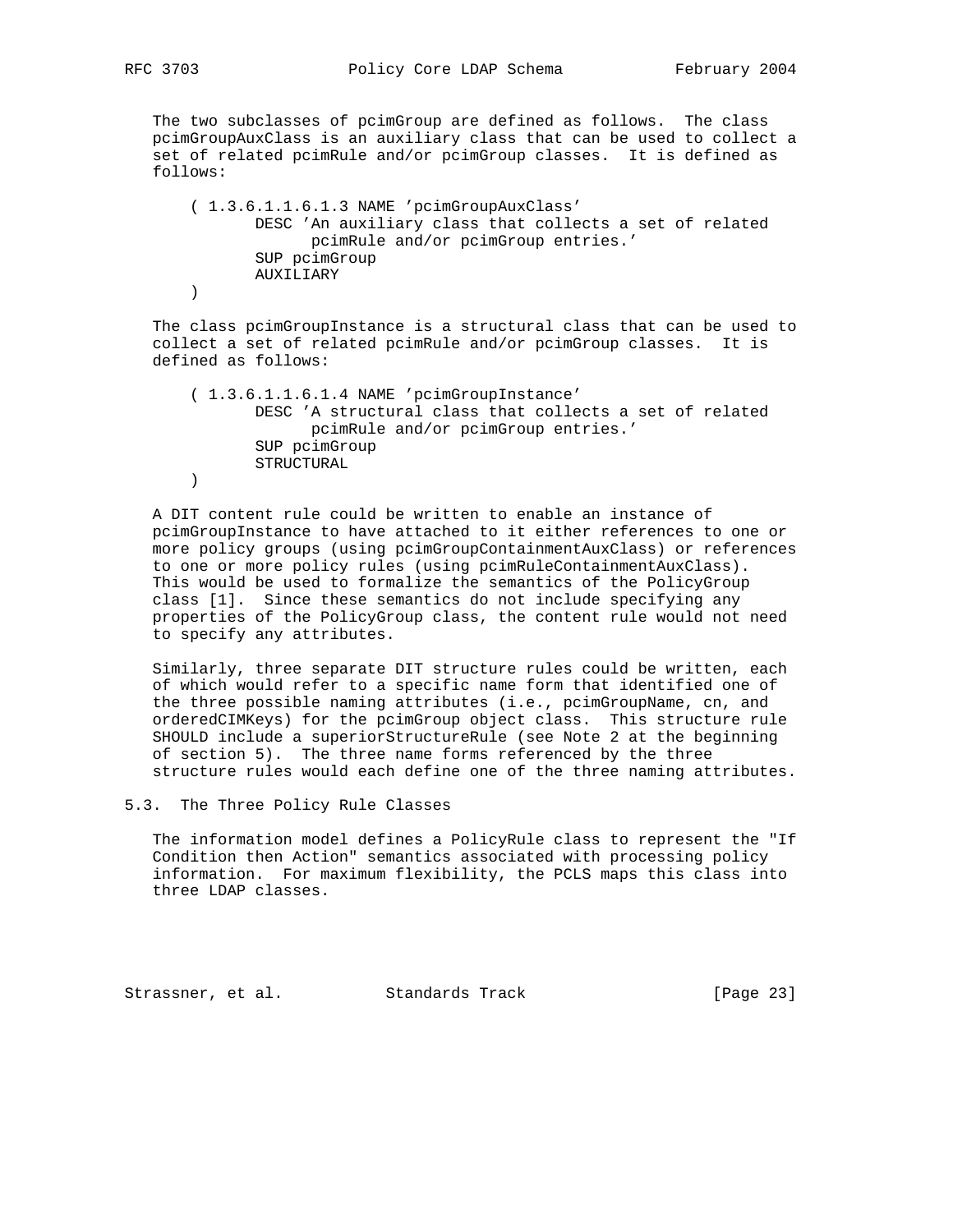To maximize flexibility, the pcimRule class is defined as abstract. The subclass pcimRuleAuxClass provides for auxiliary attachment to another entry, while the structural subclass pcimRuleInstance is available to represent a policy rule as a standalone entry.

 The conditions and actions associated with a policy rule are modeled, respectively, with auxiliary subclasses of the auxiliary classes pcimConditionAuxClass and pcimActionAuxClass. Each of these auxiliary subclasses is attached to an instance of one of three structural classes. A subclass of pcimConditionAuxClass is attached to an instance of pcimRuleInstance, to an instance of pcimRuleConditionAssociation, or to an instance of pcimPolicyInstance. Similarly, a subclass of pcimActionAuxClass is attached to an instance of pcimRuleInstance, to an instance of pcimRuleActionAssociation, or to an instance of pcimPolicyInstance.

 The pcimRuleValidityPeriodList attribute (defined below) realizes the PolicyRuleValidityPeriod association defined in the PCIM. Since this association has no additional properties besides those that tie the association to its associated objects, this association can be realized by simply using an attribute. Thus, the pcimRuleValidityPeriodList attribute is simply a multi-valued attribute that provides an unordered set of DN references to one or more instances of the pcimTPCAuxClass, indicating when the policy rule is scheduled to be active and when it is scheduled to be inactive. A policy rule is scheduled to be active if it is active according to AT LEAST ONE of the pcimTPCAuxClass instances referenced by this attribute.

 The PolicyConditionInPolicyRule and PolicyActionInPolicyRule associations, however, do have additional attributes. The association PolicyActionInPolicyRule defines an integer attribute to sequence the actions, and the association PolicyConditionInPolicyRule has both an integer attribute to group the condition terms as well as a Boolean property to specify whether a condition is to be negated.

 In the PCLS, these additional association attributes are represented as attributes of two classes introduced specifically to model these associations. These classes are the pcimRuleConditionAssociation class and the pcimRuleActionAssociation class, which are defined in Sections 5.4 and 5.5, respectively. Thus, they do not appear as attributes of the class pcimRule. Instead, the pcimRuleConditionList and pcimRuleActionList attributes can be used to reference these classes.

Strassner, et al. Standards Track [Page 24]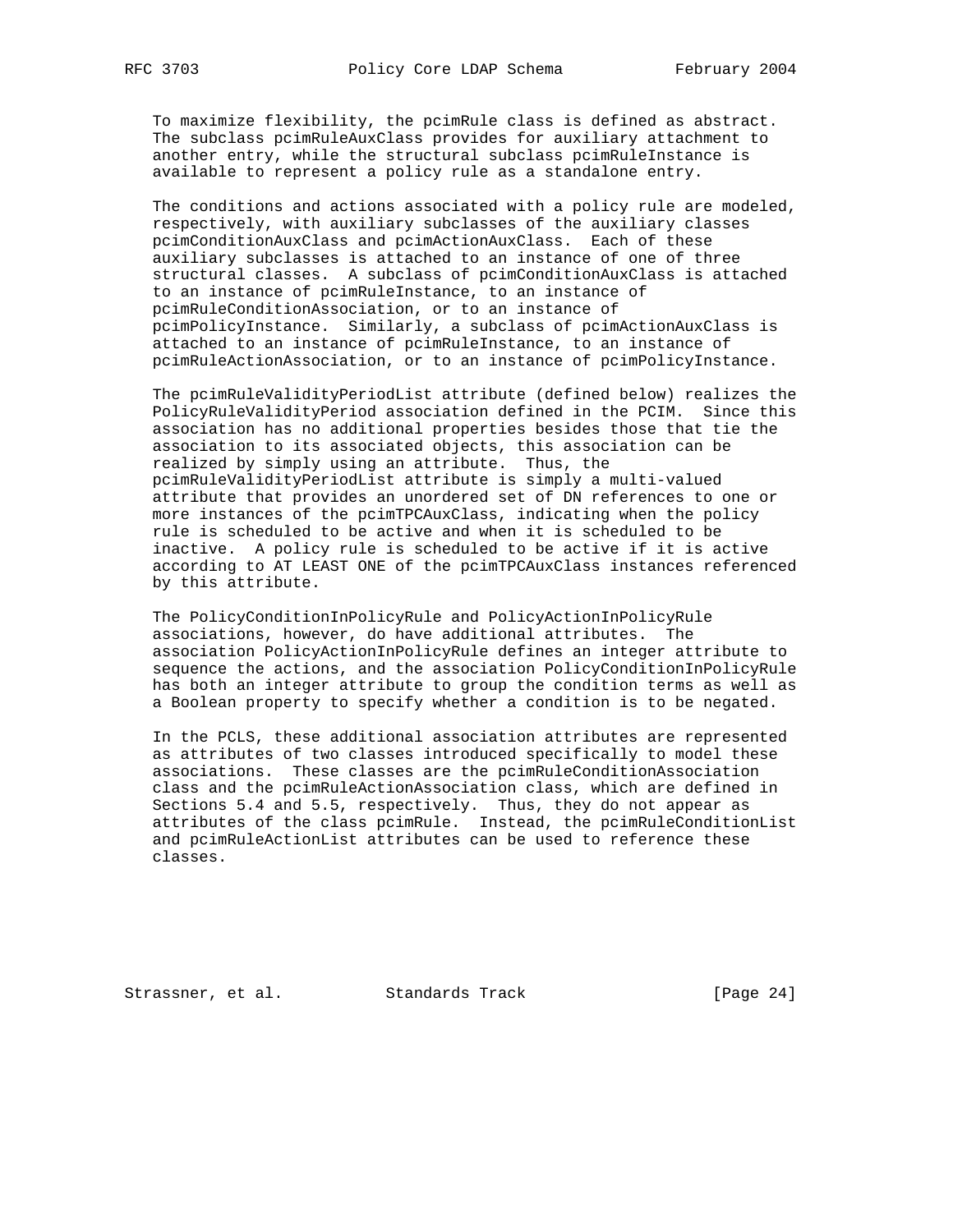The class definitions for the three pcimRule classes are as follows.

 The abstract class pcimRule is a base class for representing the "If Condition then Action" semantics associated with a policy rule. It is defined as follows:

 ( 1.3.6.1.1.6.1.5 NAME 'pcimRule' DESC 'The base class for representing the "If Condition then Action" semantics associated with a policy rule.' SUP pcimPolicy ABSTRACT MAY ( pcimRuleName \$ pcimRuleEnabled \$ pcimRuleConditionListType \$ pcimRuleConditionList \$ pcimRuleActionList \$ pcimRuleValidityPeriodList \$ pcimRuleUsage \$ pcimRulePriority \$ pcimRuleMandatory \$ pcimRuleSequencedActions \$ pcimRoles ) )

 The PCIM [1] defines seven properties for the PolicyRule class. The PCLS defines eleven attributes for the pcimRule class, which is the LDAP equivalent of the PolicyRule class. Of these eleven attributes, seven are mapped directly from corresponding properties in PCIM's PolicyRule class. The remaining four attributes are a class-specific optional naming attribute, and three attributes used to realize the three associations that the pcimRule class participates in.

 The pcimRuleName attribute is used as a user-friendly name of this policy rule, and can also serve as the class-specific optional naming attribute. It is defined as follows:

 ( 1.3.6.1.1.6.2.5 NAME 'pcimRuleName' DESC 'The user-friendly name of this policy rule.' EQUALITY caseIgnoreMatch ORDERING caseIgnoreOrderingMatch SUBSTR caseIgnoreSubstringsMatch SYNTAX 1.3.6.1.4.1.1466.115.121.1.15 SINGLE-VALUE  $\overline{\phantom{a}}$ 

 The pcimRuleEnabled attribute is an integer enumeration indicating whether a policy rule is administratively enabled (value=1), administratively disabled (value=2), or enabled for debug (value=3). It is defined as follows:

 ( 1.3.6.1.1.6.2.6 NAME 'pcimRuleEnabled' DESC 'An integer indicating whether a policy rule is administratively enabled (value=1), disabled

Strassner, et al. Standards Track [Page 25]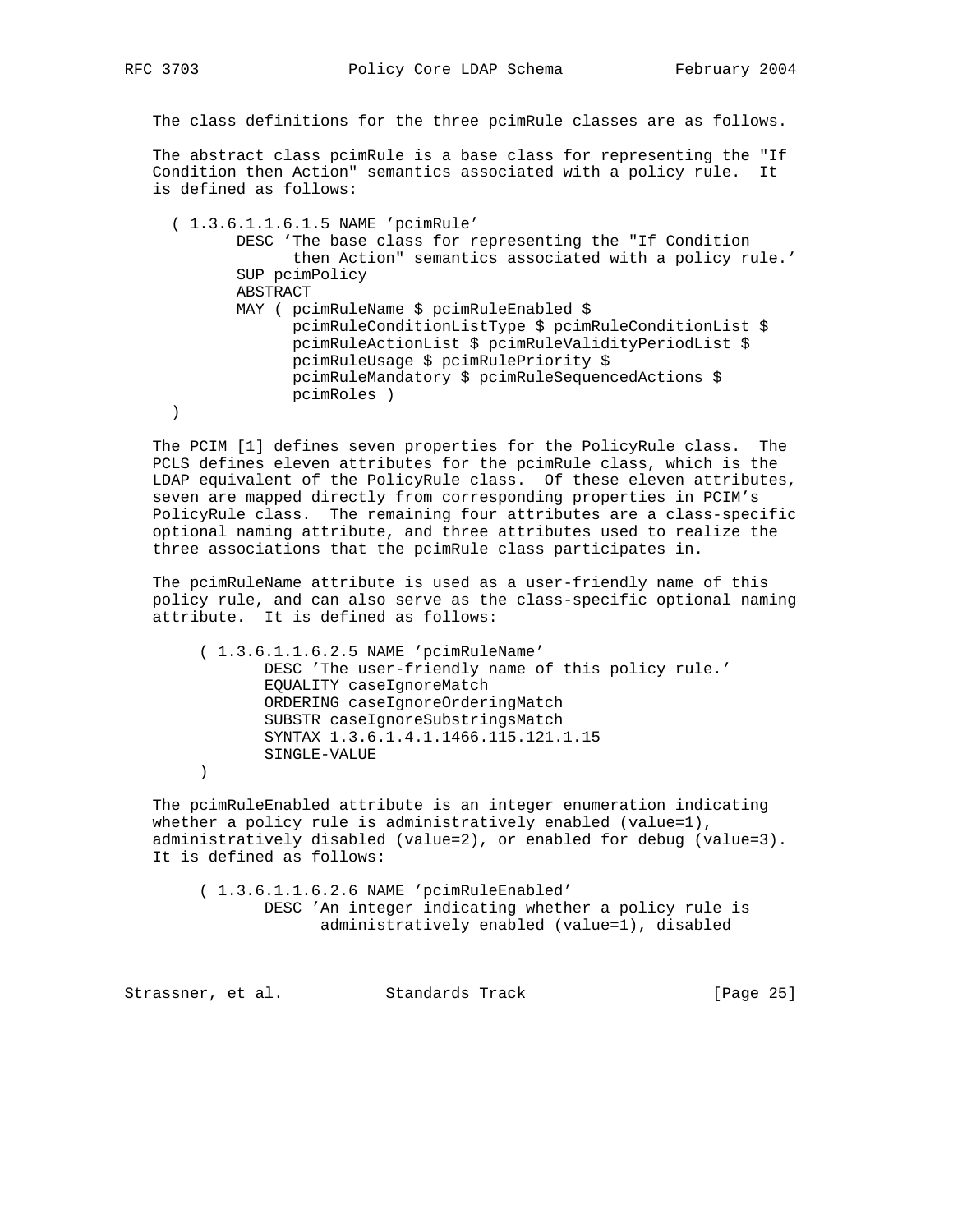(value=2), or enabled for debug (value=3).' EQUALITY integerMatch ORDERING integerOrderingMatch SYNTAX 1.3.6.1.4.1.1466.115.121.1.27 SINGLE-VALUE

 Note: All other values for the pcimRuleEnabled attribute are considered errors, and the administrator SHOULD treat this rule as being disabled if an invalid value is found.

 The pcimRuleConditionListType attribute is used to indicate whether the list of policy conditions associated with this policy rule is in disjunctive normal form (DNF, value=1) or conjunctive normal form (CNF, value=2). It is defined as follows:

 ( 1.3.6.1.1.6.2.7 NAME 'pcimRuleConditionListType' DESC 'A value of 1 means that this policy rule is in disjunctive normal form; a value of 2 means that this policy rule is in conjunctive normal form.' EQUALITY integerMatch ORDERING integerOrderingMatch SYNTAX 1.3.6.1.4.1.1466.115.121.1.27 SINGLE-VALUE )

 Note: any value other than 1 or 2 for the pcimRuleConditionListType attribute is considered an error. Administrators SHOULD treat this rule as being disabled if an invalid value is found, since it is unclear how to structure the condition list.

 The pcimRuleConditionList attribute is a multi-valued attribute that is used to realize the policyRuleInPolicyCondition association defined in [1]. It contains a set of DNs of pcimRuleConditionAssociation entries representing associations between this policy rule and its conditions. No order is implied. It is defined as follows:

 ( 1.3.6.1.1.6.2.8 NAME 'pcimRuleConditionList' DESC 'Unordered set of DNs of pcimRuleConditionAssociation entries representing associations between this policy rule and its conditions.' EQUALITY distinguishedNameMatch SYNTAX 1.3.6.1.4.1.1466.115.121.1.12 )

Strassner, et al. Standards Track [Page 26]

 $\overline{\phantom{a}}$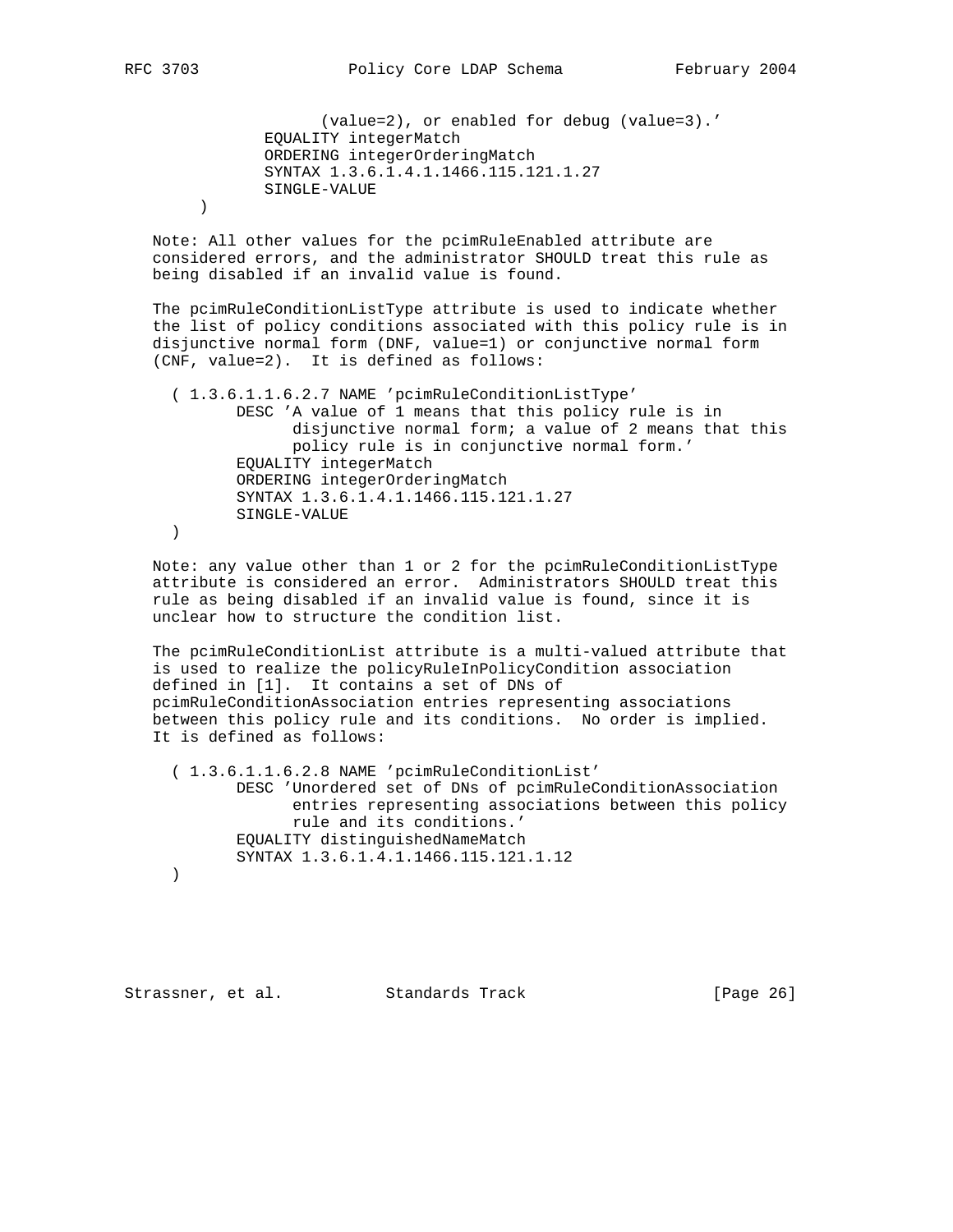The pcimRuleActionList attribute is a multi-valued attribute that is used to realize the policyRuleInPolicyAction association defined in [1]. It contains a set of DNs of pcimRuleActionAssociation entries representing associations between this policy rule and its actions. No order is implied. It is defined as follows:

 ( 1.3.6.1.1.6.2.9 NAME 'pcimRuleActionList' DESC 'Unordered set of DNs of pcimRuleActionAssociation entries representing associations between this policy rule and its actions.' EQUALITY distinguishedNameMatch SYNTAX 1.3.6.1.4.1.1466.115.121.1.12 )

 The pcimRuleValidityPeriodList attribute is a multi-valued attribute that is used to realize the pcimRuleValidityPeriod association that is defined in [1]. It contains a set of DNs of pcimRuleValidityAssociation entries that determine when the pcimRule is scheduled to be active or inactive. No order is implied. It is defined as follows:

 ( 1.3.6.1.1.6.2.10 NAME 'pcimRuleValidityPeriodList' DESC 'Unordered set of DNs of pcimRuleValidityAssociation entries that determine when the pcimRule is scheduled to be active or inactive.' EQUALITY distinguishedNameMatch SYNTAX 1.3.6.1.4.1.1466.115.121.1.12 )

 The pcimRuleUsage attribute is a free-form string providing guidelines on how this policy should be used. It is defined as follows:

 ( 1.3.6.1.1.6.2.11 NAME 'pcimRuleUsage' DESC 'This attribute is a free-form sting providing guidelines on how this policy should be used.' EQUALITY caseIgnoreMatch ORDERING caseIgnoreOrderingMatch SUBSTR caseIgnoreSubstringsMatch SYNTAX 1.3.6.1.4.1.1466.115.121.1.15 SINGLE-VALUE )

Strassner, et al. Standards Track [Page 27]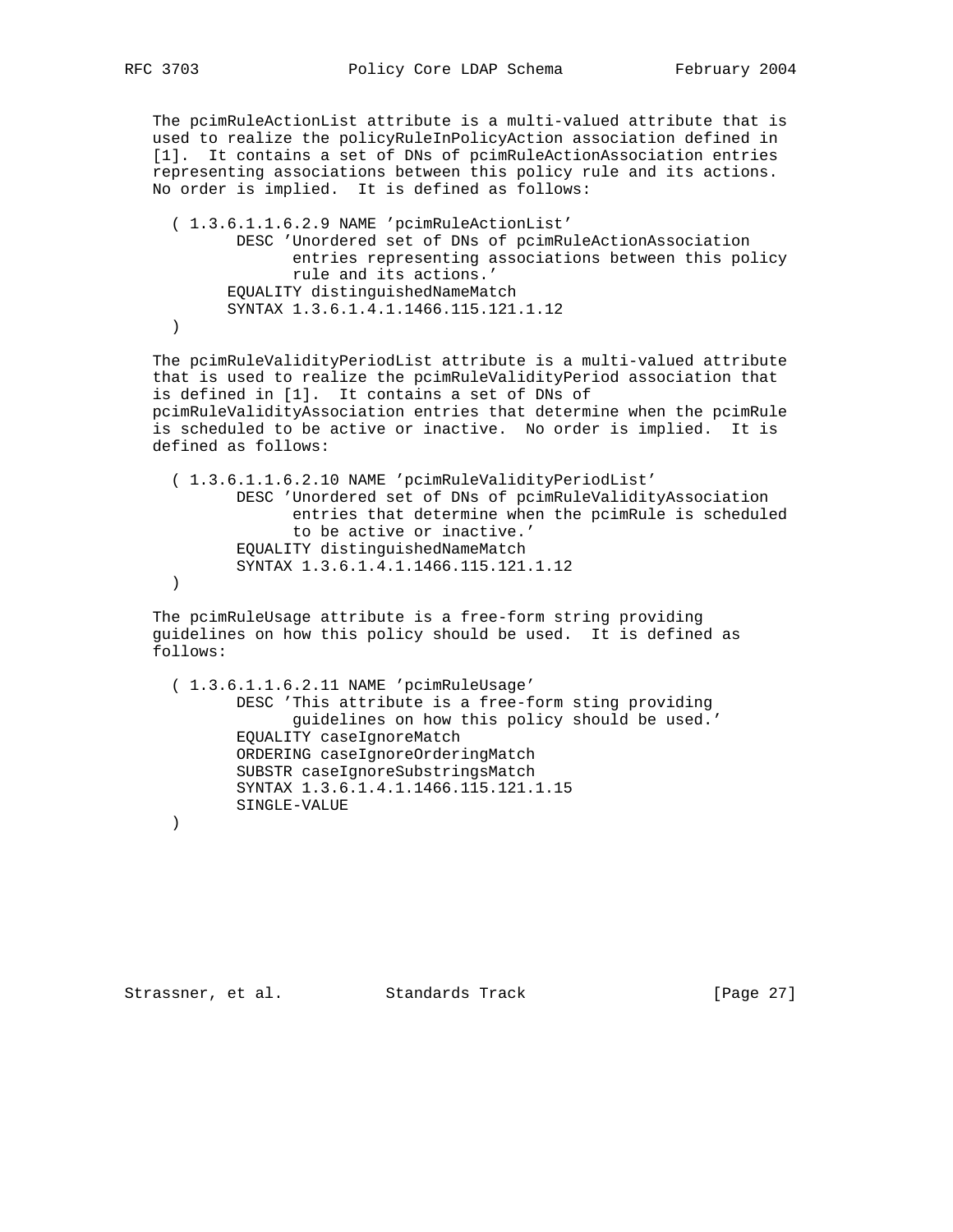The pcimRulePriority attribute is a non-negative integer that is used to prioritize this pcimRule relative to other pcimRules. A larger value indicates a higher priority. It is defined as follows:

```
 ( 1.3.6.1.1.6.2.12 NAME 'pcimRulePriority'
        DESC 'A non-negative integer for prioritizing this
              pcimRule relative to other pcimRules. A larger
              value indicates a higher priority.'
        EQUALITY integerMatch
        ORDERING integerOrderingMatch
        SYNTAX 1.3.6.1.4.1.1466.115.121.1.27
        SINGLE-VALUE
 )
```
 Note: if the value of the pcimRulePriority field is 0, then it SHOULD be treated as "don't care". On the other hand, if the value is negative, then it SHOULD be treated as an error and Administrators SHOULD treat this rule as being disabled.

 The pcimRuleMandatory attribute is a Boolean attribute that, if TRUE, indicates that for this policy rule, the evaluation of its conditions and execution of its actions (if the condition is satisfied) is required. If it is FALSE, then the evaluation of its conditions and execution of its actions (if the condition is satisfied) is not required. This attribute is defined as follows:

```
 ( 1.3.6.1.1.6.2.13 NAME 'pcimRuleMandatory'
        DESC 'If TRUE, indicates that for this policy rule, the
              evaluation of its conditions and execution of its
              actions (if the condition is satisfied) is required.'
        EQUALITY booleanMatch
        SYNTAX 1.3.6.1.4.1.1466.115.121.1.7
        SINGLE-VALUE
 )
```
 The pcimRuleSequencedActions attribute is an integer enumeration that is used to indicate that the ordering of actions defined by the pcimActionOrder attribute is either mandatory(value=1), recommended(value=2), or dontCare(value=3). It is defined as follows:

 ( 1.3.6.1.1.6.2.14 NAME 'pcimRuleSequencedActions' DESC 'An integer enumeration indicating that the ordering of actions defined by the pcimActionOrder attribute is mandatory(1), recommended(2), or dontCare(3).' EQUALITY integerMatch ORDERING integerOrderingMatch

Strassner, et al. Standards Track [Page 28]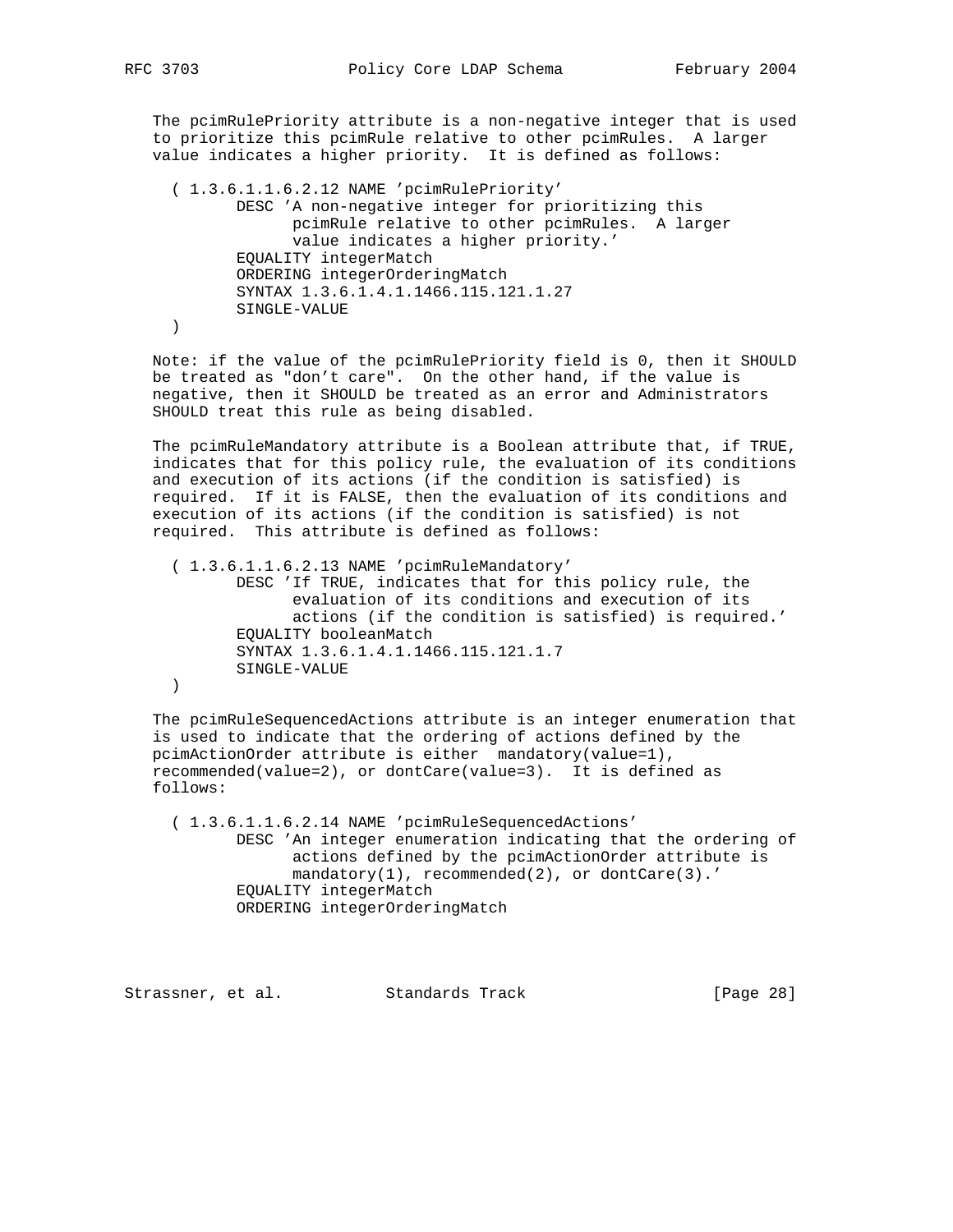SYNTAX 1.3.6.1.4.1.1466.115.121.1.27 SINGLE-VALUE

)

 Note: if the value of pcimRulesSequencedActions field is not one of these three values, then Administrators SHOULD treat this rule as being disabled.

 The pcimRoles attribute represents the policyRoles property of [1]. Each value of this attribute represents a role-combination, which is a string of the form:

 <RoleName>[&&<RoleName>]\* where the individual role names appear in alphabetical order according to the collating sequence for UCS-2. This attribute is defined as follows:

 ( 1.3.6.1.1.6.2.15 NAME 'pcimRoles' DESC 'Each value of this attribute represents a role combination.' EQUALITY caseIgnoreMatch ORDERING caseIgnoreOrderingMatch SUBSTR caseIgnoreSubstringsMatch SYNTAX 1.3.6.1.4.1.1466.115.121.1.15 )

 Note: if the value of the pcimRoles attribute does not conform to the format "<RoleName>[&&<RoleName>]\*" (see Section 6.3.7 of [1]), then this attribute is malformed and its policy rule SHOULD be treated as being disabled.

 The two subclasses of the pcimRule class are defined as follows. First, the pcimRuleAuxClass is an auxiliary class for representing the "If Condition then Action" semantics associated with a policy rule. Its class definition is as follows:

 ( 1.3.6.1.1.6.1.6 NAME 'pcimRuleAuxClass' DESC 'An auxiliary class for representing the "If Condition then Action" semantics associated with a policy rule.' SUP pcimRule AUXILIARY

)

 The pcimRuleInstance is a structural class for representing the "If Condition then Action" semantics associated with a policy rule. Its class definition is as follows:

 ( 1.3.6.1.1.6.1.7 NAME 'pcimRuleInstance' DESC 'A structural class for representing the "If Condition then Action" semantics associated with a policy rule.'

Strassner, et al. Standards Track [Page 29]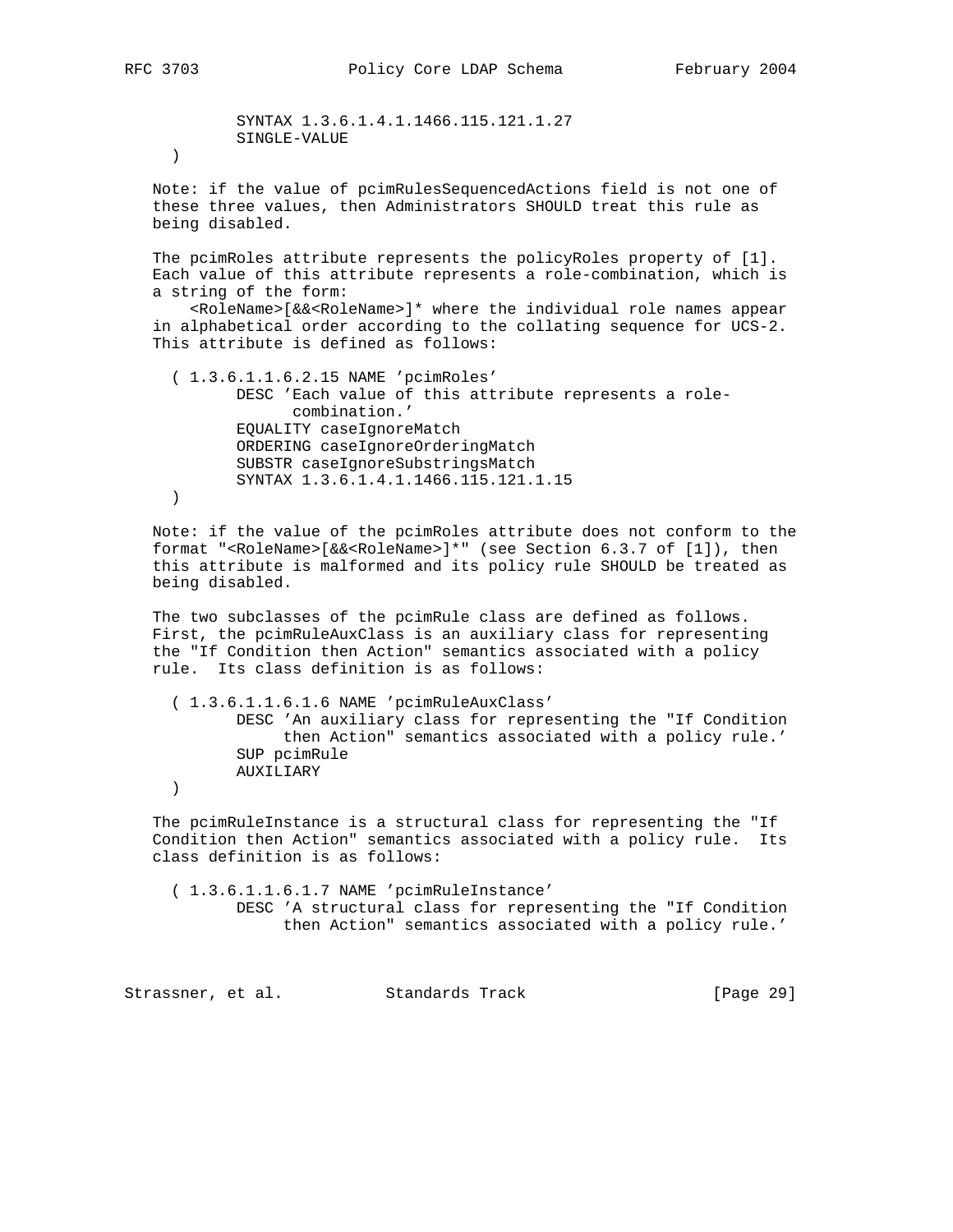SUP pcimRule STRUCTURAL

)

 A DIT content rule could be written to enable an instance of pcimRuleInstance to have attached to it either references to one or more policy conditions (using pcimConditionAuxClass) or references to one or more policy actions (using pcimActionAuxClass). This would be used to formalize the semantics of the PolicyRule class [1]. Since these semantics do not include specifying any properties of the PolicyRule class, the content rule would not need to specify any attributes.

 Similarly, three separate DIT structure rules could be written, each of which would refer to a specific name form that identified one of its three possible naming attributes (i.e., pcimRuleName, cn, and orderedCIMKeys). This structure rule SHOULD include a superiorStructureRule (see Note 2 at the beginning of section 5). The three name forms referenced by the three structure rules would each define one of the three naming attributes.

## 5.4. The Class pcimRuleConditionAssociation

 This class contains attributes to represent the properties of the PCIM's PolicyConditionInPolicyRule association. Instances of this class are related to an instance of pcimRule via DIT containment. The policy conditions themselves are represented by auxiliary subclasses of the auxiliary class pcimConditionAuxClass. These auxiliary classes are attached directly to instances of pcimRuleConditionAssociation for rule-specific policy conditions. For a reusable policy condition, the policyCondition auxiliary subclass is attached to an instance of the class pcimPolicyInstance (which is presumably associated with a pcimRepository by DIT containment), and the policyConditionDN attribute (of this class) is used to reference the reusable policyCondition instance.

The class definition is as follows:

 ( 1.3.6.1.1.6.1.8 NAME 'pcimRuleConditionAssociation' DESC 'This class contains attributes characterizing the relationship between a policy rule and one of its policy conditions.' SUP pcimPolicy MUST ( pcimConditionGroupNumber \$ pcimConditionNegated ) MAY ( pcimConditionName \$ pcimConditionDN ) )

Strassner, et al. Standards Track [Page 30]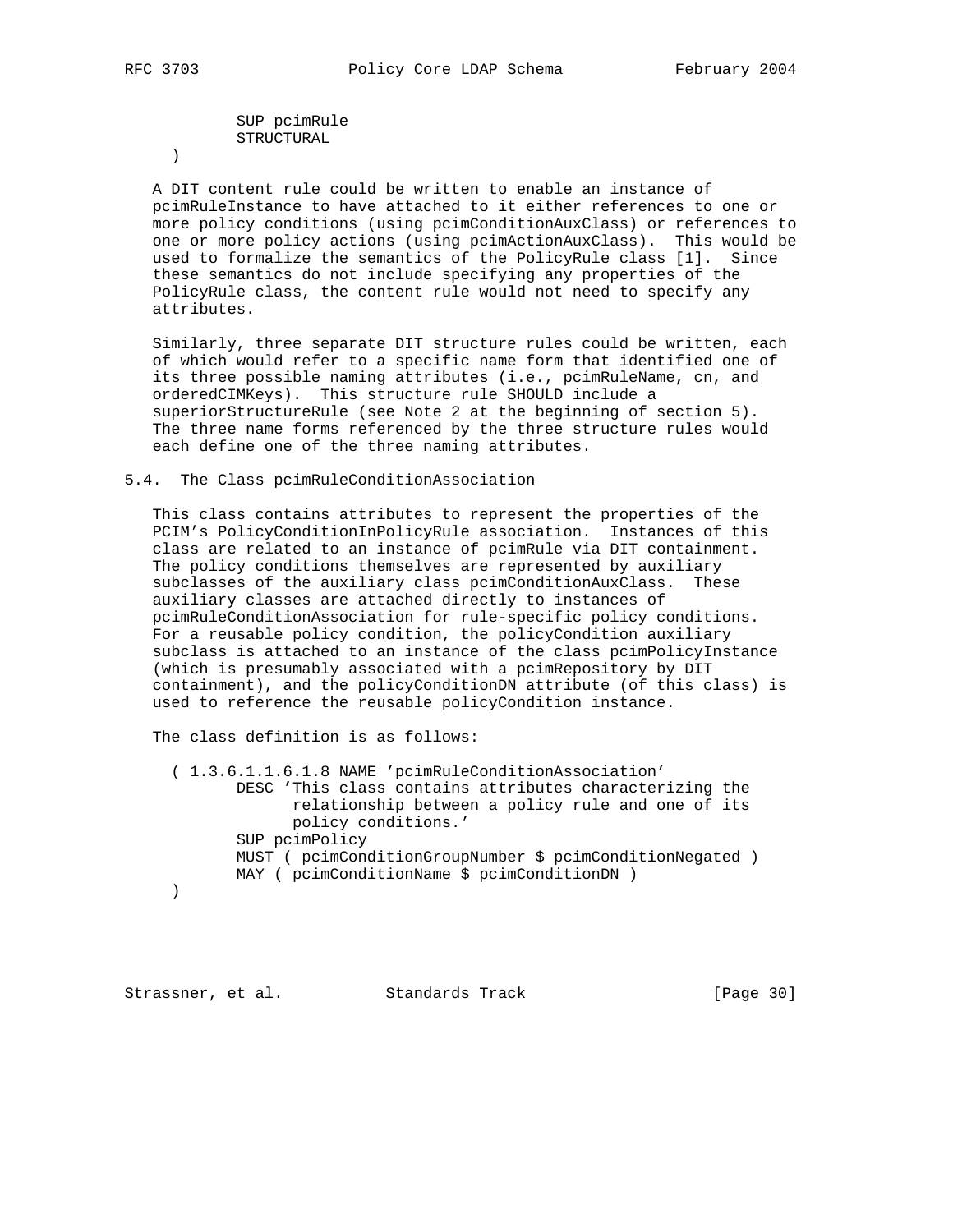The attributes of this class are defined as follows.

 The pcimConditionGroupNumber attribute is a non-negative integer. It is used to identify the group to which the condition referenced by this association is assigned. This attribute is defined as follows:

 ( 1.3.6.1.1.6.2.16 NAME 'pcimConditionGroupNumber' DESC 'The number of the group to which a policy condition belongs. This is used to form the DNF or CNF expression associated with a policy rule.' EQUALITY integerMatch ORDERING integerOrderingMatch SYNTAX 1.3.6.1.4.1.1466.115.121.1.27 SINGLE-VALUE

)

 Note that this number is non-negative. A negative value for this attribute is invalid, and any policy rule that refers to an invalid entry SHOULD be treated as being disabled.

 The pcimConditionNegated attribute is a Boolean attribute that indicates whether this policy condition is to be negated or not. If it is TRUE (FALSE), it indicates that a policy condition IS (IS NOT) negated in the DNF or CNF expression associated with a policy rule. This attribute is defined as follows:

 ( 1.3.6.1.1.6.2.17 NAME 'pcimConditionNegated' DESC 'If TRUE (FALSE), it indicates that a policy condition IS (IS NOT) negated in the DNF or CNF expression associated with a policy rule.' EQUALITY booleanMatch SYNTAX 1.3.6.1.4.1.1466.115.121.1.7 SINGLE-VALUE )

 The pcimConditionName is a user-friendly name for identifying this policy condition, and may be used as a naming attribute if desired. This attribute is defined as follows:

 ( 1.3.6.1.1.6.2.18 NAME 'pcimConditionName' DESC 'A user-friendly name for a policy condition.' EQUALITY caseIgnoreMatch ORDERING caseIgnoreOrderingMatch SUBSTR caseIgnoreSubstringsMatch

Strassner, et al. Standards Track [Page 31]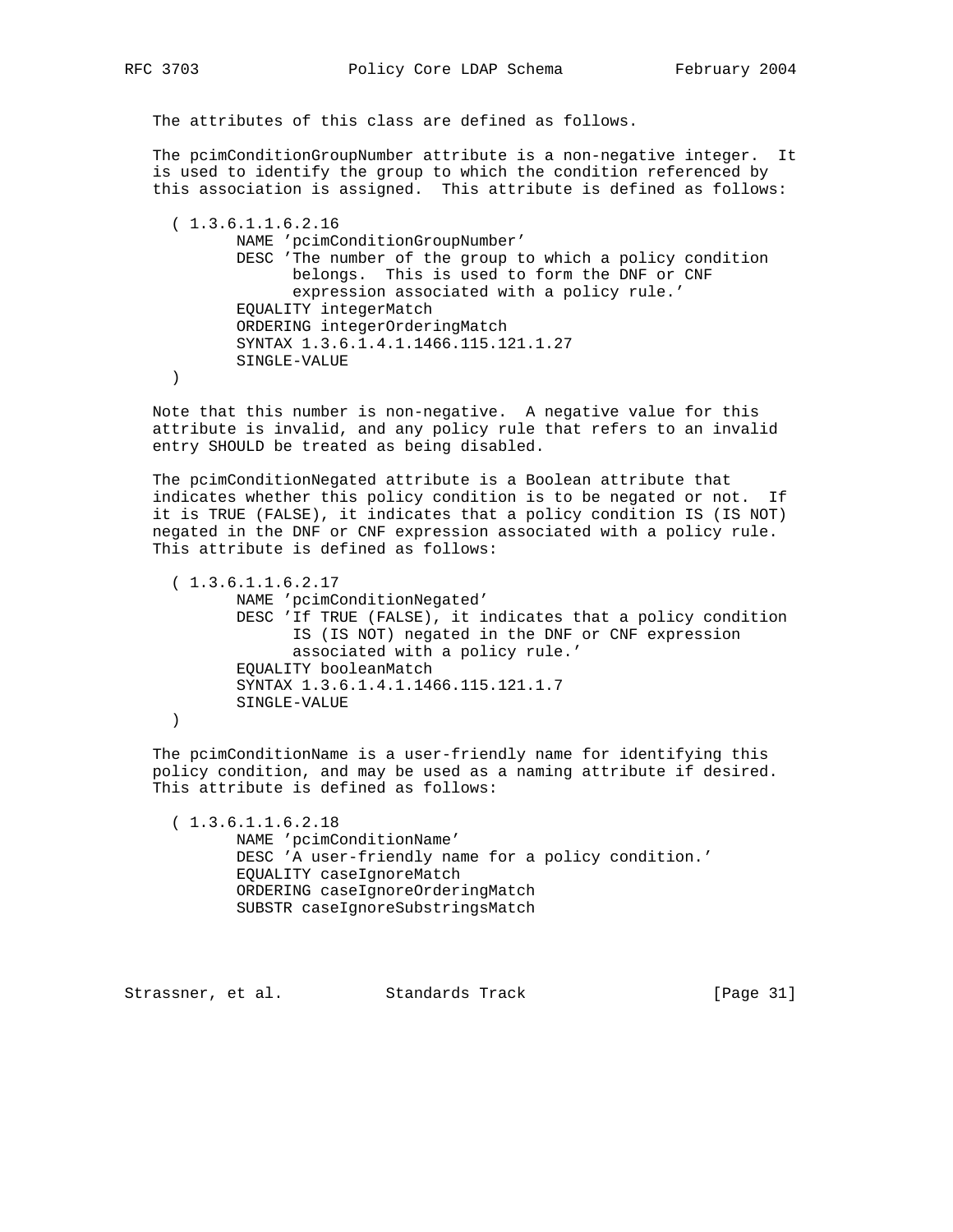SYNTAX 1.3.6.1.4.1.1466.115.121.1.15 SINGLE-VALUE ) The pcimConditionDN attribute is a DN that references an instance of a reusable policy condition. This attribute is defined as follows: ( 1.3.6.1.1.6.2.19 NAME 'pcimConditionDN' DESC 'A DN that references an instance of a reusable policy condition.' EQUALITY distinguishedNameMatch SYNTAX 1.3.6.1.4.1.1466.115.121.1.12 SINGLE-VALUE )

 A DIT content rule could be written to enable an instance of pcimRuleConditionAssociation to have attached to it an instance of the auxiliary class pcimConditionAuxClass, or one of its subclasses. This would be used to formalize the semantics of the PolicyConditionInPolicyRule association. Specifically, this would be used to represent a rule-specific policy condition [1]. Similarly, three separate DIT structure rules could be written. Each of these DIT structure rules would refer to a specific name form that defined two important semantics. First, each name form would identify one of the three possible naming attributes (i.e., pcimConditionName, cn, and orderedCIMKeys) for the pcimRuleConditionAssociation object class. Second, each name form would require that an instance of the pcimRuleConditionAssociation class have as its superior an instance of the pcimRule class. This structure rule SHOULD also include a superiorStructureRule (see Note 2 at the beginning of section 5).

## 5.5. The Class pcimRuleValidityAssociation

 The policyRuleValidityPeriod aggregation is mapped to the PCLS pcimRuleValidityAssociation class. This class represents the scheduled activation and deactivation of a policy rule by binding the definition of times that the policy is active to the policy rule itself. The "scheduled" times are either identified through an attached auxiliary class pcimTPCAuxClass, or are referenced through its pcimTimePeriodConditionDN attribute.

This class is defined as follows:

 ( 1.3.6.1.1.6.1.9 NAME 'pcimRuleValidityAssociation' DESC 'This defines the scheduled activation or deactivation of a policy rule.'

Strassner, et al. Standards Track [Page 32]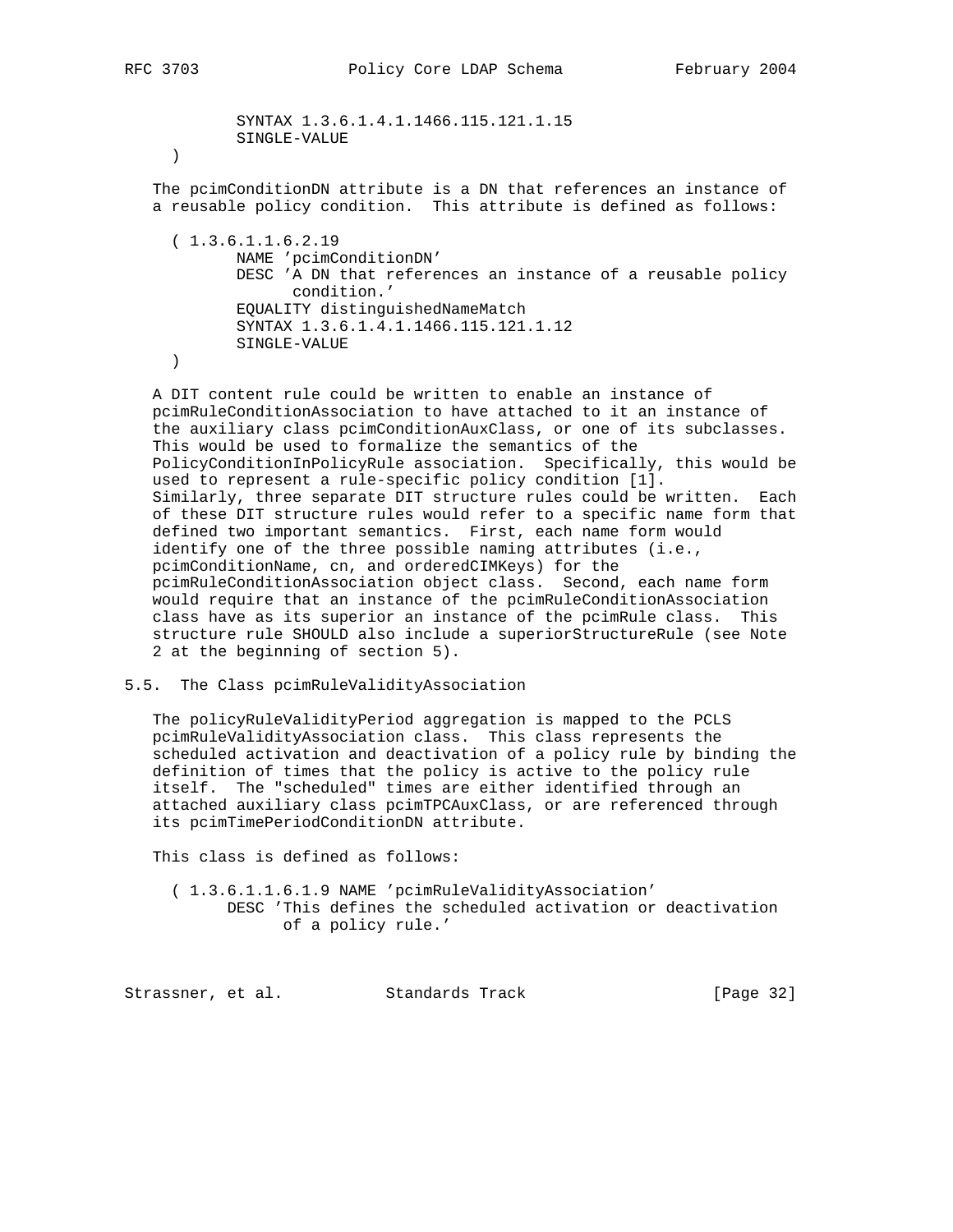SUP pcimPolicy STRUCTURAL MAY ( pcimValidityConditionName \$ pcimTimePeriodConditionDN ) ) The attributes of this class are defined as follows: The pcimValidityConditionName attribute is used to define a user-friendly name of this condition, and may be used as a naming attribute if desired. This attribute is defined as follows:  $(1.3.6.1.1.6.2.20)$  NAME 'pcimValidityConditionName' DESC 'A user-friendly name for identifying an instance of a pcimRuleValidityAssociation entry.' EQUALITY caseIgnoreMatch ORDERING caseIgnoreOrderingMatch SUBSTR caseIgnoreSubstringsMatch SYNTAX 1.3.6.1.4.1.1466.115.121.1.15 SINGLE-VALUE ) The pcimTimePeriodConditionDN attribute is a DN that references a reusable time period condition. It is defined as follows: ( 1.3.6.1.1.6.2.21 NAME 'pcimTimePeriodConditionDN' DESC 'A reference to a reusable policy time period condition.' EQUALITY distinguishedNameMatch

 SYNTAX 1.3.6.1.4.1.1466.115.121.1.12 SINGLE-VALUE

)

 A DIT content rule could be written to enable an instance of pcimRuleValidityAssociation to have attached to it an instance of the auxiliary class pcimTPCAuxClass, or one of its subclasses. This would be used to formalize the semantics of the PolicyRuleValidityPeriod aggregation [1].

 Similarly, three separate DIT structure rules could be written. Each of these DIT structure rules would refer to a specific name form that defined two important semantics. First, each name form would identify one of the three possible naming attributes (i.e., pcimValidityConditionName, cn, and orderedCIMKeys) for the pcimRuleValidityAssociation object class. Second, each name form would require that an instance of the pcimRuleValidityAssociation class have as its superior an instance of the pcimRule class. This

Strassner, et al. Standards Track [Page 33]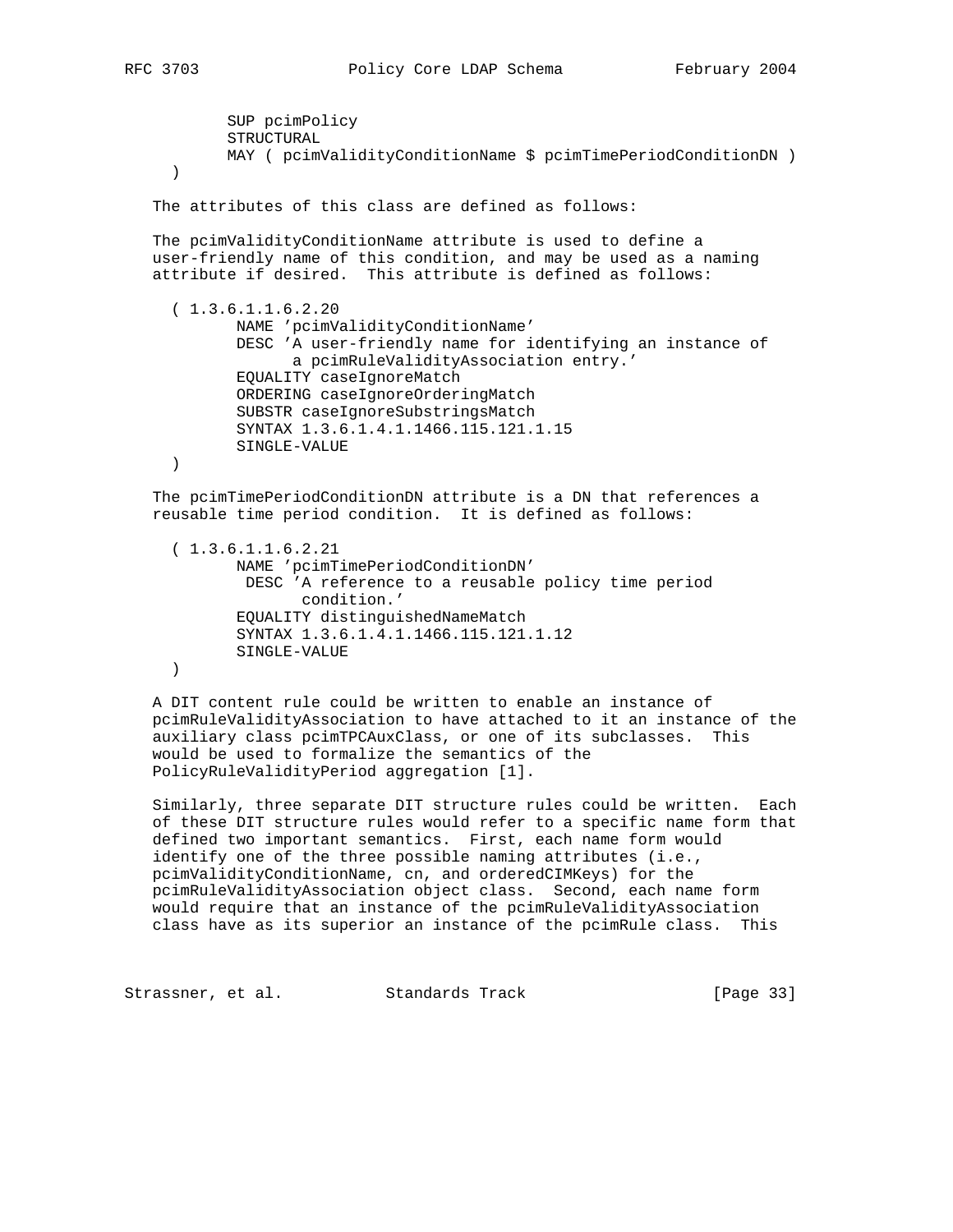structure rule SHOULD also include a superiorStructureRule (see Note 2 at the beginning of section 5).

5.6. The Class pcimRuleActionAssociation

 This class contains an attribute to represent the one property of the PCIM PolicyActionInPolicyRule association, ActionOrder. This property is used to specify an order for executing the actions associated with a policy rule. Instances of this class are related to an instance of pcimRule via DIT containment. The actions themselves are represented by auxiliary subclasses of the auxiliary class pcimActionAuxClass.

 These auxiliary classes are attached directly to instances of pcimRuleActionAssociation for rule-specific policy actions. For a reusable policy action, the pcimAction auxiliary subclass is attached to an instance of the class pcimPolicyInstance (which is presumably associated with a pcimRepository by DIT containment), and the pcimActionDN attribute (of this class) is used to reference the reusable pcimCondition instance.

The class definition is as follows:

 ( 1.3.6.1.1.6.1.10 NAME 'pcimRuleActionAssociation' DESC 'This class contains attributes characterizing the relationship between a policy rule and one of its policy actions.' SUP pcimPolicy MUST ( pcimActionOrder ) MAY ( pcimActionName \$ pcimActionDN ) )

 The pcimActionName attribute is used to define a user-friendly name of this action, and may be used as a naming attribute if desired. This attribute is defined as follows:

 ( 1.3.6.1.1.6.2.22 NAME 'pcimActionName' DESC 'A user-friendly name for a policy action.' EQUALITY caseIgnoreMatch ORDERING caseIgnoreOrderingMatch SUBSTR caseIgnoreSubstringsMatch SYNTAX 1.3.6.1.4.1.1466.115.121.1.15 SINGLE-VALUE

)

Strassner, et al. Standards Track [Page 34]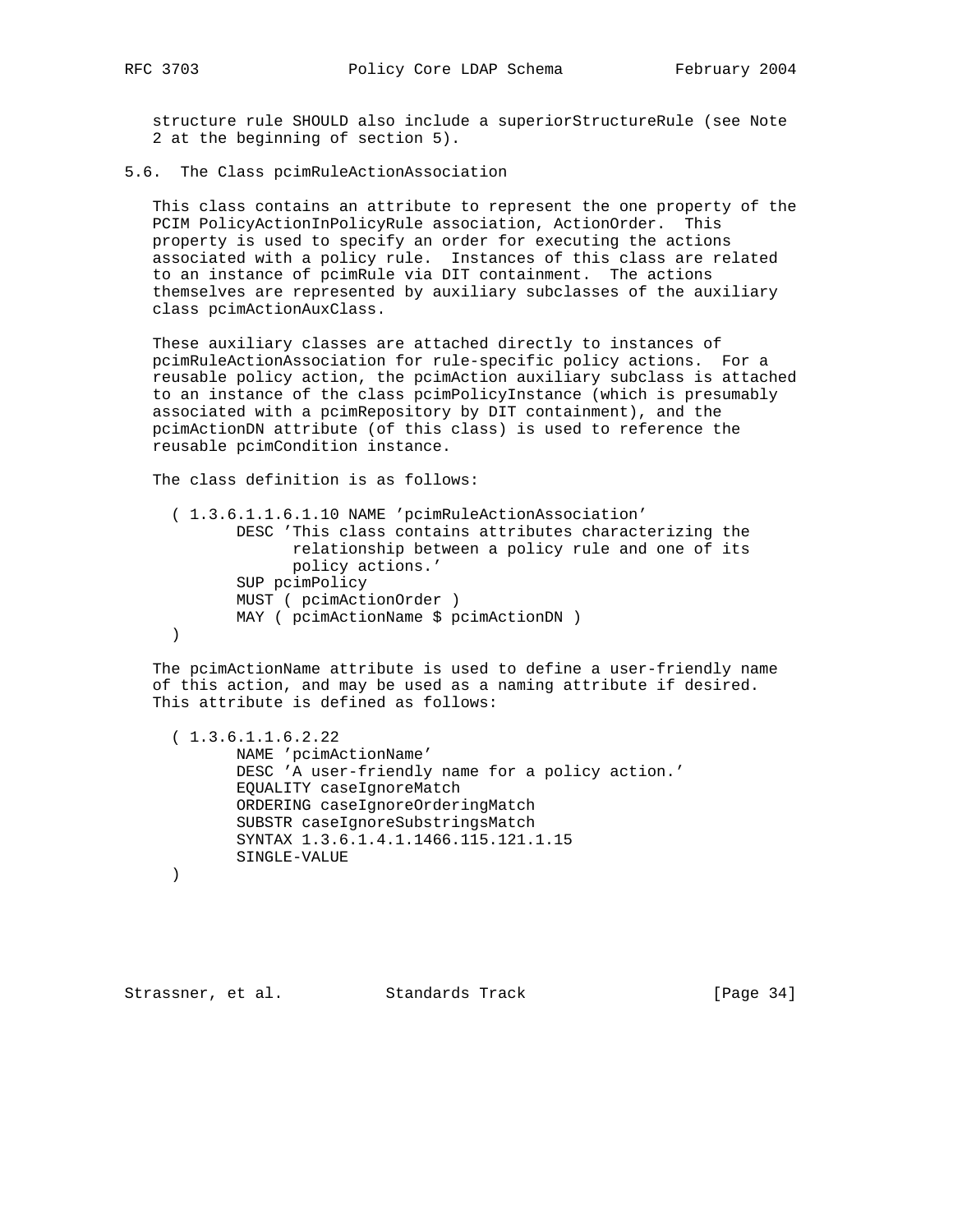The pcimActionOrder attribute is an unsigned integer that is used to indicate the relative position of an action in a sequence of actions that are associated with a given policy rule. When this number is positive, it indicates a place in the sequence of actions to be performed, with smaller values indicating earlier positions in the sequence. If the value is zero, then this indicates that the order is irrelevant. Note that if two or more actions have the same non-zero value, they may be performed in any order as long as they are each performed in the correct place in the overall sequence of actions. This attribute is defined as follows:

 $(1.3.6.1.1.6.2.23)$  NAME 'pcimActionOrder' DESC 'An integer indicating the relative order of an action in the context of a policy rule.' EQUALITY integerMatch ORDERING integerOrderingMatch SYNTAX 1.3.6.1.4.1.1466.115.121.1.27 SINGLE-VALUE )

 Note: if the value of the pcimActionOrder field is negative, then it SHOULD be treated as an error and any policy rule that refers to such an entry SHOULD be treated as being disabled.

 The pcimActionDN attribute is a DN that references a reusable policy action. It is defined as follows:

 ( 1.3.6.1.1.6.2.24 NAME 'pcimActionDN' DESC 'A DN that references a reusable policy action.' EQUALITY distinguishedNameMatch SYNTAX 1.3.6.1.4.1.1466.115.121.1.12 SINGLE-VALUE )

 A DIT content rule could be written to enable an instance of pcimRuleActionAssociation to have attached to it an instance of the auxiliary class pcimActionAuxClass, or one of its subclasses. This would be used to formalize the semantics of the PolicyActionInPolicyRule association. Specifically, this would be used to represent a rule-specific policy action [1].

 Similarly, three separate DIT structure rules could be written. Each of these DIT structure rules would refer to a specific name form that defined two important semantics. First, each name form would identify one of the three possible naming attributes (i.e., pcimActionName, cn, and orderedCIMKeys) for the

Strassner, et al. Standards Track [Page 35]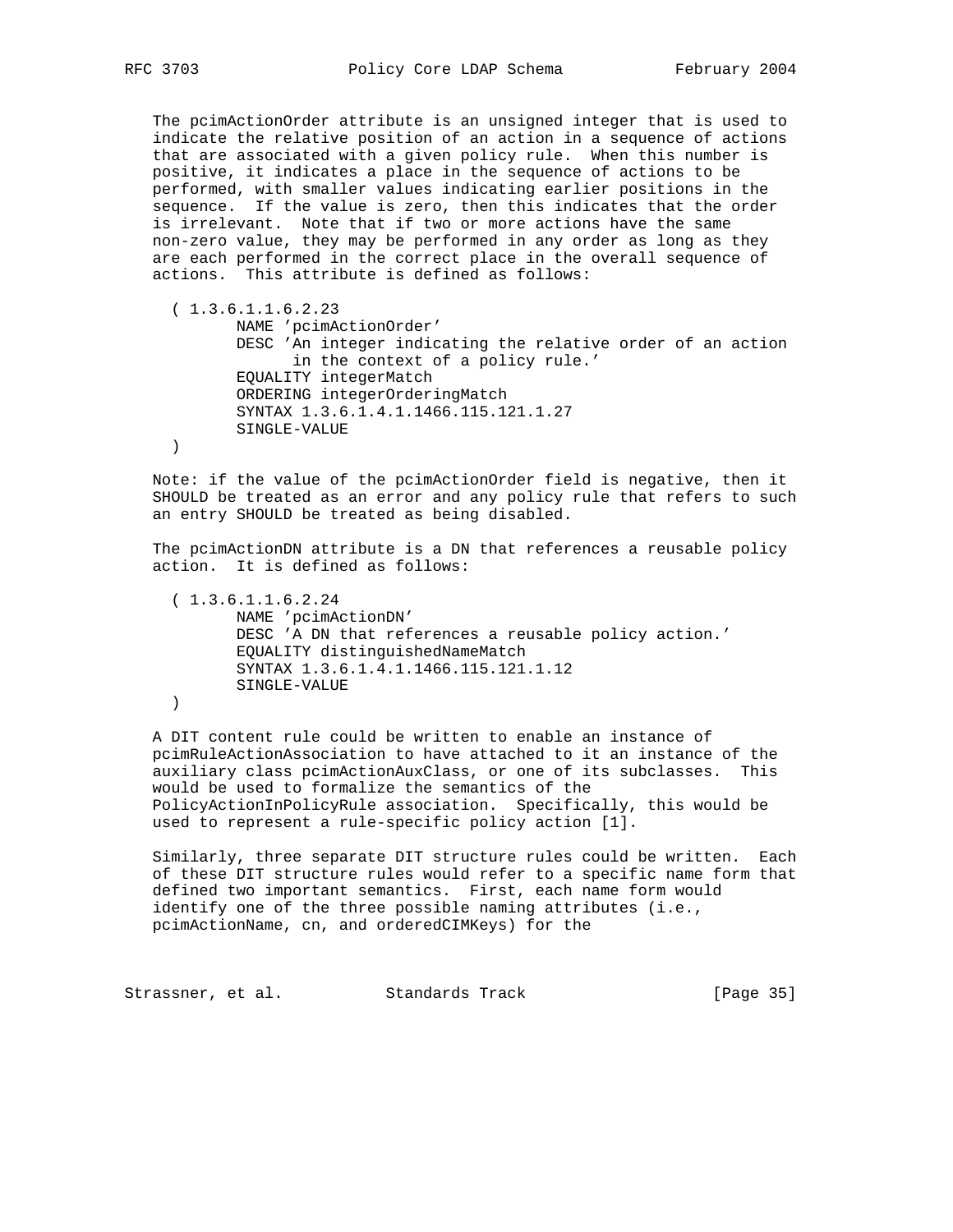pcimRuleActionAssociation object class. Second, each name form would require that an instance of the pcimRuleActionAssociation class have as its superior an instance of the pcimRule class. This structure rule should also include a superiorStructureRule (see Note 2 at the beginning of section 5).

## 5.7. The Auxiliary Class pcimConditionAuxClass

 The purpose of a policy condition is to determine whether or not the set of actions (contained in the pcimRule that the condition applies to) should be executed or not. This class defines the basic organizational semantics of a policy condition, as specified in [1]. Subclasses of this auxiliary class can be attached to instances of three other classes in the PCLS. When a subclass of this class is attached to an instance of pcimRuleConditionAssociation, or to an instance of pcimRule, it represents a rule-specific policy condition. When a subclass of this class is attached to an instance of pcimPolicyInstance, it represents a reusable policy condition.

 Since all of the classes to which subclasses of this auxiliary class may be attached are derived from the pcimPolicy class, the attributes of pcimPolicy will already be defined for the entries to which these subclasses attach. Thus, this class is derived directly from "top".

The class definition is as follows:

 ( 1.3.6.1.1.6.1.11 NAME 'pcimConditionAuxClass' DESC 'A class representing a condition to be evaluated in conjunction with a policy rule.' SUP top AUXILIARY )

#### 5.8. The Auxiliary Class pcimTPCAuxClass

 The PCIM defines a time period class, PolicyTimePeriodCondition, to provide a means of representing the time periods during which a policy rule is valid, i.e., active. It also defines an aggregation, PolicyRuleValidityPeriod, so that time periods can be associated with a PolicyRule. The LDAP mapping also provides two classes, one for the time condition itself, and one for the aggregation.

 In the PCIM, the time period class is named PolicyTimePeriodCondition. However, the resulting name of the auxiliary class in this mapping (pcimTimePeriodConditionAuxClass) exceeds the length of a name that some directories can store. Therefore, the name has been shortened to pcimTPCAuxClass.

Strassner, et al. Standards Track [Page 36]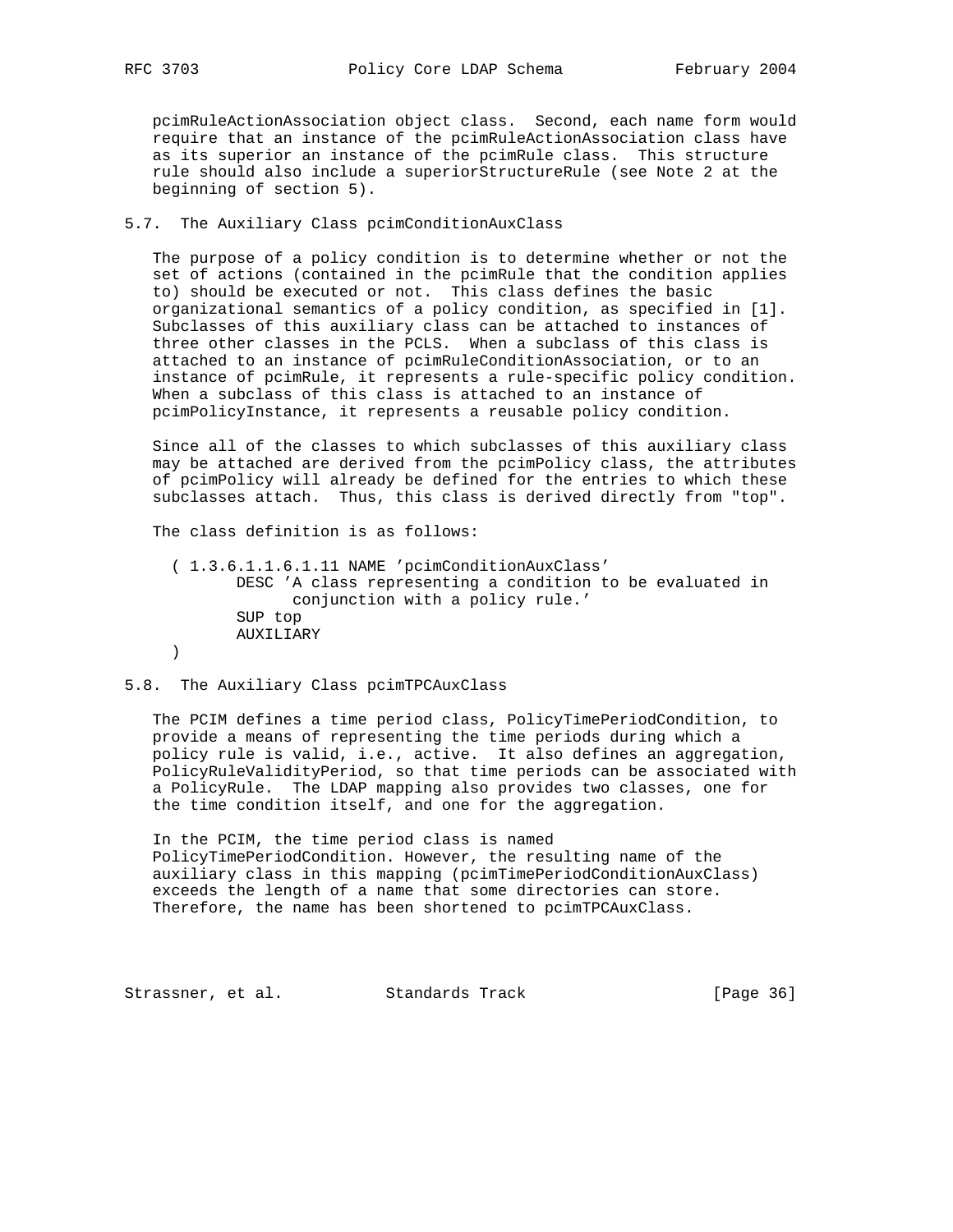The class definition is as follows: ( 1.3.6.1.1.6.1.12 NAME 'pcimTPCAuxClass' DESC 'This provides the capability of enabling or disabling a policy rule according to a predetermined schedule.' SUP pcimConditionAuxClass AUXILIARY MAY ( pcimTPCTime \$ pcimTPCMonthOfYearMask \$ pcimTPCDayOfMonthMask \$ pcimTPCDayOfWeekMask \$ pcimTPCTimeOfDayMask \$ pcimTPCLocalOrUtcTime ) )

The attributes of the pcimTPCAuxClass are defined as follows.

 The pcimTPCTime attribute represents the time period that a policy rule is enabled for. This attribute is defined as a string in [1] with a special format which defines a time period with a starting date and an ending date separated by a forward slash ("/"), as follows:

yyyymmddThhmmss/yyyymmddThhmmss

 where the first date and time may be replaced with the string "THISANDPRIOR" or the second date and time may be replaced with the string "THISANDFUTURE". This attribute is defined as follows:

 ( 1.3.6.1.1.6.2.25 NAME 'pcimTPCTime' DESC 'The start and end times on which a policy rule is valid.' EQUALITY caseIgnoreMatch ORDERING caseIgnoreOrderingMatch SUBSTR caseIgnoreSubstringsMatch SYNTAX 1.3.6.1.4.1.1466.115.121.1.44 SINGLE-VALUE  $\overline{\phantom{a}}$ 

 The value of this attribute SHOULD be checked against its defined format ("yyyymmddThhmmss/yyyymmddThhmmss", where the first and second date strings may be replaced with the strings "THISANDPRIOR" and "THISANDFUTURE"). If the value of this attribute does not conform to this syntax, then this SHOULD be considered an error and the policy rule SHOULD be treated as being disabled.

 The next four attributes (pcimTPCMonthOfYearMask, pcimTPCDayOfMonthMask, pcimTPCDayOfWeekMask, and pcimTPCTimeOfDayMask) are all defined as octet strings in [1]. However, the semantics of each of these attributes are contained in

Strassner, et al. Standards Track [Page 37]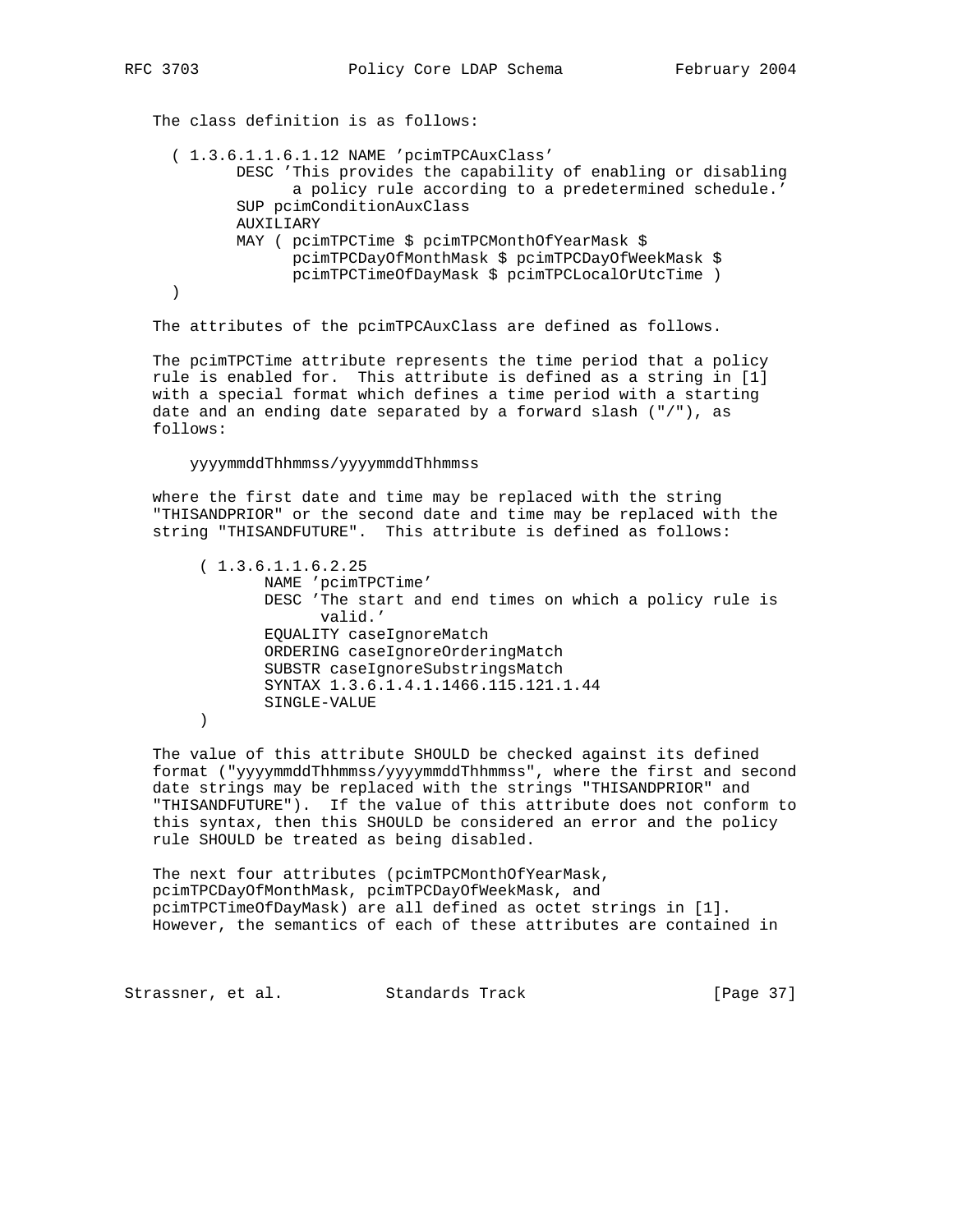bit strings of various fixed lengths. Therefore, the PCLS uses a syntax of Bit String to represent each of them. The definition of these four attributes are as follows.

 The pcimTPCMonthOfYearMask attribute defines a 12-bit mask identifying the months of the year in which a policy rule is valid. The format is a bit string of length 12, representing the months of the year from January through December. The definition of this attribute is as follows:

```
 ( 1.3.6.1.1.6.2.26
        NAME 'pcimTPCMonthOfYearMask'
        DESC 'This identifies the valid months of the year for a
              policy rule using a 12-bit string that represents the
              months of the year from January through December.'
        EQUALITY bitStringMatch
        SYNTAX 1.3.6.1.4.1.1466.115.121.1.6
        SINGLE-VALUE
 )
```
 The value of this attribute SHOULD be checked against its defined format. If the value of this attribute does not conform to this syntax, then this SHOULD be considered an error and the policy rule SHOULD be treated as being disabled.

 The pcimTPCMonthOfDayMask attribute defines a mask identifying the days of the month on which a policy rule is valid. The format is a bit string of length 62. The first 31 positions represent the days of the month in ascending order, from day 1 to day 31. The next 31 positions represent the days of the month in descending order, from the last day to the day 31 days from the end. The definition of this attribute is as follows:

( 1.3.6.1.1.6.2.27

 NAME 'pcimTPCDayOfMonthMask' DESC 'This identifies the valid days of the month for a policy rule using a 62-bit string. The first 31 positions represent the days of the month in ascending order, and the next 31 positions represent the days of the month in descending order.' EQUALITY bitStringMatch SYNTAX 1.3.6.1.4.1.1466.115.121.1.6 SINGLE-VALUE

Strassner, et al. Standards Track [Page 38]

)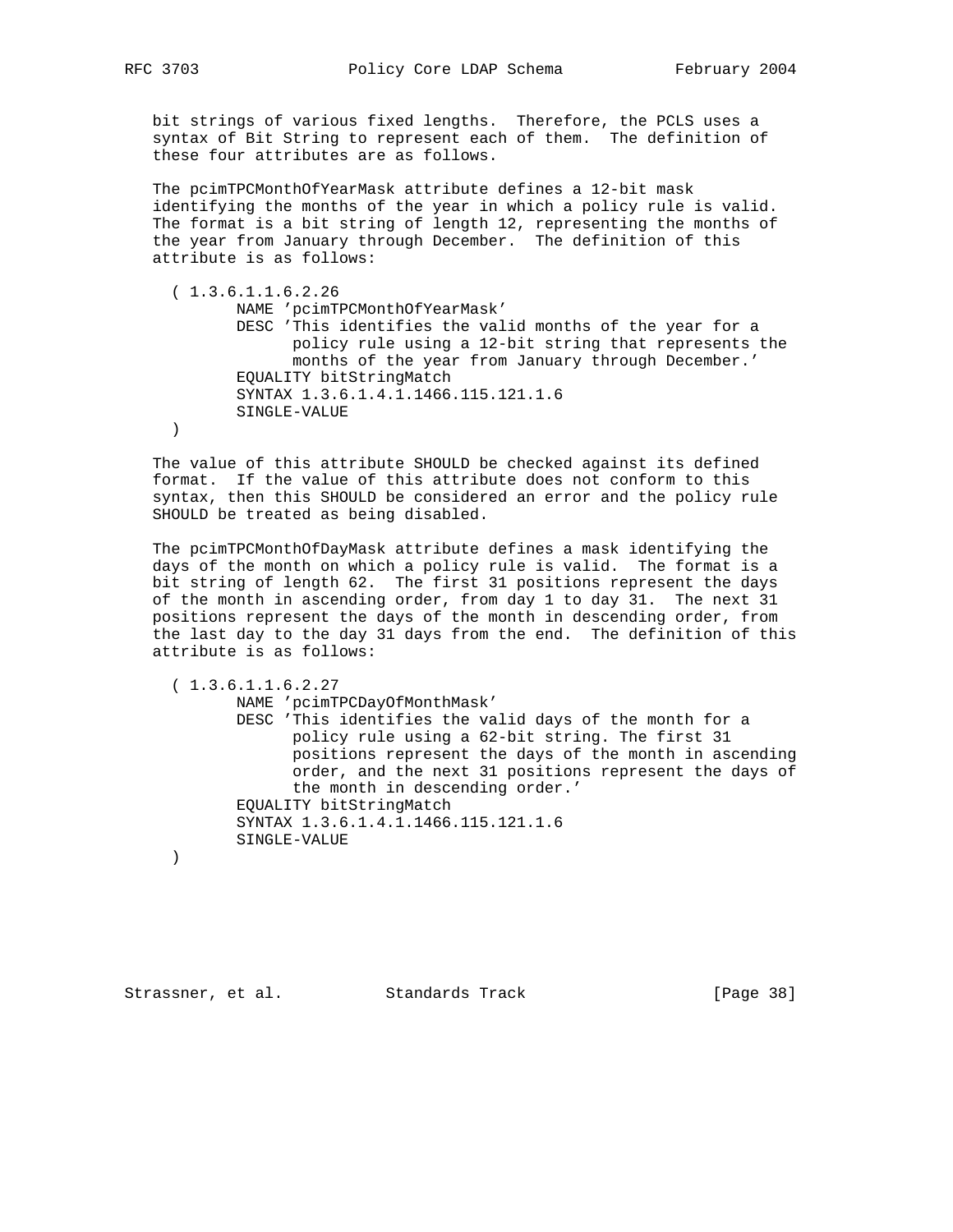The value of this attribute SHOULD be checked against its defined format. If the value of this attribute does not conform to this syntax, then this SHOULD be considered an error and the policy rule SHOULD be treated as being disabled.

 The pcimTPCDayOfWeekMask attribute defines a mask identifying the days of the week on which a policy rule is valid. The format is a bit string of length 7, representing the days of the week from Sunday through Saturday. The definition of this attribute is as follows:

 ( 1.3.6.1.1.6.2.28 NAME 'pcimTPCDayOfWeekMask' DESC 'This identifies the valid days of the week for a policy rule using a 7-bit string. This represents the days of the week from Sunday through Saturday.' EQUALITY bitStringMatch SYNTAX 1.3.6.1.4.1.1466.115.121.1.6 SINGLE-VALUE )

 The value of this attribute SHOULD be checked against its defined format. If the value of this attribute does not conform to this syntax, then this SHOULD be considered an error and the policy rule SHOULD be treated as being disabled.

 The pcimTPCTimeOfDayMask attribute defines the range of times at which a policy rule is valid. If the second time is earlier than the first, then the interval spans midnight. The format of the string is Thhmmss/Thhmmss. The definition of this attribute is as follows:

 $(1.3.6.1.1.6.2.29)$  NAME 'pcimTPCTimeOfDayMask' DESC 'This identifies the valid range of times for a policy using the format Thhmmss/Thhmmss.' EQUALITY caseIgnoreMatch ORDERING caseIgnoreOrderingMatch SUBSTR caseIgnoreSubstringsMatch SYNTAX 1.3.6.1.4.1.1466.115.121.1.44 SINGLE-VALUE

)

 The value of this attribute SHOULD be checked against its defined format. If the value of this attribute does not conform to this syntax, then this SHOULD be considered an error and the policy rule SHOULD be treated as being disabled.

Strassner, et al. Standards Track [Page 39]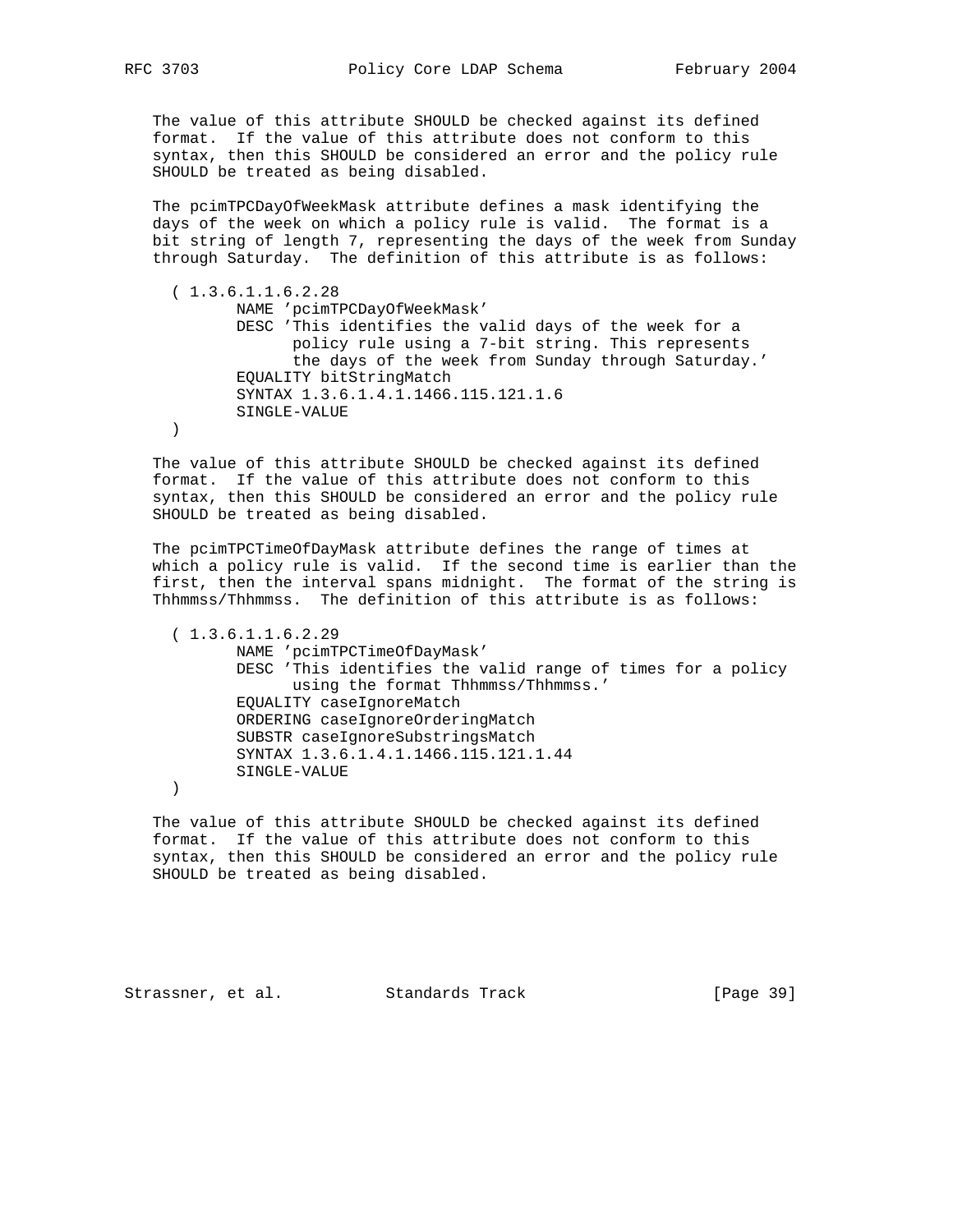Finally, the pcimTPCLocalOrUtcTime attribute is used to choose between local or UTC time representation. This is mapped as a simple integer syntax, with the value of 1 representing local time and the value of 2 representing UTC time. The definition of this attribute is as follows:

 ( 1.3.6.1.1.6.2.30 NAME 'pcimTPCLocalOrUtcTime' DESC 'This defines whether the times in this instance represent local (value=1) times or UTC (value=2) times.' EQUALITY integerMatch ORDERING integerOrderingMatch SYNTAX 1.3.6.1.4.1.1466.115.121.1.27 SINGLE-VALUE )

 Note: if the value of the pcimTPCLocalOrUtcTime is not 1 or 2, then this SHOULD be considered an error and the policy rule SHOULD be disabled. If the attribute is not present at all, then all times are interpreted as if it were present with the value 2, that is, UTC time.

5.9. The Auxiliary Class pcimConditionVendorAuxClass

 This class provides a general extension mechanism for representing policy conditions that have not been modeled with specific properties. Instead, its two properties are used to define the content and format of the condition, as explained below. This class is intended for vendor-specific extensions that are not amenable to using pcimCondition; standardized extensions SHOULD NOT use this class.

The class definition is as follows:

```
 ( 1.3.6.1.1.6.1.13 NAME 'pcimConditionVendorAuxClass'
       DESC 'A class that defines a registered means to describe a
              policy condition.'
        SUP pcimConditionAuxClass
        AUXILIARY
       MAY ( pcimVendorConstraintData $
           pcimVendorConstraintEncoding )
)
```
 The pcimVendorConstraintData attribute is a multi-valued attribute. It provides a general mechanism for representing policy conditions that have not been modeled as specific attributes. This information is encoded in a set of octet strings. The format of the octet

Strassner, et al. Standards Track [Page 40]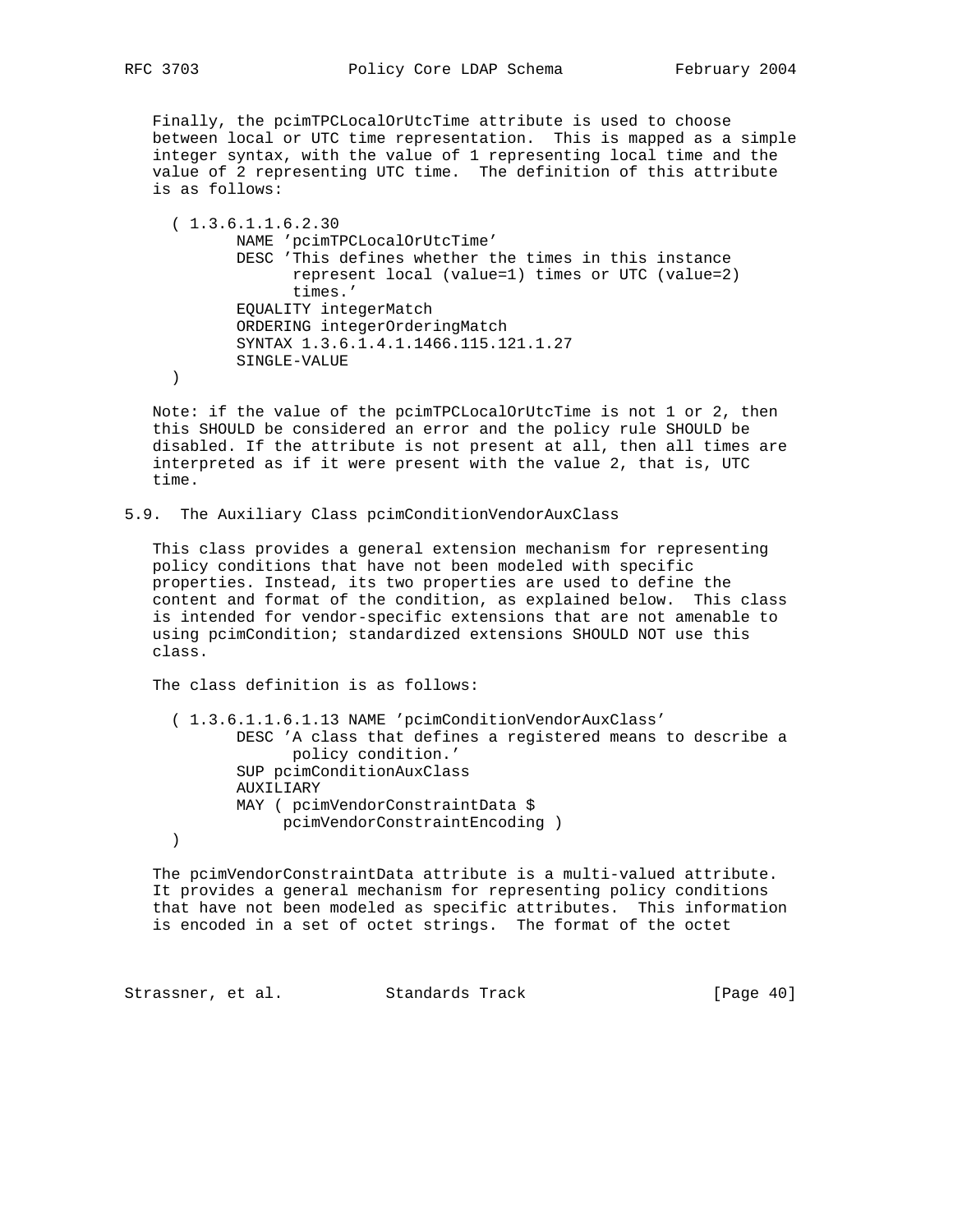strings is identified by the OID stored in the pcimVendorConstraintEncoding attribute. This attribute is defined as follows:

| (1.3.6.1.1.6.2.31                                          |
|------------------------------------------------------------|
| NAME 'pcimVendorConstraintData'                            |
| DESC 'Mechanism for representing constraints that have not |
| been modeled as specific attributes. Their format is       |
| identified by the OID stored in the attribute              |
| pcimVendorConstraintEncoding.'                             |
| EQUALITY octetStringMatch                                  |
| ORDERING octetStringOrderingMatch                          |
| SYNTAX 1.3.6.1.4.1.1466.115.121.1.40                       |
|                                                            |
|                                                            |

 The pcimVendorConstraintEncoding attribute is used to identify the format and semantics for the pcimVendorConstraintData attribute. This attribute is defined as follows:

```
 ( 1.3.6.1.1.6.2.32
        NAME 'pcimVendorConstraintEncoding'
        DESC 'An OID identifying the format and semantics for the
              pcimVendorConstraintData for this instance.'
        EQUALITY objectIdentifierMatch
        SYNTAX 1.3.6.1.4.1.1466.115.121.1.38
        SINGLE-VALUE
 )
```
#### 5.10. The Auxiliary Class pcimActionAuxClass

 The purpose of a policy action is to execute one or more operations that will affect network traffic and/or systems, devices, etc. in order to achieve a desired policy state. This class is used to represent an action to be performed as a result of a policy rule whose condition clause was satisfied.

 Subclasses of this auxiliary class can be attached to instances of three other classes in the PCLS. When a subclass of this class is attached to an instance of pcimRuleActionAssociation, or to an instance of pcimRule, it represents a rule-specific policy action. When a subclass of this class is attached to an instance of pcimPolicyInstance, it represents a reusable policy action.

 Since all of the classes to which subclasses of this auxiliary class may be attached are derived from the pcimPolicy class, the attributes of the pcimPolicy class will already be defined for the entries to which these subclasses attach. Thus, this class is derived directly from "top".

Strassner, et al. Standards Track [Page 41]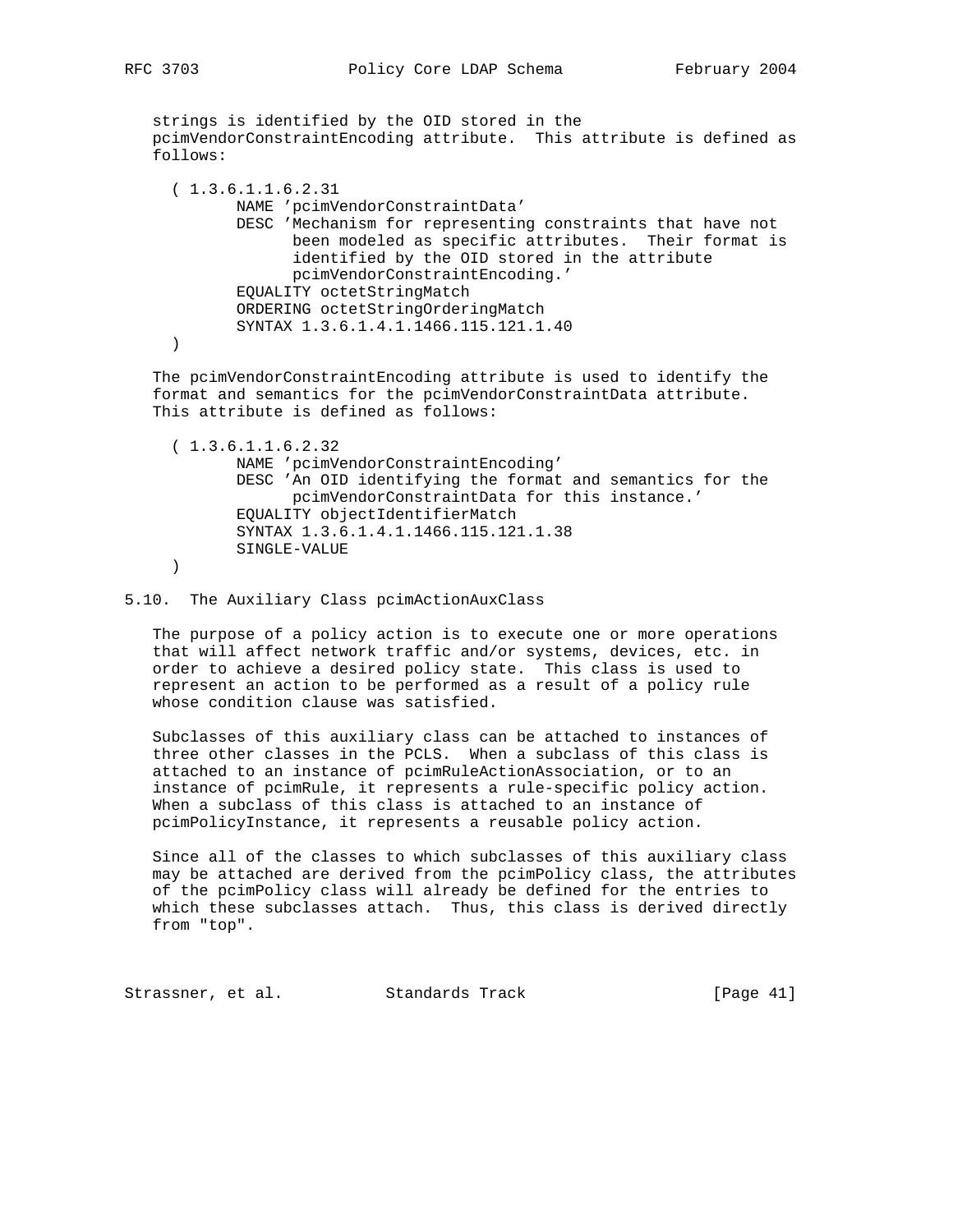The class definition is as follows:

```
 ( 1.3.6.1.1.6.1.14 NAME 'pcimActionAuxClass'
        DESC 'A class representing an action to be performed as a
              result of a policy rule.'
        SUP top
        AUXILIARY
 )
```
5.11. The Auxiliary Class pcimActionVendorAuxClass

 The purpose of this class is to provide a general extension mechanism for representing policy actions that have not been modeled with specific properties. Instead, its two properties are used to define the content and format of the action, as explained below.

 As its name suggests, this class is intended for vendor-specific extensions that are not amenable to using the standard pcimAction class. Standardized extensions SHOULD NOT use this class.

The class definition is as follows:

 ( 1.3.6.1.1.6.1.15 NAME 'pcimActionVendorAuxClass' DESC 'A class that defines a registered means to describe a policy action.' SUP pcimActionAuxClass AUXILIARY MAY ( pcimVendorActionData \$ pcimVendorActionEncoding ) )

 The pcimVendorActionData attribute is a multi-valued attribute. It provides a general mechanism for representing policy actions that have not been modeled as specific attributes. This information is encoded in a set of octet strings. The format of the octet strings is identified by the OID stored in the pcimVendorActionEncoding attribute. This attribute is defined as follows:

 ( 1.3.6.1.1.6.2.33 NAME 'pcimVendorActionData' DESC ' Mechanism for representing policy actions that have not been modeled as specific attributes. Their format is identified by the OID stored in the attribute pcimVendorActionEncoding.' EQUALITY octetStringMatch ORDERING octetStringOrderingMatch SYNTAX 1.3.6.1.4.1.1466.115.121.1.40 )

Strassner, et al. Standards Track [Page 42]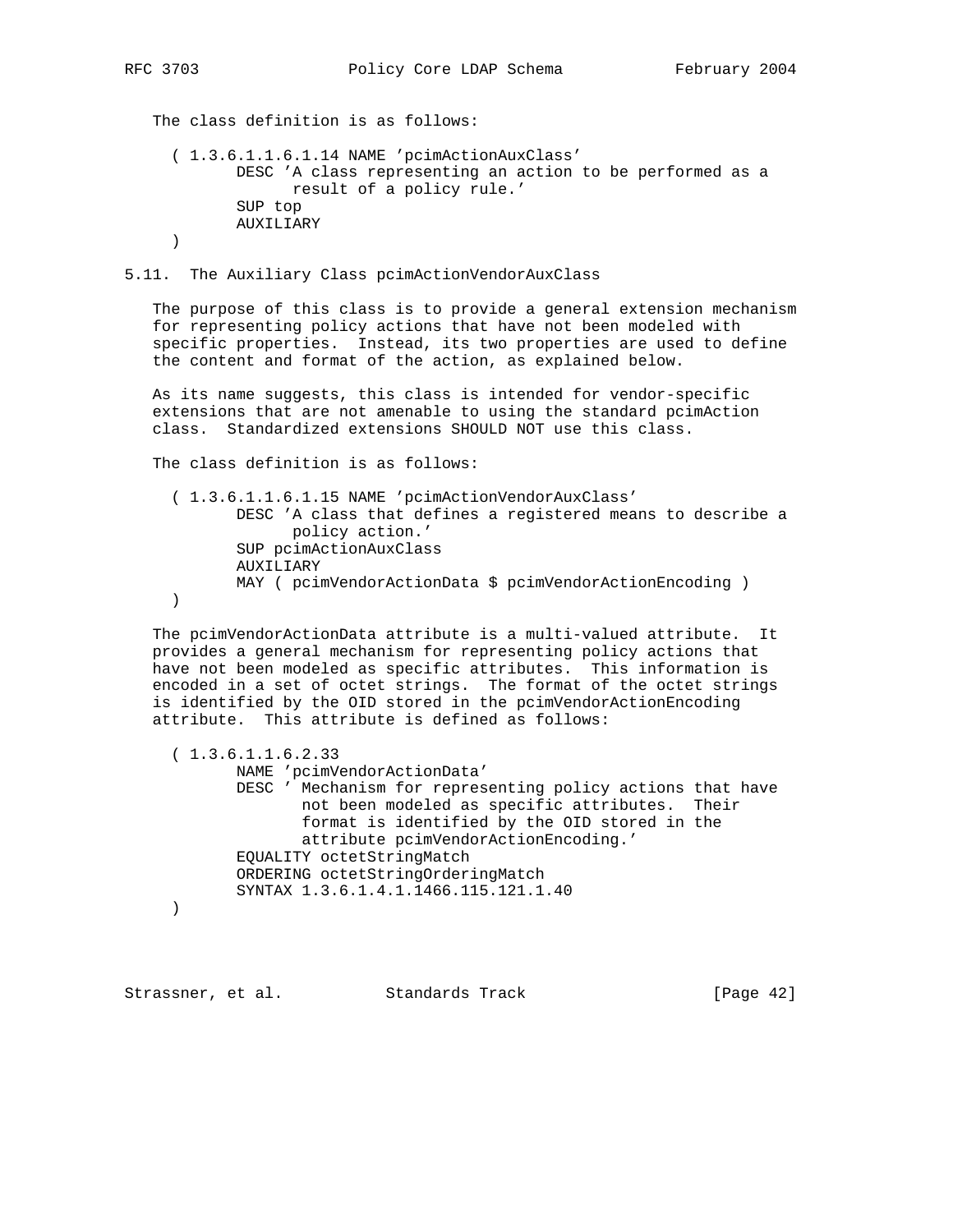The pcimVendorActionEncoding attribute is used to identify the format and semantics for the pcimVendorActionData attribute. This attribute is defined as follows:

 ( 1.3.6.1.1.6.2.34 NAME 'pcimVendorActionEncoding' DESC 'An OID identifying the format and semantics for the pcimVendorActionData attribute of this instance.' EQUALITY objectIdentifierMatch SYNTAX 1.3.6.1.4.1.1466.115.121.1.38 SINGLE-VALUE )

#### 5.12. The Class pcimPolicyInstance

 This class is not defined in the PCIM. Its role is to serve as a structural class to which auxiliary classes representing policy information are attached when the information is reusable. For auxiliary classes representing policy conditions and policy actions, there are alternative structural classes that may be used. See Section 4.4 for a complete discussion of reusable policy conditions and actions, and of the role that this class plays in how they are represented.

The class definition is as follows:

 ( 1.3.6.1.1.6.1.16 NAME 'pcimPolicyInstance' DESC 'A structural class to which aux classes containing reusable policy information can be attached.' SUP pcimPolicy MAY ( pcimPolicyInstanceName ) )

 The pcimPolicyInstanceName attribute is used to define a user-friendly name of this class, and may be used as a naming attribute if desired. It is defined as follows:

 ( 1.3.6.1.1.6.2.35 NAME 'pcimPolicyInstanceName' DESC 'The user-friendly name of this policy instance.' EQUALITY caseIgnoreMatch ORDERING caseIgnoreOrderingMatch SUBSTR caseIgnoreSubstringsMatch SYNTAX 1.3.6.1.4.1.1466.115.121.1.15 SINGLE-VALUE

```
 )
```
Strassner, et al. Standards Track [Page 43]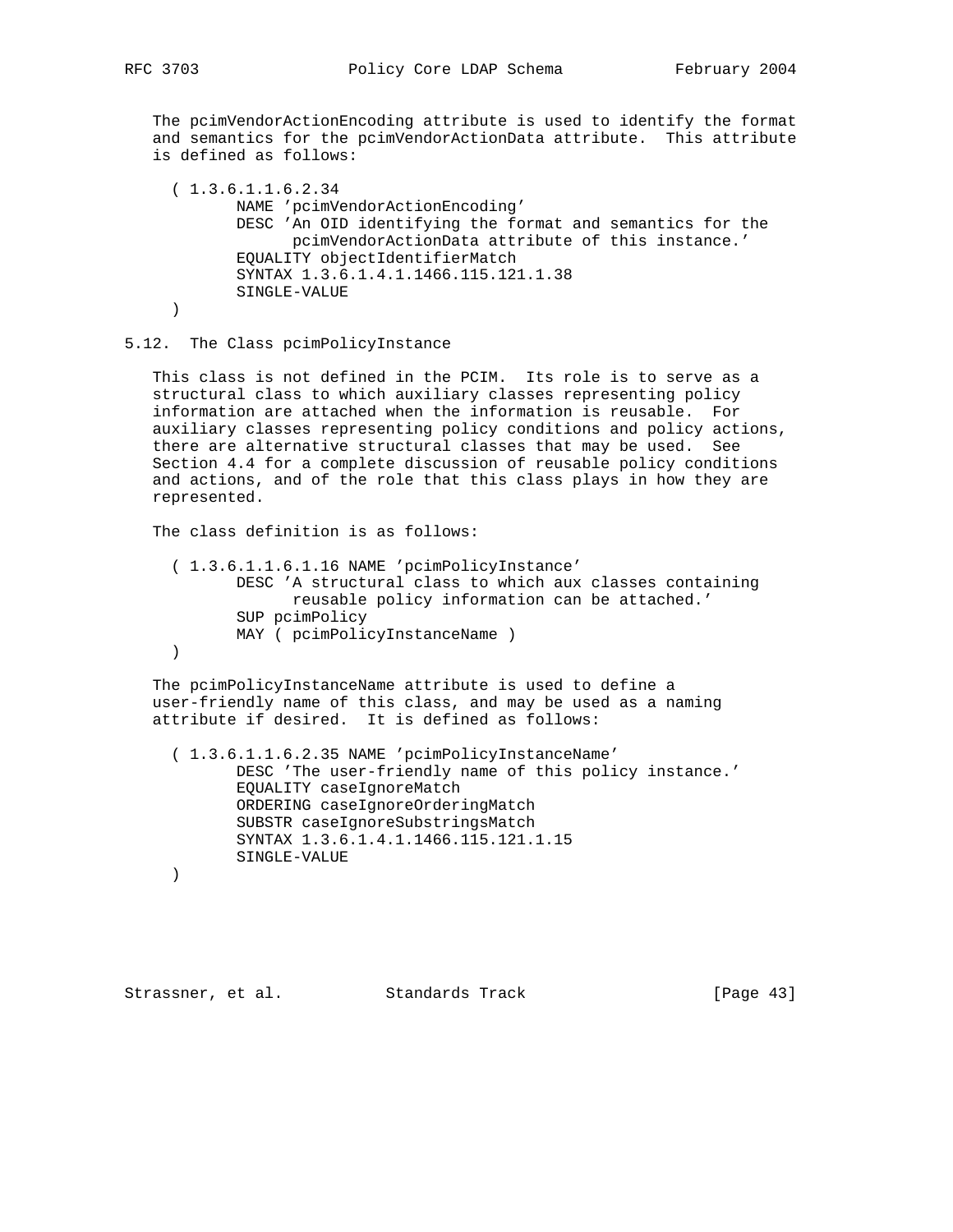A DIT content rule could be written to enable an instance of pcimPolicyInstance to have attached to it either instances of one or more of the auxiliary object classes pcimConditionAuxClass and pcimActionAuxClass. Since these semantics do not include specifying any properties, the content rule would not need to specify any attributes. Note that other content rules could be defined to enable other policy-related auxiliary classes to be attached to pcimPolicyInstance.

 Similarly, three separate DIT structure rules could be written. Each of these DIT structure rules would refer to a specific name form that defined two important semantics. First, each name form would identify one of the three possible naming attributes (i.e., pcimPolicyInstanceName, cn, and orderedCIMKeys) for this object class. Second, each name form would require that an instance of the pcimPolicyInstance class have as its superior an instance of the pcimRepository class. This structure rule SHOULD also include a superiorStructureRule (see Note 2 at the beginning of section 5).

5.13. The Auxiliary Class pcimElementAuxClass

 This class introduces no additional attributes, beyond those defined in the class pcimPolicy from which it is derived. Its role is to "tag" an instance of a class defined outside the realm of policy information as represented by PCIM as being nevertheless relevant to a policy specification. This tagging can potentially take place at two levels:

- Every instance to which pcimElementAuxClass is attached becomes an instance of the class pcimPolicy, since pcimElementAuxClass is a subclass of pcimPolicy. Searching for object class="pcimPolicy" will return the instance. (As noted earlier, this approach does NOT work for some directory implementations. To accommodate these implementations, policy-related entries SHOULD be tagged with the pcimKeyword "POLICY".)
- With the pcimKeywords attribute that it inherits from pcimPolicy, an instance to which pcimElementAuxClass is attached can be tagged as being relevant to a particular type or category of policy information, using standard keywords, administrator-defined keywords, or both.

The class definition is as follows:

 ( 1.3.6.1.1.6.1.17 NAME 'pcimElementAuxClass' DESC 'An auxiliary class used to tag instances of classes defined outside the realm of policy as relevant to a particular policy specification.'

Strassner, et al. Standards Track [Page 44]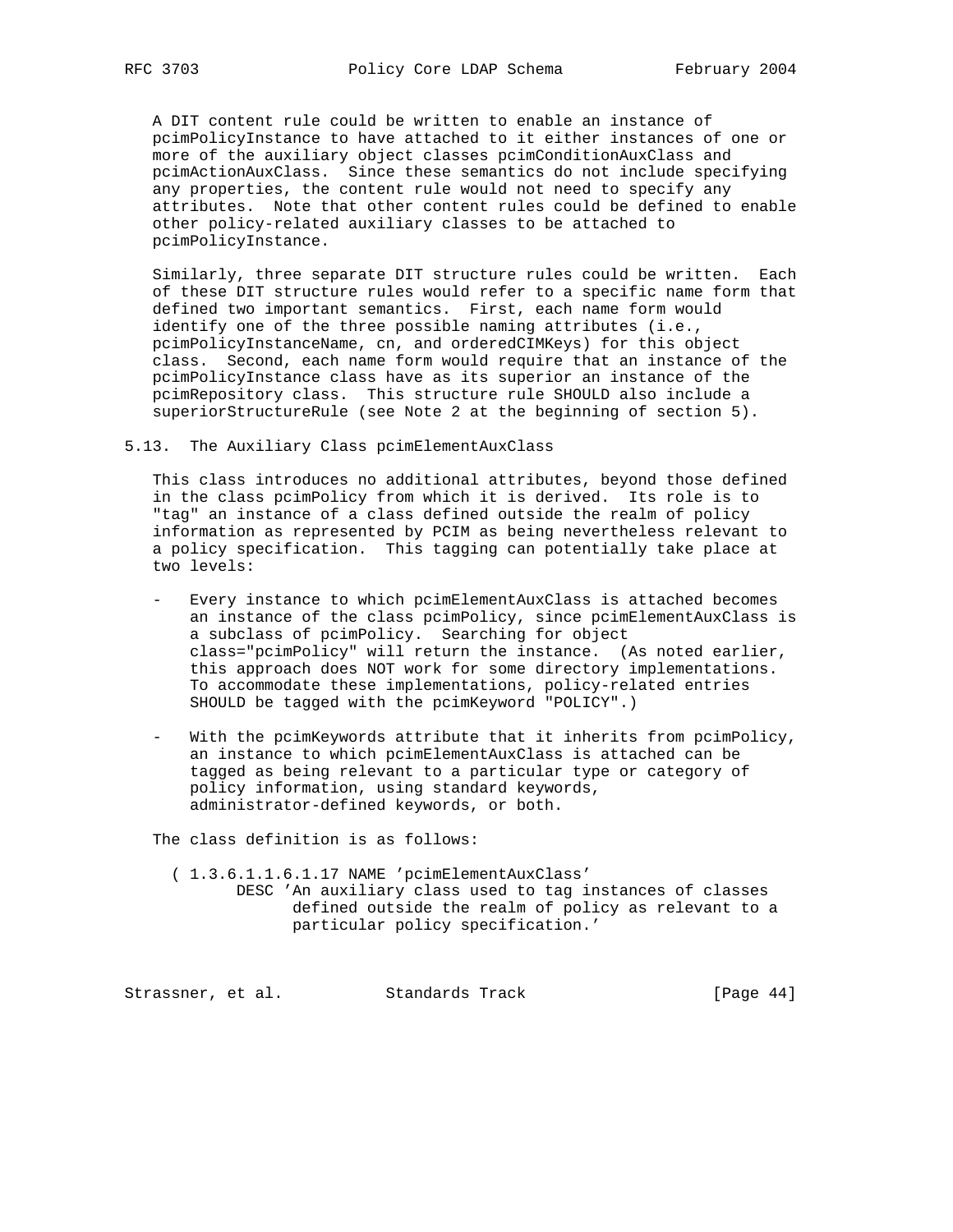SUP pcimPolicy AUXILIARY

)

5.14. The Three Policy Repository Classes

 These classes provide a container for reusable policy information, such as reusable policy conditions and/or reusable policy actions. This document is concerned with mapping just the properties that appear in these classes. Conceptually, this may be thought of as a special location in the DIT where policy information may reside. Since pcimRepository is derived from the class dlm1AdminDomain defined in reference [6], this specification has a normative dependency on that element of reference [6] (as well as on its entire derivation hierarchy, which also appears in reference [6]). To maximize flexibility, the pcimRepository class is defined as abstract. A subclass pcimRepositoryAuxClass provides for auxiliary attachment to another entry, while a structural subclass pcimRepositoryInstance is available to represent a policy repository as a standalone entry.

The definition for the pcimRepository class is as follows:

 ( 1.3.6.1.1.6.1.18 NAME 'pcimRepository' DESC 'A container for reusable policy information.' SUP dlm1AdminDomain ABSTRACT MAY ( pcimRepositoryName ) )

 The pcimRepositoryName attribute is used to define a user-friendly name of this class, and may be used as a naming attribute if desired. It is defined as follows:

 ( 1.3.6.1.1.6.2.36 NAME 'pcimRepositoryName' DESC 'The user-friendly name of this policy repository.' EQUALITY caseIgnoreMatch ORDERING caseIgnoreOrderingMatch SUBSTR caseIgnoreSubstringsMatch SYNTAX 1.3.6.1.4.1.1466.115.121.1.15 SINGLE-VALUE

)

Strassner, et al. Standards Track [Page 45]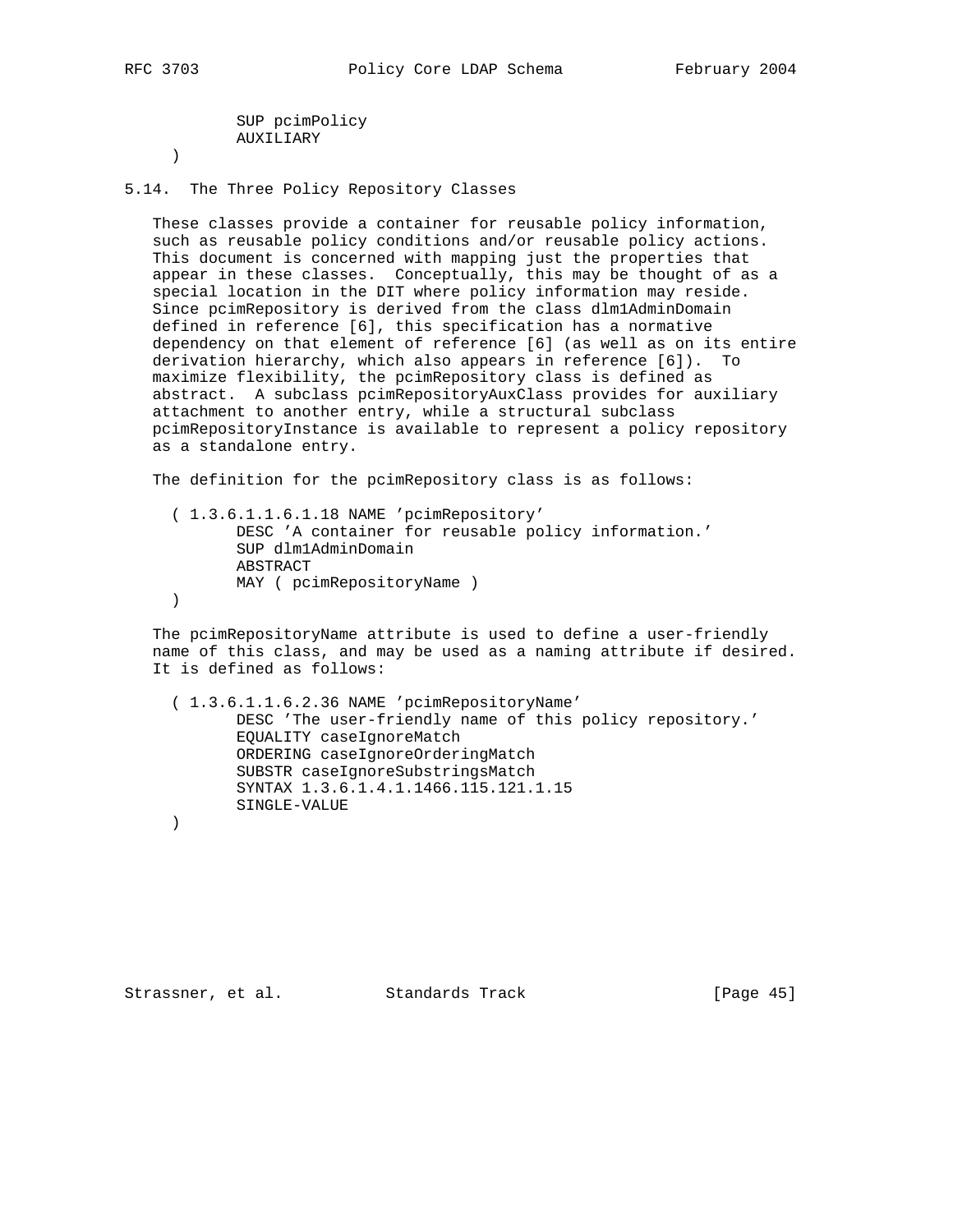The two subclasses of pcimRepository are defined as follows. First, the pcimRepositoryAuxClass is an auxiliary class that can be used to aggregate reusable policy information. It is defined as follows:

```
 ( 1.3.6.1.1.6.1.19 NAME 'pcimRepositoryAuxClass'
        DESC 'An auxiliary class that can be used to aggregate
             reusable policy information.'
        SUP pcimRepository
        AUXILIARY
 )
```
 In cases where structural classes are needed instead of an auxiliary class, the pcimRepositoryInstance class is a structural class that can be used to aggregate reusable policy information. It is defined as follows:

```
 ( 1.3.6.1.1.6.1.20 NAME 'pcimRepositoryInstance'
        DESC 'A structural class that can be used to aggregate
             reusable policy information.'
        SUP pcimRepository
        STRUCTURAL
 )
```
 Three separate DIT structure rules could be written for this class. Each of these DIT structure rules would refer to a specific name form that enabled an instance of the pcimRepository class to be named under any superior using one of the three possible naming attributes (i.e., pcimRepositoryName, cn, and orderedCIMKeys). This structure rule SHOULD also include a superiorStructureRule (see Note 2 at the beginning of section 5).

5.15. The Auxiliary Class pcimSubtreesPtrAuxClass

 This auxiliary class provides a single, multi-valued attribute that references a set of objects that are at the root of DIT subtrees containing policy-related information. By attaching this attribute to instances of various other classes, a policy administrator has a flexible way of providing an entry point into the directory that allows a client to locate and retrieve the policy information relevant to it.

 It is intended that these entries are placed in the DIT such that well-known DNs can be used to reference a well-known structural entry that has the pcimSubtreesPtrAuxClass attached to it. In effect, this defines a set of entry points. Each of these entry points can contain and/or reference all related policy entries for

Strassner, et al. Standards Track [Page 46]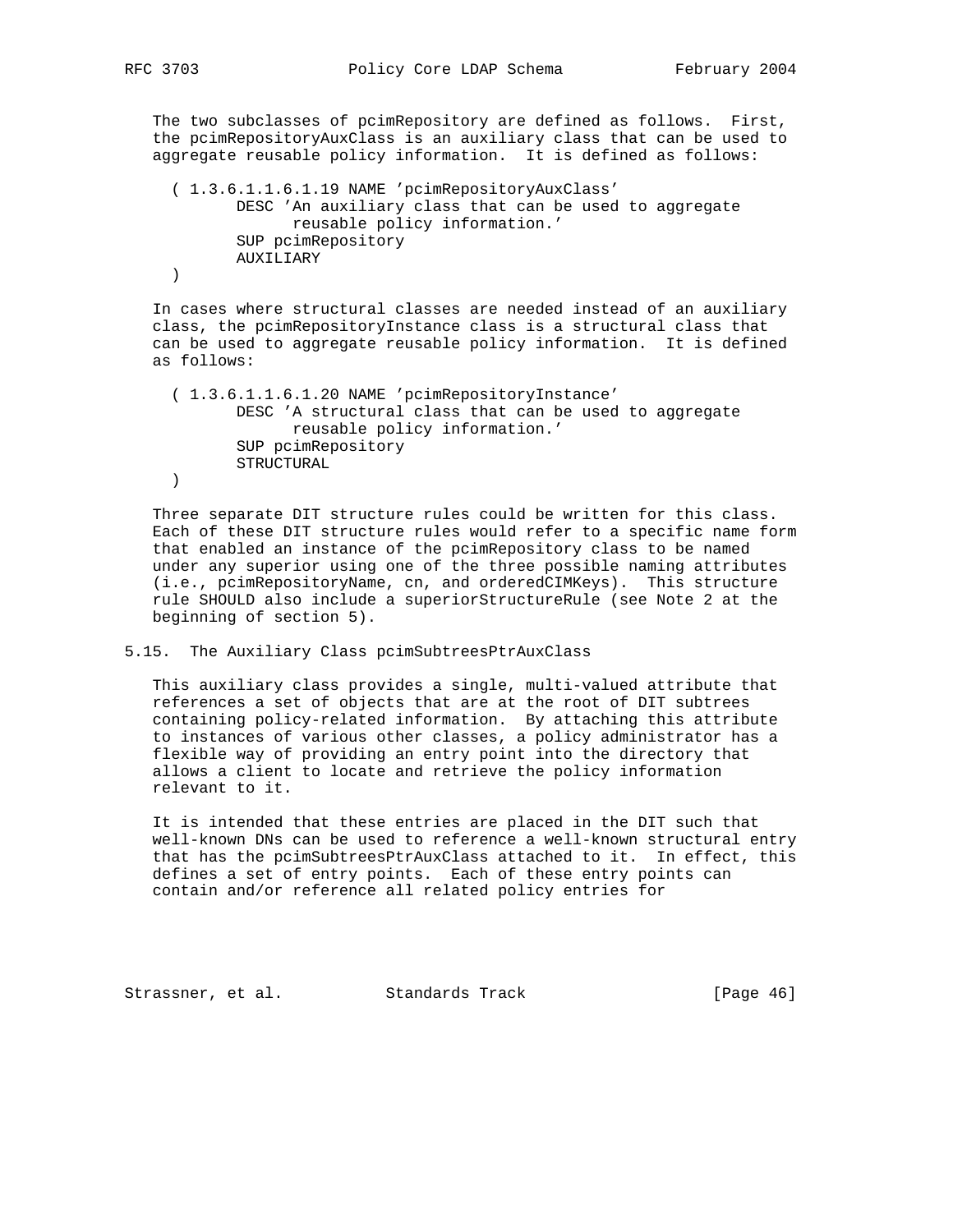any well-known policy domains. The pcimSubtreesPtrAuxClass functions as a tag to identify portions of the DIT that contain policy information.

 This object does not provide the semantic linkages between individual policy objects, such as those between a policy group and the policy rules that belong to it. Its only role is to enable efficient bulk retrieval of policy-related objects, as described in Section 4.5.

 Once the objects have been retrieved, a directory client can determine the semantic linkages by following references contained in multi-valued attributes, such as pcimRulesAuxContainedSet.

 Since policy-related objects will often be included in the DIT subtree beneath an object to which this auxiliary class is attached, a client SHOULD request the policy-related objects from the subtree under the object with these references at the same time that it requests the references themselves.

 Since clients are expected to behave in this way, the policy administrator SHOULD make sure that this subtree does not contain so many objects unrelated to policy that an initial search done in this way results in a performance problem. The pcimSubtreesPtrAuxClass SHOULD NOT be attached to the partition root for a large directory partition containing a relatively few number of policy-related objects along with a large number of objects unrelated to policy (again, "policy" here refers to the PCIM, not the X.501, definition and use of "policy"). A better approach would be to introduce a container object immediately below the partition root, attach pcimSubtreesPtrAuxClass to this container object, and then place all of the policy-related objects in that subtree.

The class definition is as follows:

 ( 1.3.6.1.1.6.1.21 NAME 'pcimSubtreesPtrAuxClass' DESC 'An auxiliary class providing DN references to roots of DIT subtrees containing policy-related objects.' SUP top AUXILIARY MAY ( pcimSubtreesAuxContainedSet ) )

Strassner, et al. Standards Track [Page 47]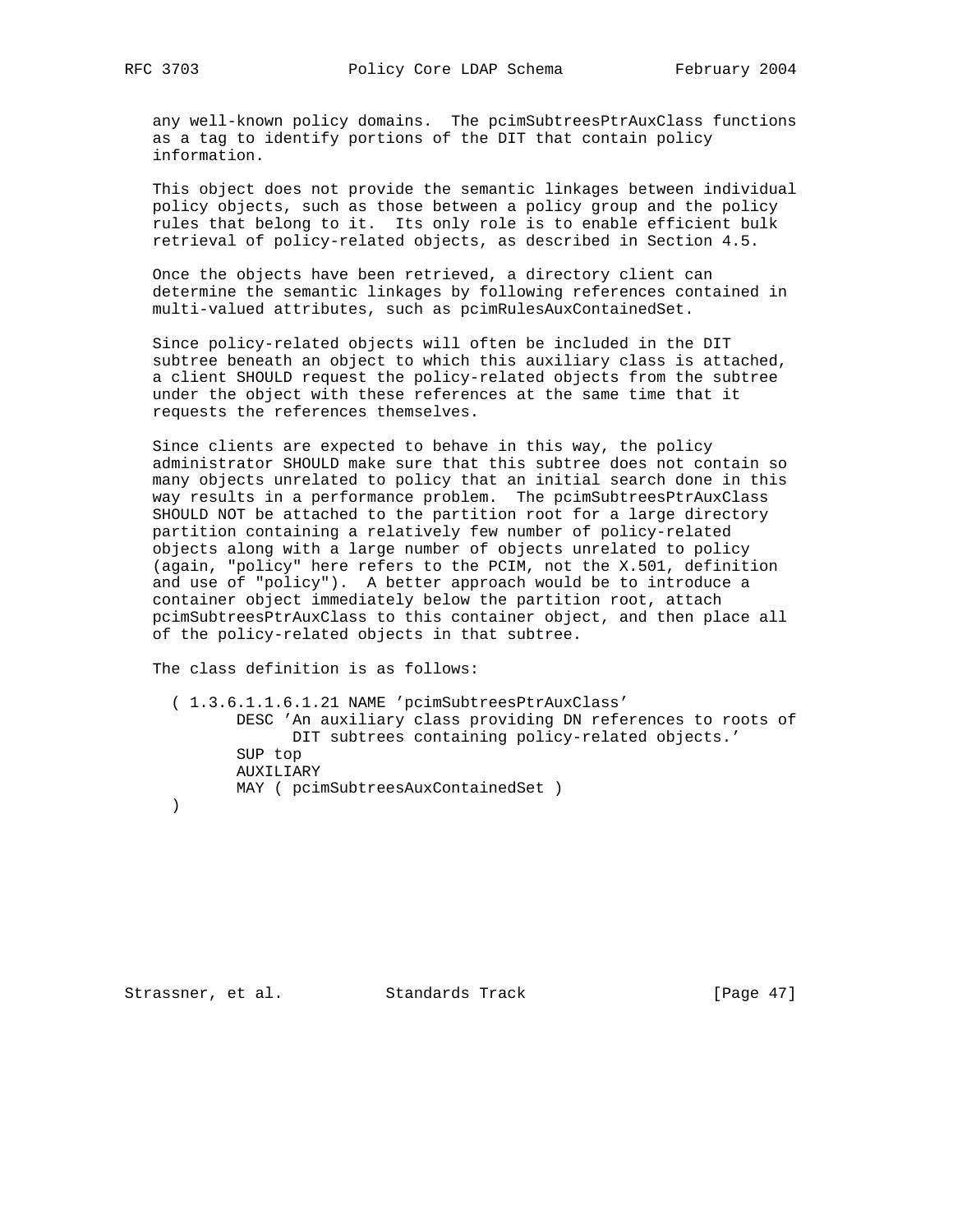The attribute pcimSubtreesAuxContainedSet provides an unordered set of DN references to instances of one or more objects under which policy-related information is present. The objects referenced may or may not themselves contain policy-related information. The attribute definition is as follows:

 ( 1.3.6.1.1.6.2.37 NAME 'pcimSubtreesAuxContainedSet' DESC 'DNs of objects that serve as roots for DIT subtrees containing policy-related objects.' EQUALITY distinguishedNameMatch SYNTAX 1.3.6.1.4.1.1466.115.121.1.12 )

 Note that the cn attribute does NOT need to be defined for this class. This is because an auxiliary class is used as a means to collect common attributes and treat them as properties of an object. A good analogy is a #include file, except that since an auxiliary class is a class, all the benefits of a class (e.g., inheritance) can be applied to an auxiliary class.

5.16. The Auxiliary Class pcimGroupContainmentAuxClass

 This auxiliary class provides a single, multi-valued attribute that references a set of pcimGroups. By attaching this attribute to instances of various other classes, a policy administrator has a flexible way of providing an entry point into the directory that allows a client to locate and retrieve the pcimGroups relevant to it.

 As is the case with pcimRules, a policy administrator might have several different references to a pcimGroup in the overall directory structure. The pcimGroupContainmentAuxClass is the mechanism that makes it possible for the policy administrator to define all these different references.

The class definition is as follows:

 ( 1.3.6.1.1.6.1.22 NAME 'pcimGroupContainmentAuxClass' DESC 'An auxiliary class used to bind pcimGroups to an appropriate container object.' SUP top AUXILIARY MAY ( pcimGroupsAuxContainedSet ) )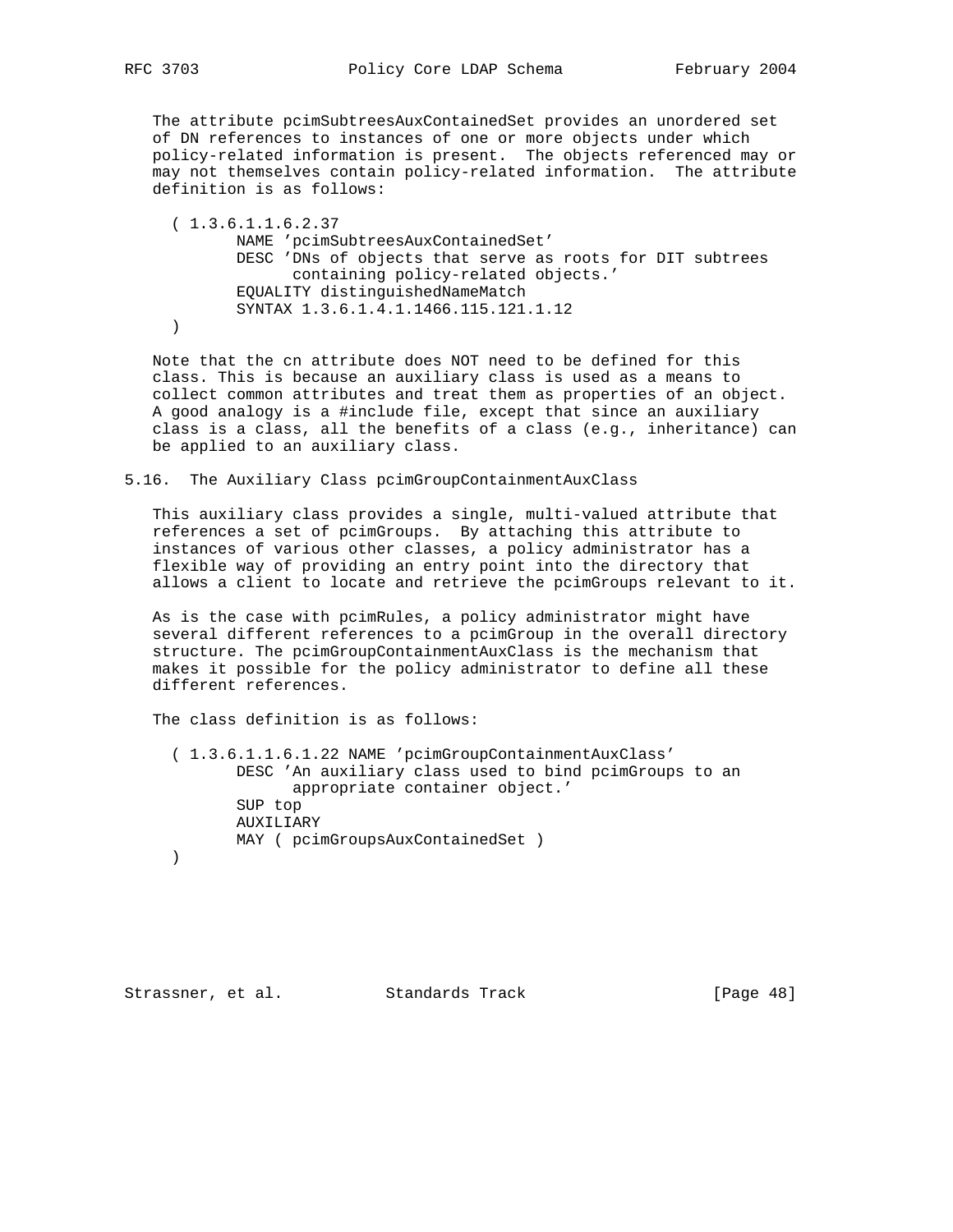The attribute pcimGroupsAuxContainedSet provides an unordered set of references to instances of one or more pcimGroups associated with the instance of a structural class to which this attribute has been appended.

The attribute definition is as follows:

 ( 1.3.6.1.1.6.2.38 NAME 'pcimGroupsAuxContainedSet' DESC 'DNs of pcimGroups associated in some way with the instance to which this attribute has been appended.' EQUALITY distinguishedNameMatch SYNTAX 1.3.6.1.4.1.1466.115.121.1.12 )

 Note that the cn attribute does NOT have to be defined for this class for the same reasons as those given for the pcimSubtreesPtrAuxClass in section 5.15.

5.17. The Auxiliary Class pcimRuleContainmentAuxClass

 This auxiliary class provides a single, multi-valued attribute that references a set of pcimRules. By attaching this attribute to instances of various other classes, a policy administrator has a flexible way of providing an entry point into the directory that allows a client to locate and retrieve the pcimRules relevant to it.

 A policy administrator might have several different references to a pcimRule in the overall directory structure. For example, there might be references to all pcimRules for traffic originating in a particular subnet from a directory entry that represents that subnet. At the same time, there might be references to all pcimRules related to a particular DiffServ setting from an instance of a pcimGroup explicitly introduced as a container for DiffServ-related pcimRules. The pcimRuleContainmentAuxClass is the mechanism that makes it possible for the policy administrator to define all these separate references.

The class definition is as follows:

 ( 1.3.6.1.1.6.1.23 NAME 'pcimRuleContainmentAuxClass' DESC 'An auxiliary class used to bind pcimRules to an appropriate container object.' SUP top AUXILIARY MAY ( pcimRulesAuxContainedSet ) )

Strassner, et al. Standards Track [Page 49]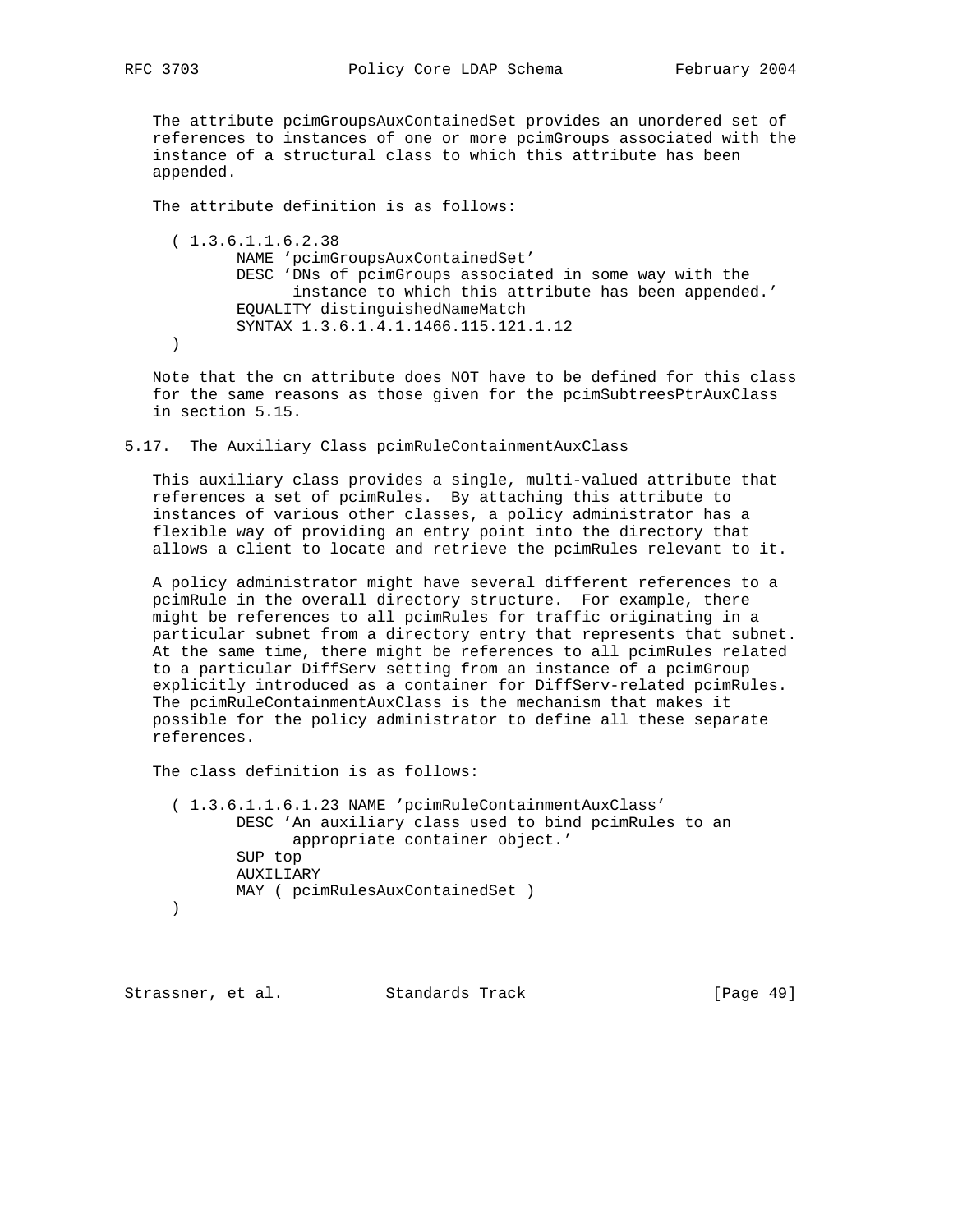The attribute pcimRulesAuxContainedSet provides an unordered set of references to one or more instances of pcimRules associated with the instance of a structural class to which this attribute has been appended. The attribute definition is as follows:

 ( 1.3.6.1.1.6.2.39 NAME 'pcimRulesAuxContainedSet' DESC 'DNs of pcimRules associated in some way with the instance to which this attribute has been appended.' EQUALITY distinguishedNameMatch SYNTAX 1.3.6.1.4.1.1466.115.121.1.12 )

 The cn attribute does NOT have to be defined for this class for the same reasons as those given for the pcimSubtreesPtrAuxClass in section 5.15.

6. Extending the Classes Defined in This Document

 The following subsections provide general guidance on how to create a domain-specific schema derived from this document, discuss how the vendor classes in the PCLS should be used, and explain how policyTimePeriodConditions are related to other policy conditions.

6.1. Subclassing pcimConditionAuxClass and pcimActionAuxClass

 In Section 4.4, there is a discussion of how, by representing policy conditions and policy actions as auxiliary classes in a schema, the flexibility is retained to instantiate a particular condition or action as either rule-specific or reusable. This flexibility is lost if a condition or action class is defined as structural rather than auxiliary. For standardized schemata, this document specifies that domain-specific information MUST be expressed in auxiliary subclasses of pcimConditionAuxClass and pcimActionAuxClass. It is RECOMMENDED that non-standardized schemata follow this practice as well.

6.2. Using the Vendor Policy Attributes

 As discussed Section 5.9, the attributes pcimVendorConstraintData and pcimVendorConstraintEncoding are included in the pcimConditionVendorAuxClass to provide a mechanism for representing vendor-specific policy conditions that are not amenable to being represented with the pcimCondition class (or its subclasses). The attributes pcimVendorActionData and pcimVendorActionEncoding in the pcimActionVendorAuxClass class play the same role with respect to actions. This enables interoperability between different vendors who could not otherwise interoperate.

Strassner, et al. Standards Track [Page 50]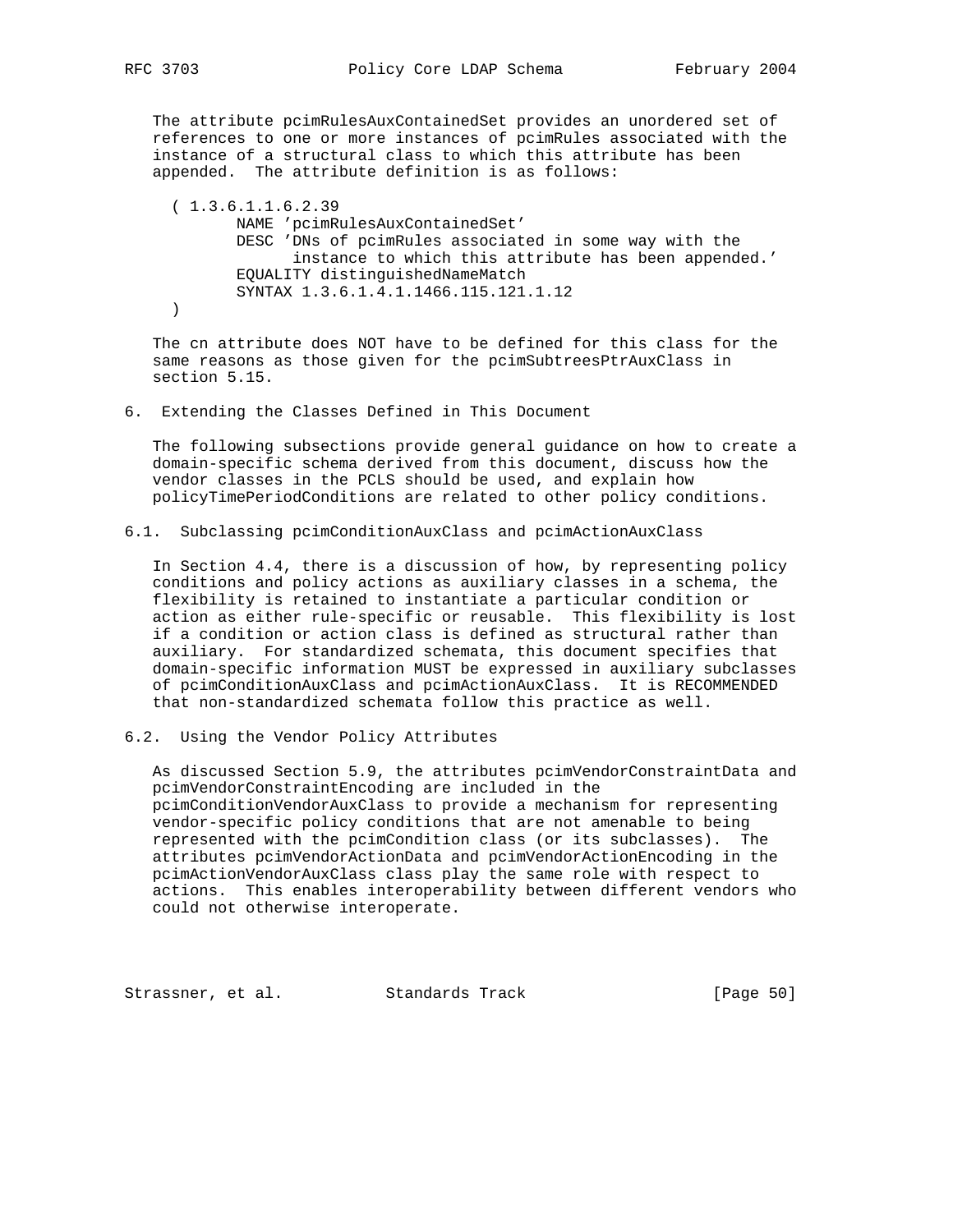For example, imagine a network composed of access devices from vendor A, edge and core devices from vendor B, and a policy server from vendor C. It is desirable for this policy server to be able to configure and manage all of the devices from vendors A and B. Unfortunately, these devices will in general have little in common (e.g., different mechanisms, different ways for controlling those mechanisms, different operating systems, different commands, and so forth). The extension conditions provide a way for vendor-specific commands to be encoded as octet strings, so that a single policy server can commonly manage devices from different vendors.

#### 6.3. Using Time Validity Periods

 Time validity periods are defined as an auxiliary subclass of pcimConditionAuxClass, called pcimTPCAuxClass. This is to allow their inclusion in the AND/OR condition definitions for a pcimRule. Care should be taken not to subclass pcimTPCAuxClass to add domain-specific condition properties.

 For example, it would be incorrect to add IPsec- or QoS-specific condition properties to the pcimTPCAuxClass class, just because IPsec or QoS includes time in its condition definition. The correct subclassing would be to create IPsec or QoS-specific subclasses of pcimConditionAuxClass and then combine instances of these domain-specific condition classes with the appropriate validity period criteria. This is accomplished using the AND/OR association capabilities for policy conditions in pcimRules.

7. Security Considerations

 The PCLS, presented in this document, provides a mapping of the object-oriented model for describing policy information (PCIM) into a data model that forms the basic framework for describing the structure of policy data, in the case where the policy repository takes the form of an LDAP-accessible directory.

 PCLS is not intended to represent any particular system design or implementation. PCLS is not directly useable in a real world system, without the discipline-specific mappings that are works in progress in the Policy Framework Working Group of the IETF.

 These other derivative documents, which use PCIM and its discipline-specific extensions as a base, will need to convey more specific security considerations (refer to RFC 3060 for more information.)

Strassner, et al. Standards Track [Page 51]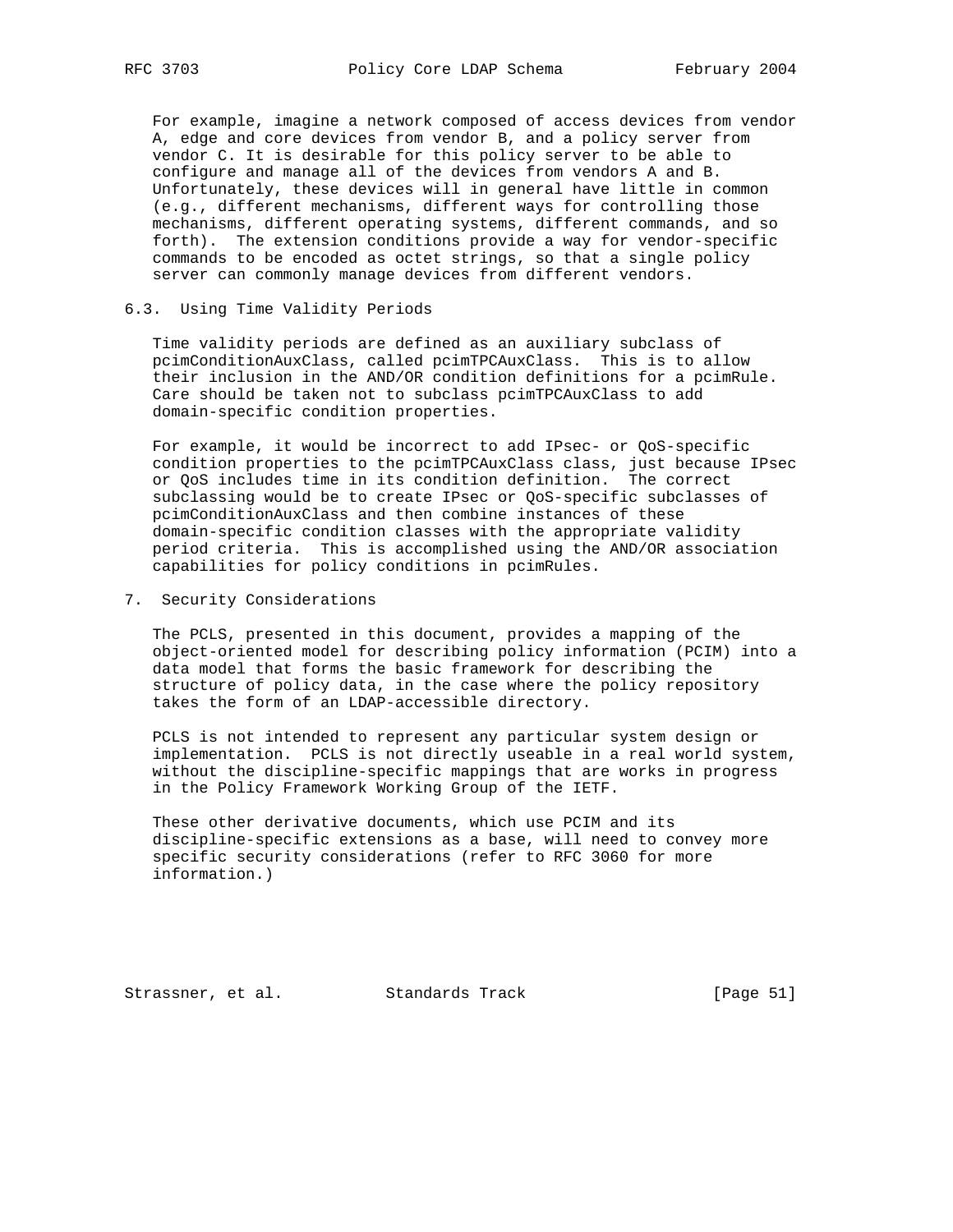The reason that PCLS, as defined here, is not representative of any real-world system, is that its object classes were designed to be independent of any specific discipline, or policy domain. For example, DiffServ and IPsec represent two different policy domains. Each document that extends PCIM to one of these domains will derive subclasses from the classes and relationships defined in PCIM, in order to represent extensions of a generic model to cover specific technical domains.

 PCIM-derived documents will thus subclass the PCIM classes into classes specific to each technical policy domain (QOS, IPsec, etc.), which will, in turn, be mapped, to directory-specific schemata consistent with the PCLS documented here.

 Even though discipline-specific security requirements are not appropriate for PCLS, specific security requirements MUST be defined for each operational real-world application of PCIM. Just as there will be a wide range of operational, real-world systems using PCIM, there will also be a wide range of security requirements for these systems. Some operational, real-world systems that are deployed using PCLS may have extensive security requirements that impact nearly all object classes utilized by such a system, while other systems' security requirements might have very little impact.

 The derivative documents, discussed above, will create the context for applying operational, real-world, system-level security requirements against the various models that derive from PCIM, consistent with PCLS.

 In some real-world scenarios, the values associated with certain properties, within certain instantiated object classes, may represent information associated with scarce, and/or costly (and therefore valuable) resources. It may be the case that these values must not be disclosed to, or manipulated by, unauthorized parties.

 Since this document forms the basis for the representation of a policy data model in a specific format (an LDAP-accessible directory), it is herein appropriate to reference the data model-specific tools and mechanisms that are available for achieving the authentication and authorization implicit in a requirement that restricts read and/or read- write access to these values stored in a directory.

Strassner, et al. Standards Track [Page 52]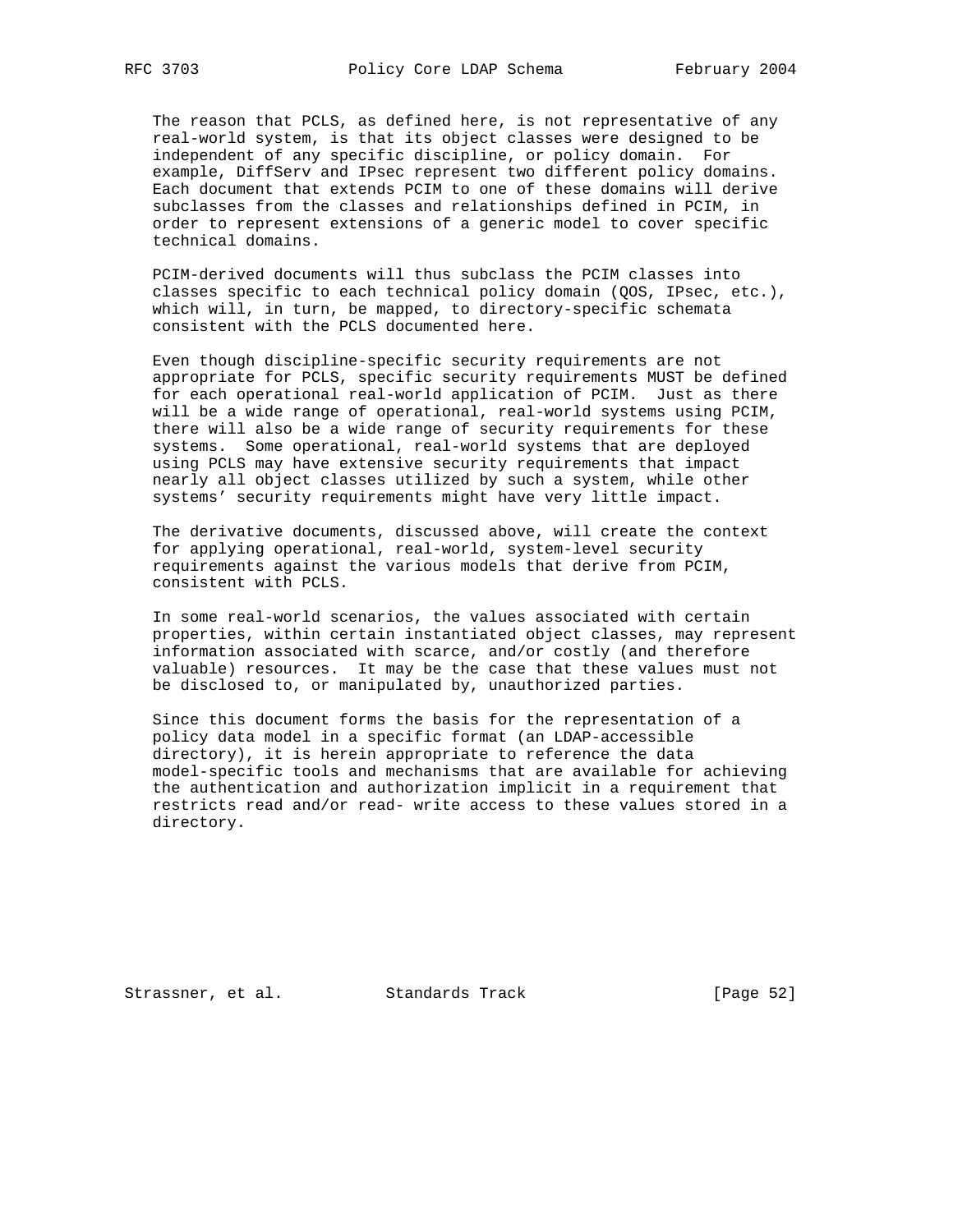General LDAP security considerations apply, as documented in RFC 3377 [2]. LDAP-specific authentication and authorization tools and mechanisms are found in the following standards track documents, which are appropriate for application to the management of security applied to policy data models stored in an LDAP-accessible directory:

- RFC 2829 (Authentication Methods for LDAP)
- RFC 2830 (Lightweight Directory Access Protocol (v3): Extension for Transport Layer Security)

 Any identified security requirements that are not dealt with in the appropriate discipline-specific information model documents, or in this document, MUST be dealt with in the derivative data model documents which are specific to each discipline.

8. IANA Considerations

 Refer to RFC 3383, "Internet Assigned Numbers Authority (IANA) Considerations for the Lightweight Directory Access Protocol (LDAP)" [16].

8.1. Object Identifiers

 The IANA has registered an LDAP Object Identifier for use in this technical specification according to the following template:

 Subject: Request for LDAP OID Registration Person & email address to contact for further information: Bob Moore (remoore@us.ibm.com) Specification: RFC 3703 Author/Change Controller: IESG Comments: The assigned OID will be used as a base for identifying a number of schema elements defined in this document.

 IANA has assigned an OID of 1.3.6.1.1.6 with the name of pcimSchema to this registration as recorded in the following registry:

http://www.iana.org/assignments/smi-numbers

## 8.2. Object Identifier Descriptors

 The IANA has registered the LDAP Descriptors used in this technical specification as detailed in the following template:

 Subject: Request for LDAP Descriptor Registration Update Descriptor (short name): see comment Object Identifier: see comment

Strassner, et al. Standards Track [Page 53]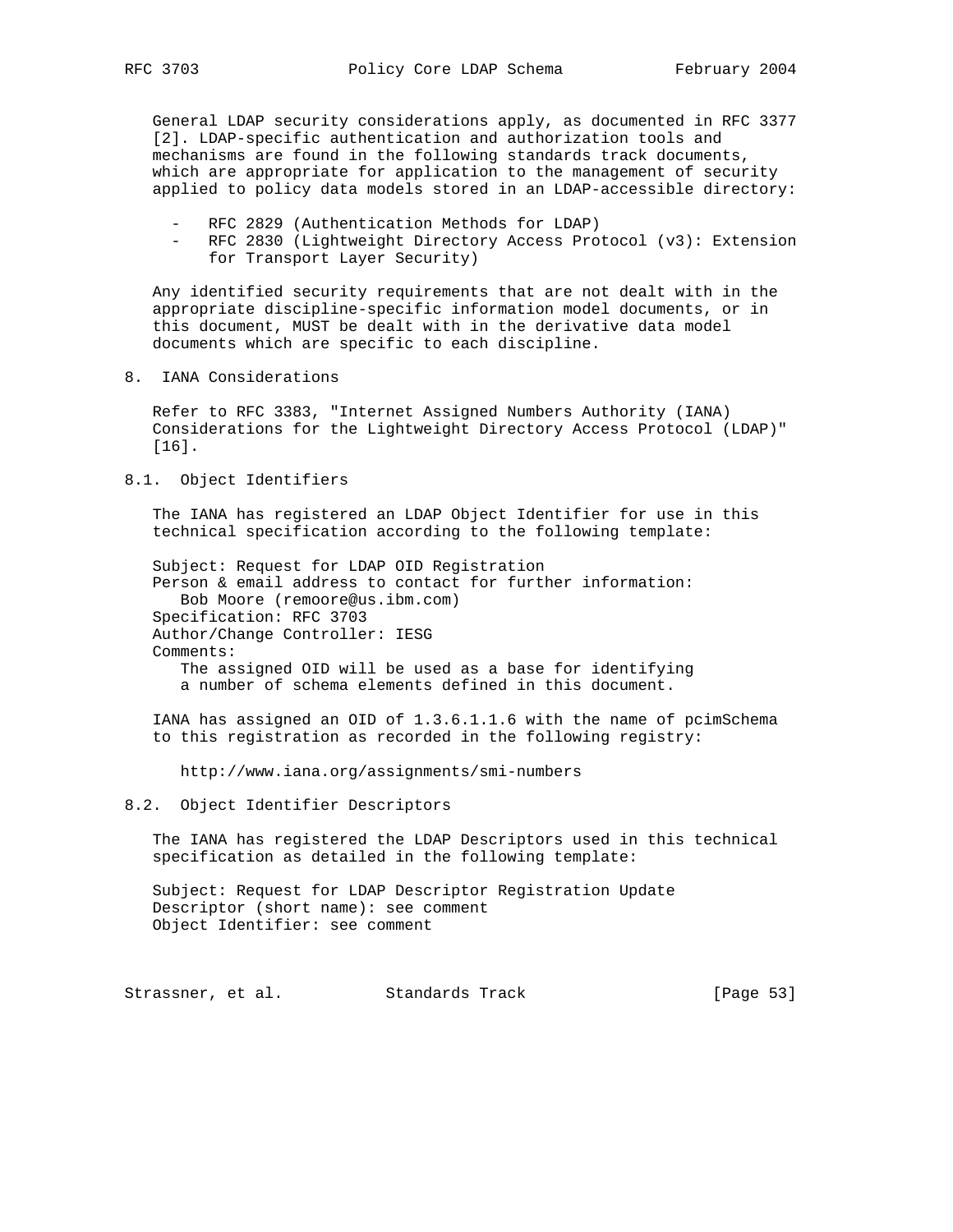Person & email address to contact for further information: Bob Moore (remoore@us.ibm.com) Usage: see comment Specification: RFC 3703 Author/Change Controller: IESG Comments:

The following descriptors have been added:

| <b>NAME</b>                  | Type     | OID              |
|------------------------------|----------|------------------|
| pcimPolicy                   | $\Omega$ | 1.3.6.1.1.6.1.1  |
| pcimGroup                    | $\circ$  | 1.3.6.1.1.6.1.2  |
| pcimGroupAuxClass            | O        | 1.3.6.1.1.6.1.3  |
| pcimGroupInstance            | $\circ$  | 1.3.6.1.1.6.1.4  |
| pcimRule                     | $\circ$  | 1.3.6.1.1.6.1.5  |
| pcimRuleAuxClass             | O        | 1.3.6.1.1.6.1.6  |
| pcimRuleInstance             | O        | 1.3.6.1.1.6.1.7  |
| pcimRuleConditionAssociation | $\Omega$ | 1.3.6.1.1.6.1.8  |
| pcimRuleValidityAssociation  | O        | 1.3.6.1.1.6.1.9  |
| pcimRuleActionAssociation    | Ο        | 1.3.6.1.1.6.1.10 |
| pcimConditionAuxClass        | O        | 1.3.6.1.1.6.1.11 |
| pcimTPCAuxClass              | O        | 1.3.6.1.1.6.1.12 |
| pcimConditionVendorAuxClass  | O        | 1.3.6.1.1.6.1.13 |
| pcimActionAuxClass           | Ο        | 1.3.6.1.1.6.1.14 |
| pcimActionVendorAuxClass     | $\circ$  | 1.3.6.1.1.6.1.15 |
| pcimPolicyInstance           | O        | 1.3.6.1.1.6.1.16 |
| pcimElementAuxClass          | O        | 1.3.6.1.1.6.1.17 |
| pcimRepository               | O        | 1.3.6.1.1.6.1.18 |
| pcimRepositoryAuxClass       | O        | 1.3.6.1.1.6.1.19 |
| pcimRepositoryInstance       | O        | 1.3.6.1.1.6.1.20 |
| pcimSubtreesPtrAuxClass      | Ο        | 1.3.6.1.1.6.1.21 |
| pcimGroupContainmentAuxClass | O        | 1.3.6.1.1.6.1.22 |
| pcimRuleContainmentAuxClass  | $\Omega$ | 1.3.6.1.1.6.1.23 |
| pcimKeywords                 | Α        | 1.3.6.1.1.6.2.3  |
| pcimGroupName                | A        | 1.3.6.1.1.6.2.4  |
| pcimRuleName                 | Α        | 1.3.6.1.1.6.2.5  |
| pcimRuleEnabled              | Α        | 1.3.6.1.1.6.2.6  |
| pcimRuleConditionListType    | Α        | 1.3.6.1.1.6.2.7  |
| pcimRuleConditionList        | Α        | 1.3.6.1.1.6.2.8  |
| pcimRuleActionList           | Α        | 1.3.6.1.1.6.2.9  |
| pcimRuleValidityPeriodList   | Α        | 1.3.6.1.1.6.2.10 |
| pcimRuleUsage                | Α        | 1.3.6.1.1.6.2.11 |
| pcimRulePriority             | Α        | 1.3.6.1.1.6.2.12 |
| pcimRuleMandatory            | Α        | 1.3.6.1.1.6.2.13 |
| pcimRuleSequencedActions     | Α        | 1.3.6.1.1.6.2.14 |
| pcimRoles                    | Α        | 1.3.6.1.1.6.2.15 |
| pcimConditionGroupNumber     | A        | 1.3.6.1.1.6.2.16 |

Strassner, et al. Standards Track [Page 54]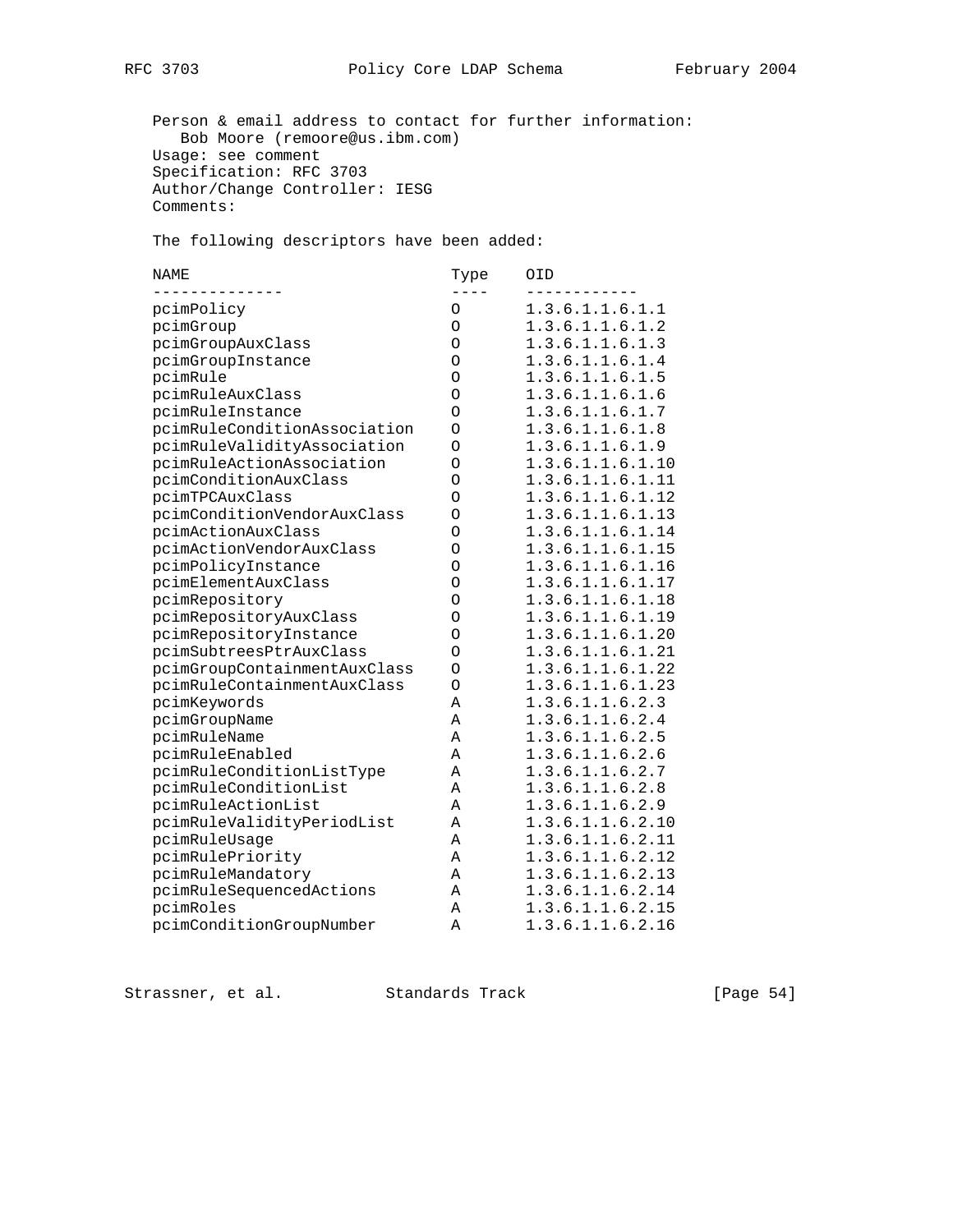| NAME                         | Type | OID              |
|------------------------------|------|------------------|
|                              |      |                  |
| pcimConditionNegated         | A    | 1.3.6.1.1.6.2.17 |
| pcimConditionName            | Α    | 1.3.6.1.1.6.2.18 |
| pcimConditionDN              | Α    | 1.3.6.1.1.6.2.19 |
| pcimValidityConditionName    | A    | 1.3.6.1.1.6.2.20 |
| pcimTimePeriodConditionDN    | A    | 1.3.6.1.1.6.2.21 |
| pcimActionName               | Α    | 1.3.6.1.1.6.2.22 |
| pcimActionOrder              | Α    | 1.3.6.1.1.6.2.23 |
| pcimActionDN                 | A    | 1.3.6.1.1.6.2.24 |
| pcimTPCTime                  | Α    | 1.3.6.1.1.6.2.25 |
| pcimTPCMonthOfYearMask       | A    | 1.3.6.1.1.6.2.26 |
| pcimTPCDayOfMonthMask        | A    | 1.3.6.1.1.6.2.27 |
| pcimTPCDayOfWeekMask         | Α    | 1.3.6.1.1.6.2.28 |
| pcimTPCTimeOfDayMask         | Α    | 1.3.6.1.1.6.2.29 |
| pcimTPCLocalOrUtcTime        | Α    | 1.3.6.1.1.6.2.30 |
| pcimVendorConstraintData     | A    | 1.3.6.1.1.6.2.31 |
| pcimVendorConstraintEncoding | Α    | 1.3.6.1.1.6.2.32 |
| pcimVendorActionData         | Α    | 1.3.6.1.1.6.2.33 |
| pcimVendorActionEncoding     | Α    | 1.3.6.1.1.6.2.34 |
| pcimPolicyInstanceName       | Α    | 1.3.6.1.1.6.2.35 |
| pcimRepositoryName           | Α    | 1.3.6.1.1.6.2.36 |
| pcimSubtreesAuxContainedSet  | A    | 1.3.6.1.1.6.2.37 |
| pcimGroupsAuxContainedSet    | A    | 1.3.6.1.1.6.2.38 |
| pcimRulesAuxContainedSet     | Α    | 1.3.6.1.1.6.2.39 |

where Type A is Attribute, Type O is ObjectClass

These assignments are recorded in the following registry:

http://www.iana.org/assignments/ldap-parameters

Strassner, et al. Standards Track [Page 55]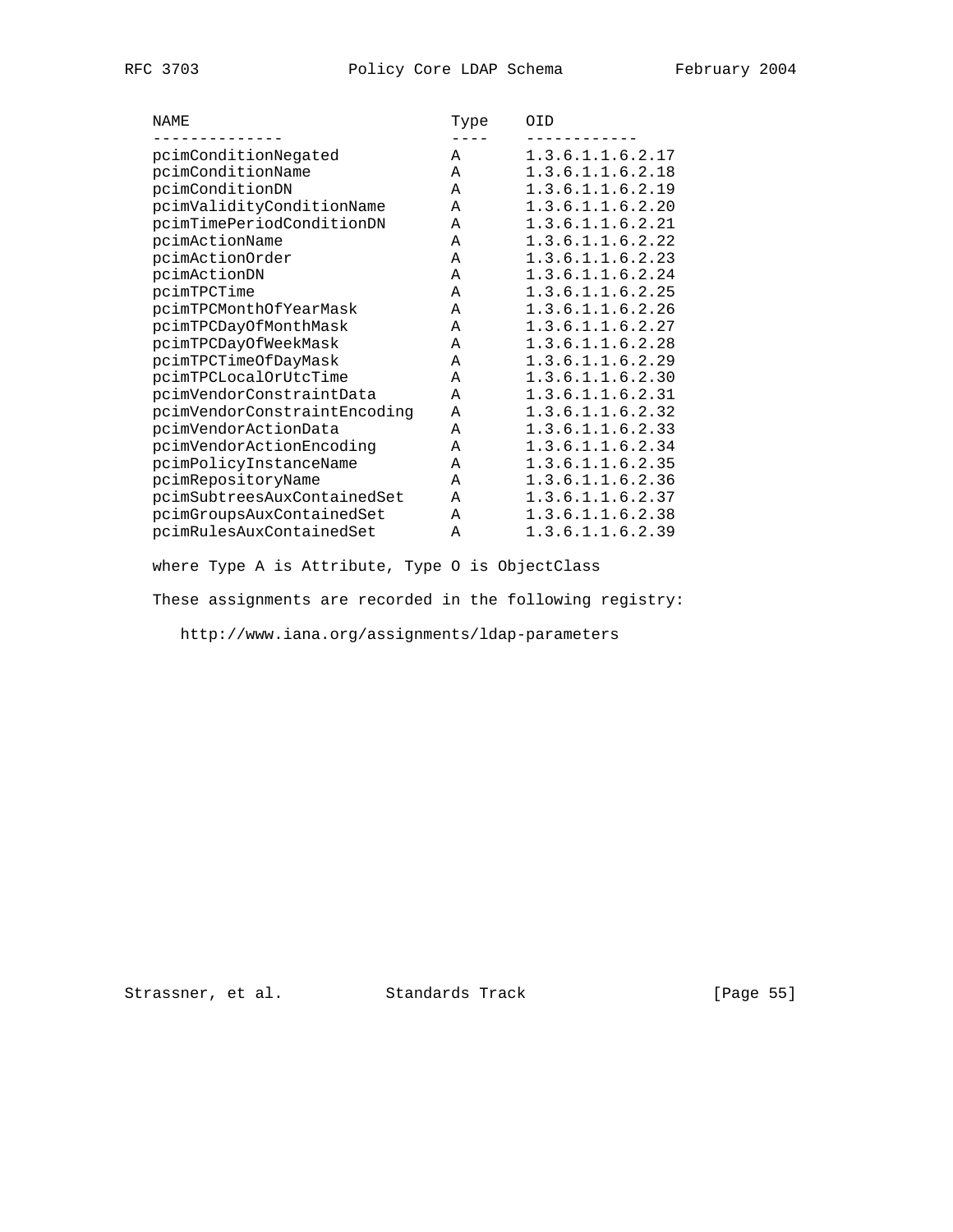## 9. Acknowledgments

 We would like to thank Kurt Zeilenga, Roland Hedburg, and Steven Legg for doing a review of this document and making many helpful suggestions and corrections.

 Several of the policy classes in this model first appeared in early IETF drafts on IPsec policy and QoS policy. The authors of these drafts were Partha Bhattacharya, Rob Adams, William Dixon, Roy Pereira, Raju Rajan, Jean-Christophe Martin, Sanjay Kamat, Michael See, Rajiv Chaudhury, Dinesh Verma, George Powers, and Raj Yavatkar.

 This document is closely aligned with the work being done in the Distributed Management Task Force (DMTF) Policy and Networks working groups. We would especially like to thank Lee Rafalow, Glenn Waters, David Black, Michael Richardson, Mark Stevens, David Jones, Hugh Mahon, Yoram Snir, and Yoram Ramberg for their helpful comments.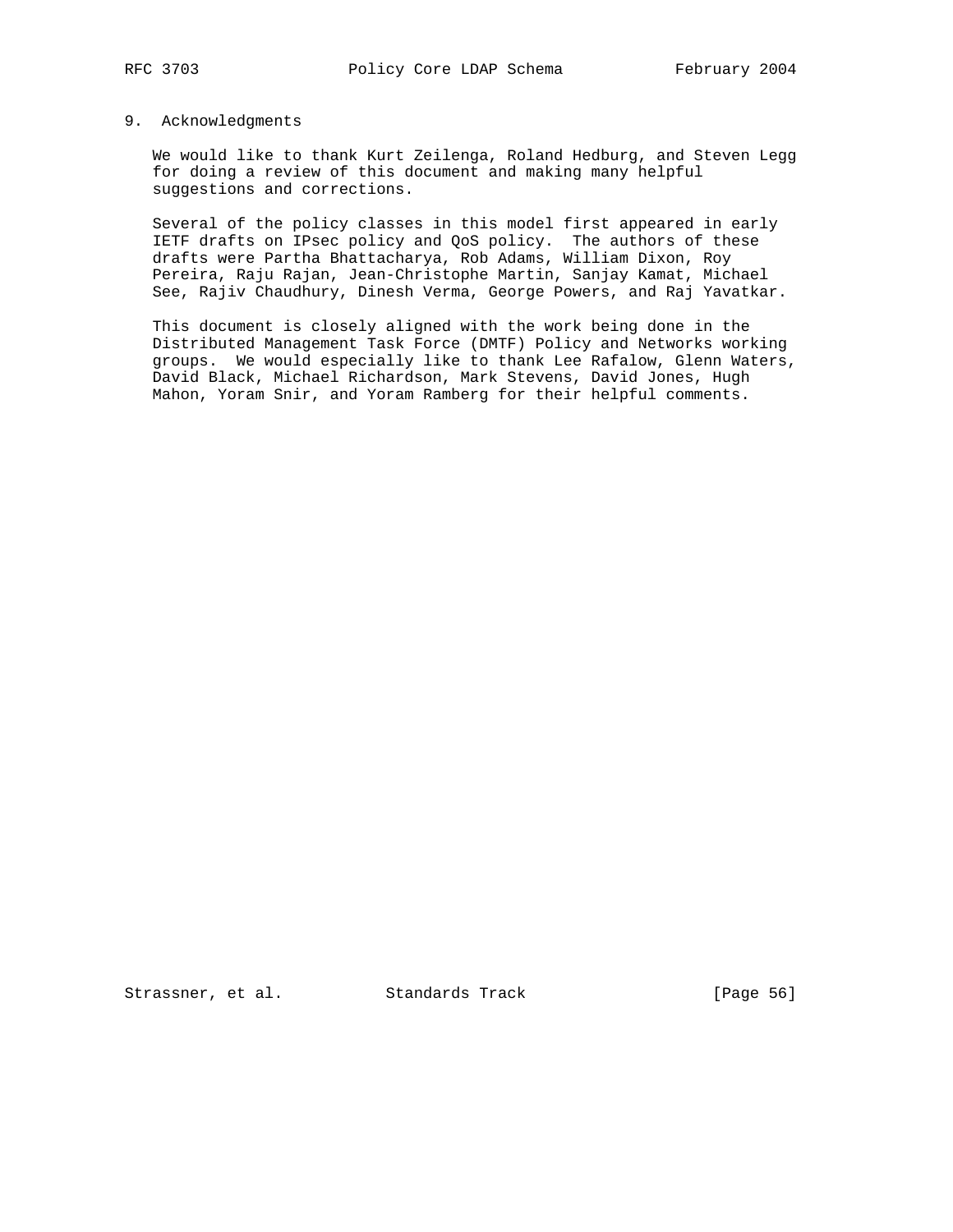## 10. Appendix: Constructing the Value of orderedCIMKeys

 This appendix is non-normative, and is included in this document as a guide to implementers that wish to exchange information between CIM schemata and LDAP schemata.

 Within a CIM name space, the naming is basically flat; all instances are identified by the values of their key properties, and each combination of key values must be unique. A limited form of hierarchical naming is available in CIM, however, by using weak associations: since a weak association involves propagation of key properties and their values from the superior object to the subordinate one, the subordinate object can be thought of as being named "under" the superior object. Once they have been propagated, however, propagated key properties and their values function in exactly the same way that native key properties and their values do in identifying a CIM instance.

 The CIM mapping document [6] introduces a special attribute, orderedCIMKeys, to help map from the CIM\_ManagedElement class to the LDAP class dlm1ManagedElement. This attribute SHOULD only be used in an environment where it is necessary to map between an LDAP-accessible directory and a CIM repository. For an LDAP environment, other LDAP naming attributes are defined (i.e., cn and a class-specific naming attribute) that SHOULD be used instead.

 The role of orderedCIMKeys is to represent the information necessary to correlate an entry in an LDAP-accessible directory with an instance in a CIM name space. Depending on how naming of CIM-related entries is handled in an LDAP directory, the value of orderedCIMKeys represents one of two things:

- If the DIT hierarchy does not mirror the "weakness hierarchy" of the CIM name space, then orderedCIMKeys represents all the keys of the CIM instance, both native and propagated.
- If the DIT hierarchy does mirror the "weakness hierarchy" of the CIM name space, then orderedCIMKeys may represent either all the keys of the instance, or only the native keys.

 Regardless of which of these alternatives is taken, the syntax of orderedCIMKeys is the same - a DirectoryString of the form

<className>.<key>=<value>[,<key>=<value>]\*

where the <key> =< value> elements are ordered by the names of the key properties, according to the collating sequence for US ASCII. The only spaces allowed in the DirectoryString are those that fall within a <value> element. As with alphabetizing the key properties, the

Strassner, et al. Standards Track [Page 57]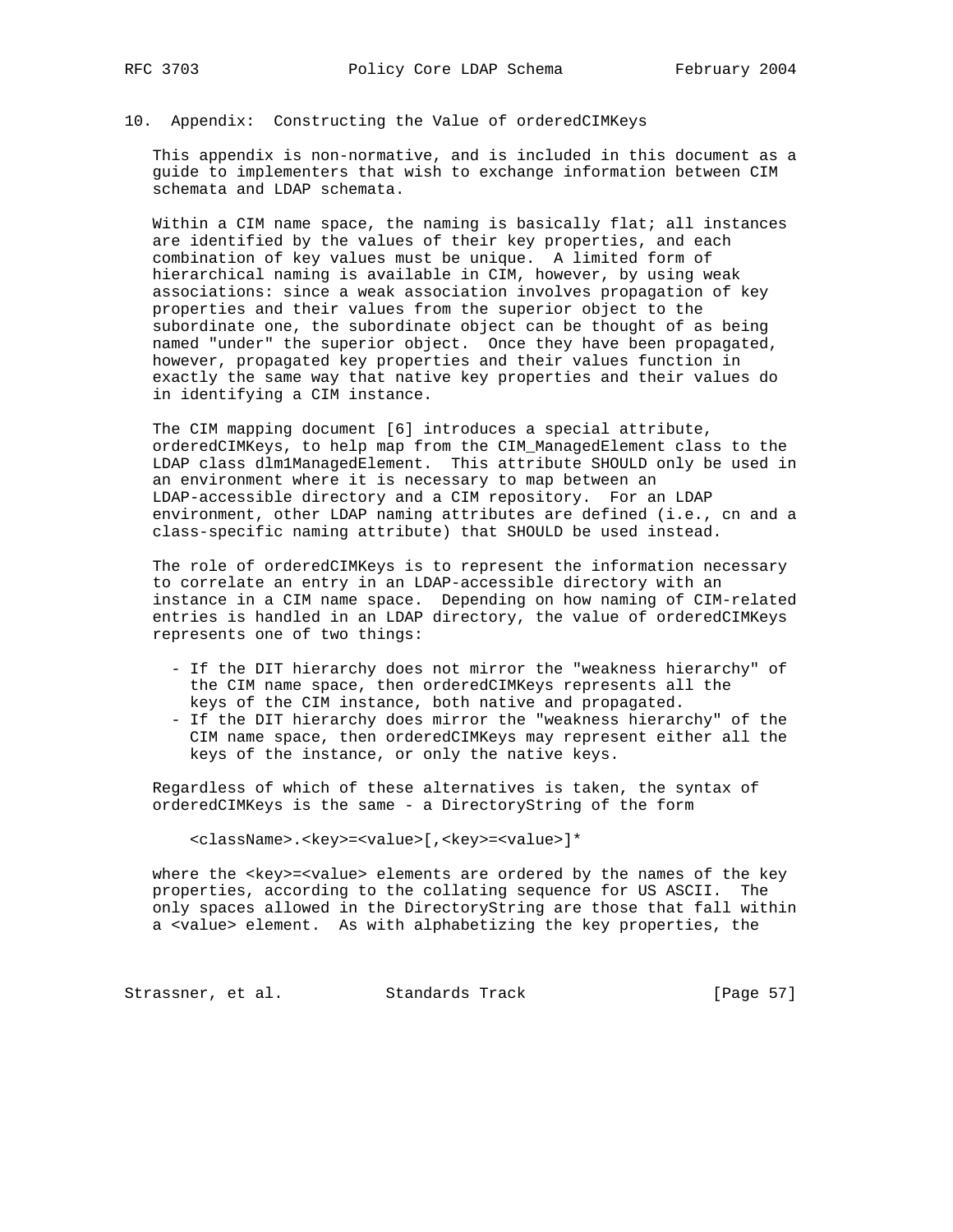goal of suppressing the spaces is once again to make the results of string operations predictable.

 The values of the <value> elements are derived from the various CIM syntaxes according to a grammar specified in [5].

11. References

- 11.1. Normative References
	- [1] Moore, B., Ellesson,E., Strassner, J. and A. Westerinen "Policy Core Information Model -- Version 1 Specification", RFC 3060, February 2001.
	- [2] Hodges, J. and R. Morgan, "Lightweight Directory Access Protocol (v3): Technical Specification", RFC 3377, September 2002.
	- [3] Wahl, M., Coulbeck, A., Howes,T. and S. Kille, "Lightweight Directory Access Protocol (v3): Attribute Syntax Definitions", RFC 2252, December 1997.
	- [4] The Directory: Models. ITU-T Recommendation X.501, 2001.
	- [5] Distributed Management Task Force, Inc., "Common Information Model (CIM) Specification", Version 2.2, June 14, 1999. This document is available on the following DMTF web page: http://www.dmtf.org/standards/documents/CIM/DSP0004.pdf
	- [6] Distributed Management Task Force, Inc., "DMTF LDAP Schema for the CIM v2.5 Core Information Model", April 15, 2002. This document is available on the following DMTF web page: http://www.dmtf.org/standards/documents/DEN/DSP0123.pdf
	- [7] Wahl, M., "A Summary of the X.500(96) User Schema for use with LDAPv3", RFC 2256, December 1997.
	- [8] The Directory: Selected Attribute Types. ITU-T Recommendation X.520, 2001.
	- [9] Zeilenga, K., Ed., "Lightweight Directory Access Protocol (LDAP): Additional Matching Rules", RFC 3698, February 2004.
	- [10] Bradner, S., "Key words for use in RFCs to Indicate Requirement Levels", BCP 14, RFC 2119, March 1997.

Strassner, et al. Standards Track [Page 58]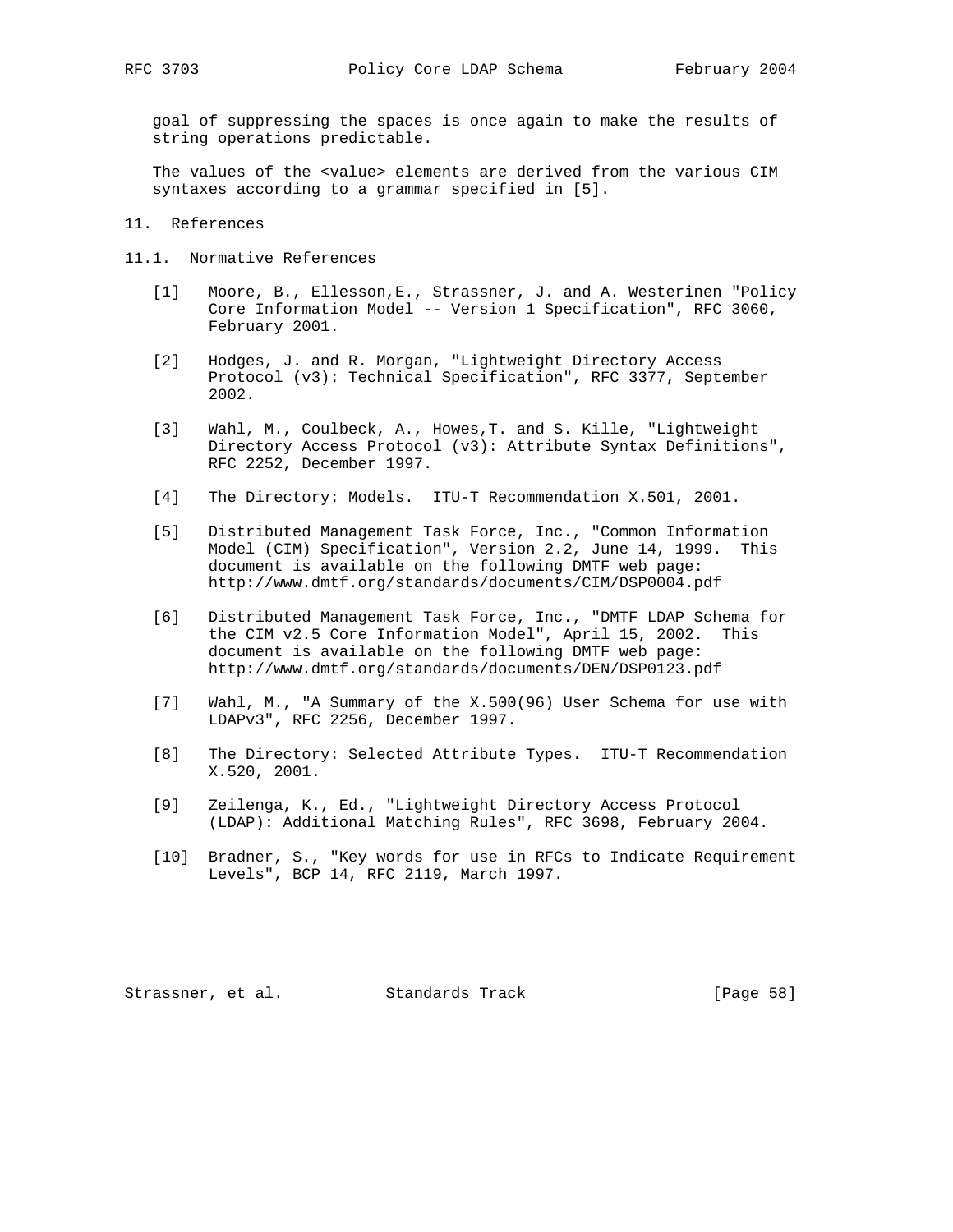## 11.2. Informative References

- [11] Hovey, R. and S. Bradner, "The Organizations Involved in the IETF Standards Process", BCP 11, RFC 2028, October 1996.
- [12] Strassner, J., policy architecture BOF presentation, 42nd IETF Meeting, Chicago, Illinois, October 1998. Minutes of this BOF are available at the following location: http://www.ietf.org/proceedings/98aug/index.html.
- [13] Yavatkar, R., Guerin, R. and D. Pendarakis, "A Framework for Policy-based Admission Control", RFC 2753, January 2000.
- [14] Wahl, M., Alvestrand, H., Hodges, J. and R. Morgan, "Authentication Methods for LDAP", RFC 2829, May 2000
- [15] Hodges, J., Morgan, R. and M. Wahl, "Lightweight Directory Access Protocol (v3): Extension for Transport Layer Security", RFC 2830, May 2000.
- [16] Zeilenga, K., "Internet Assigned Numbers Authority (IANA) Considerations for the Lightweight Directory Access Protocol (LDAP)", BCP 64, RFC 3383, September 2002.

Strassner, et al. Standards Track [Page 59]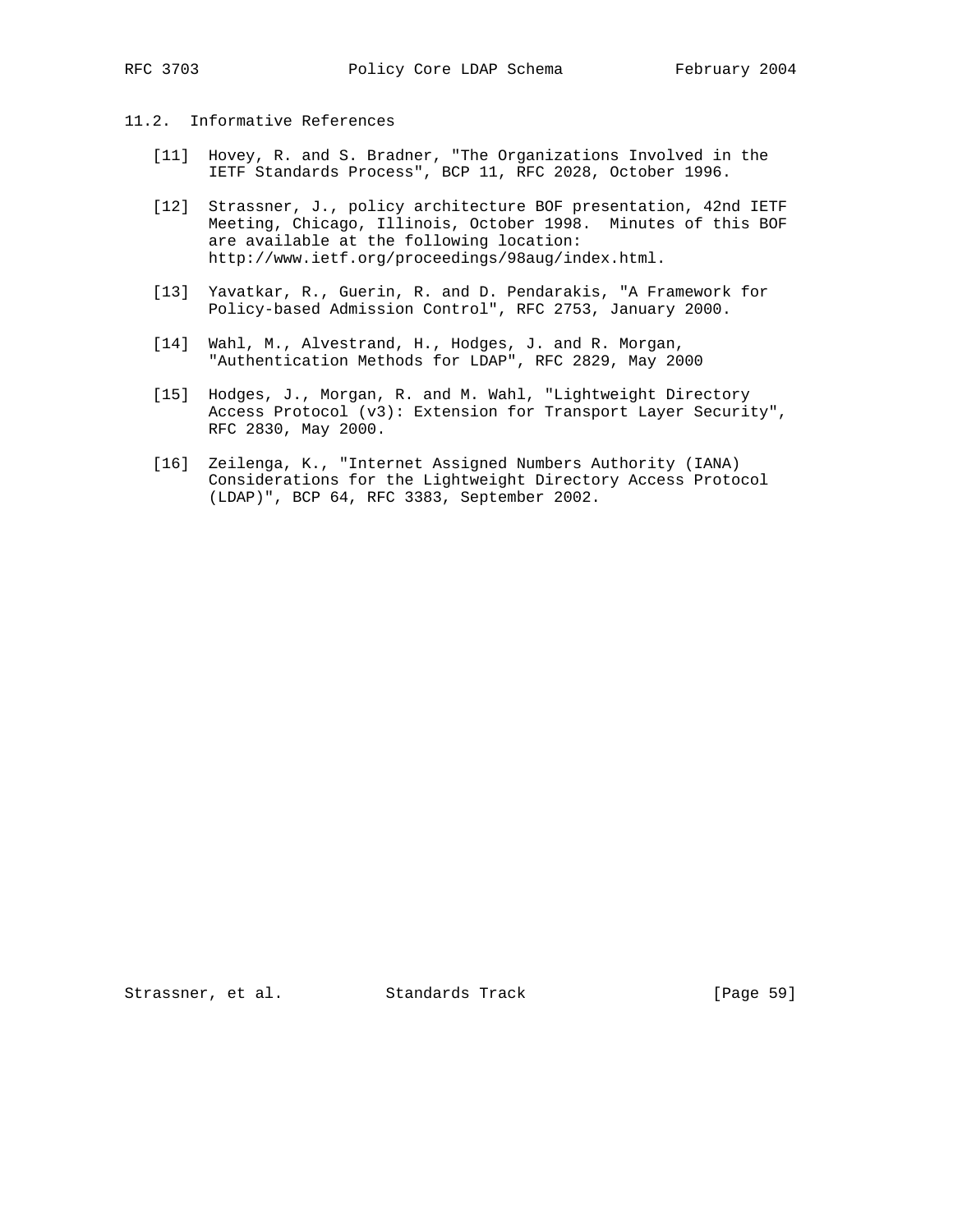12. Authors' Addresses

 John Strassner Intelliden Corporation 90 South Cascade Avenue Colorado Springs, CO 80903

 Phone: +1.719.785.0648 Fax: +1.719.785.0644 EMail: john.strassner@intelliden.com

 Bob Moore IBM Corporation P. O. Box 12195, BRQA/B501/G206 3039 Cornwallis Rd. Research Triangle Park, NC 27709-2195

 Phone: +1 919-254-4436 Fax: +1 919-254-6243 EMail: remoore@us.ibm.com

 Ryan Moats Lemur Networks, Inc. 15621 Drexel Circle Omaha, NE 68135

 Phone: +1-402-894-9456 EMail: rmoats@lemurnetworks.net

 Ed Ellesson 3026 Carriage Trail Hillsborough, NC 27278

 Phone: +1 919-644-3977 EMail: ellesson@mindspring.com

Strassner, et al. Standards Track [Page 60]